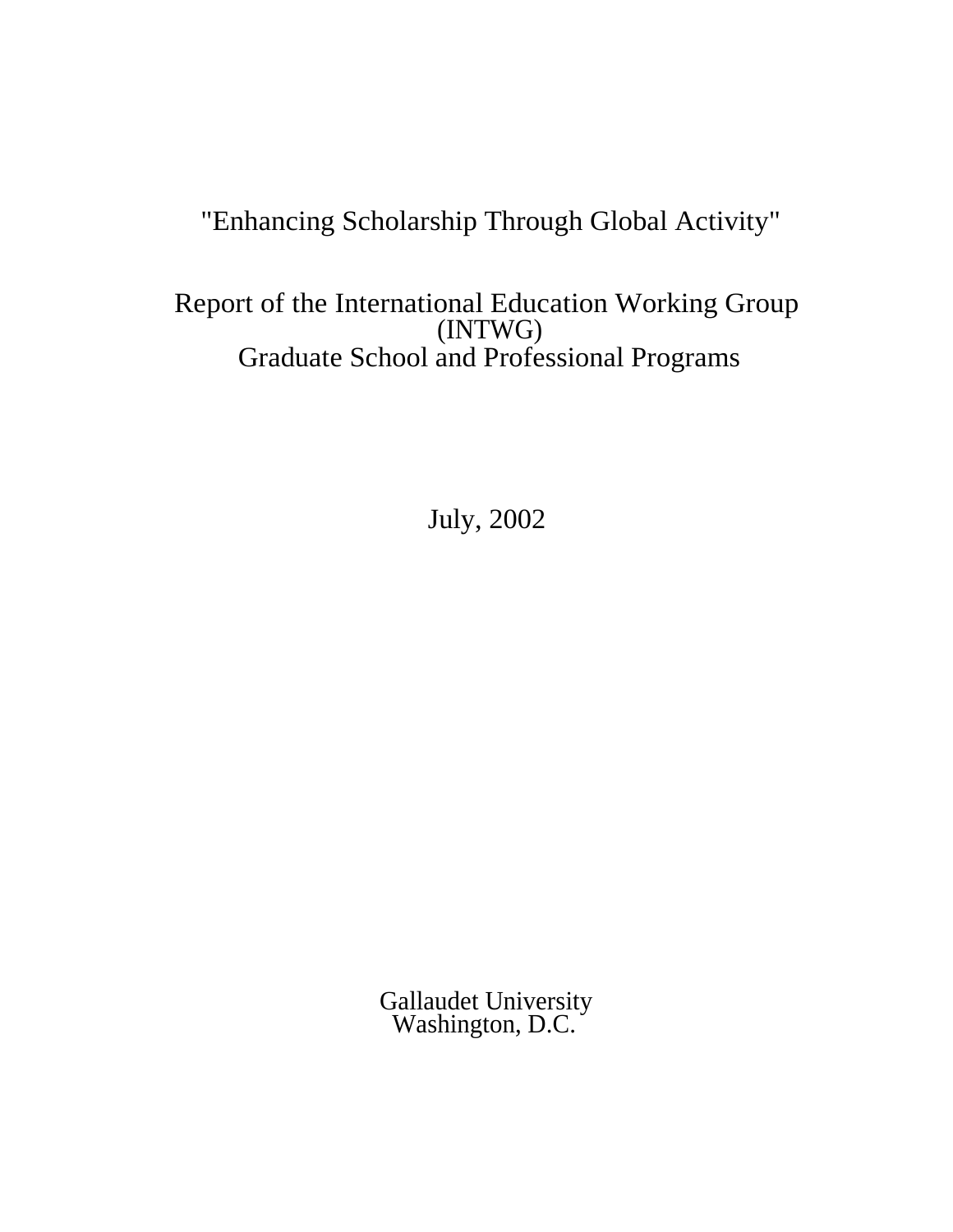# "Enhancing Scholarship Through Global Activity" Report of the International Education Working Group (INTWG)

By the following members:

Charles Reilly, Chair (Gallaudet Research Institute) Cristina Berdichevsky (Department of Foreign Languages, Literature and Cultures) Emilia Chukwuma (Accounting) Terry Coye (English Works! and English Language Institute) Silvia Golocovsky (Laurent Clerc National Deaf Education Center) Simon Guteng (Department of Education) Sharon Hayes, (Center for Global Education) Ceil Lucas (Department of Linguistics and Interpretation) Richard Lytle (Department of Education) Robert Mobley (Center for Global Education) Amy Wilson (Dept. of Educational Foundations and Research)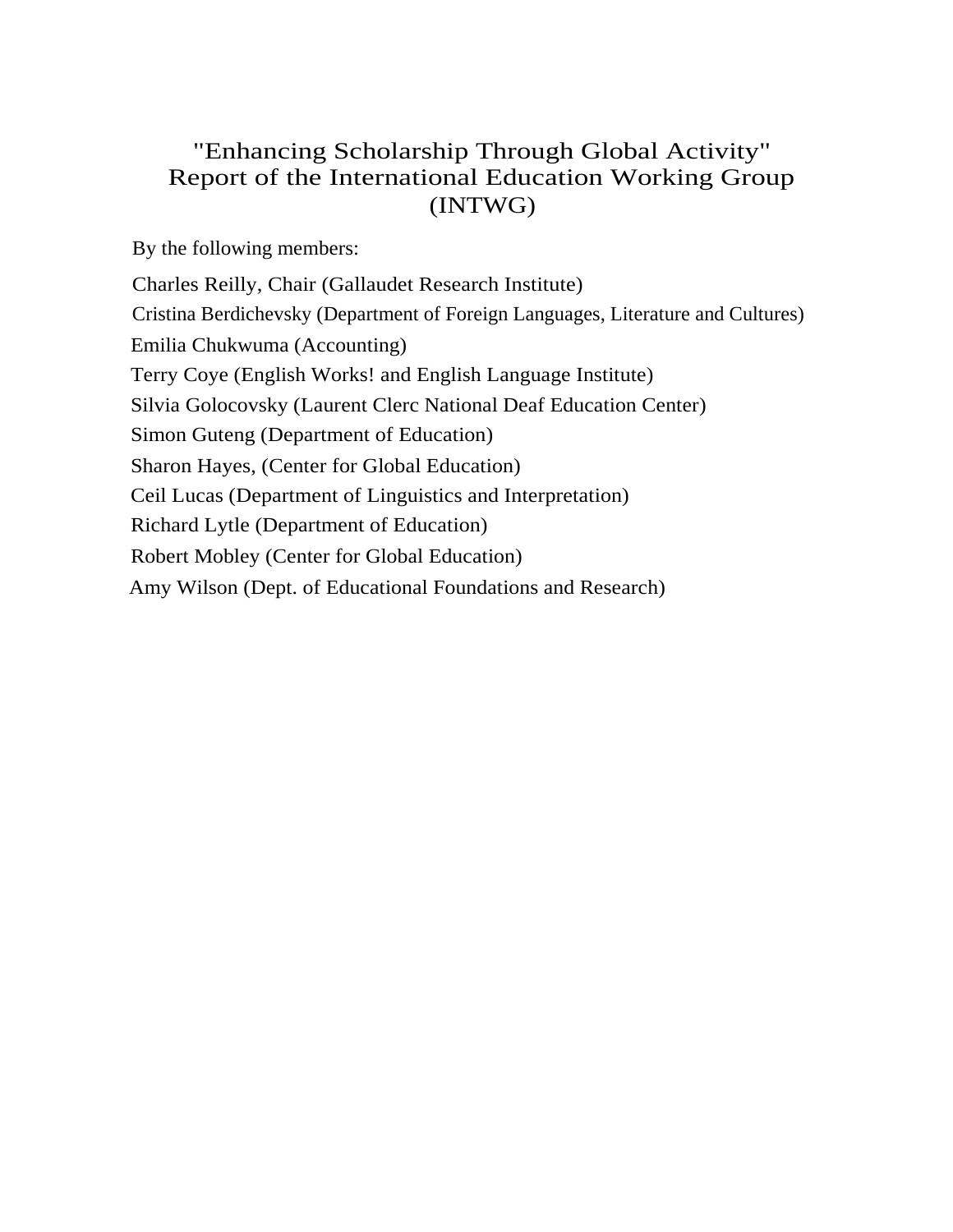# Acknowledgments

We sincerely appreciate the assistance of countless people who assisted this work by providing information, reviewing drafts, and discussing issues during interviews. We would like to draw special attention to the following contributors:

Academic Advising: Thelma Schroeder; Academic Programs & Student Services: Eileen Matthews; Admissions, International Student Office: Mona Blanchette-McCubbin; Biology Department: Ann Powell; CLAST: Karen Kimmel, Jane Dillehay; Freshman Year Experience: Catherine Anderson; Laurent Clete National Deaf Education Center: Margaret Hallau, GURC Directors; Financial Aid: Nancy Goodman; Foreign Languages, Literature & Cultures Department: Donalda Ammons, Ellen Loughran, Janice Mitchell, Ian Sutherland, Mark Weinberg; Government/History Department: David Penna; Graduate School and Professional Programs: Thomas Allen, Sally Dunn, Michael Karchmer, Robert C. Johnson, Michelle Jordan, Michele DeFelice; International Student Club: Megan Youngs and members; Moon Teh (Advisor); Student Affairs, Orientation Programs: Norma Buemi; Public Relations/Visitors Center: Mercy Coogan, Darlene Prickett; Registrar's Office: Caroline Finklea.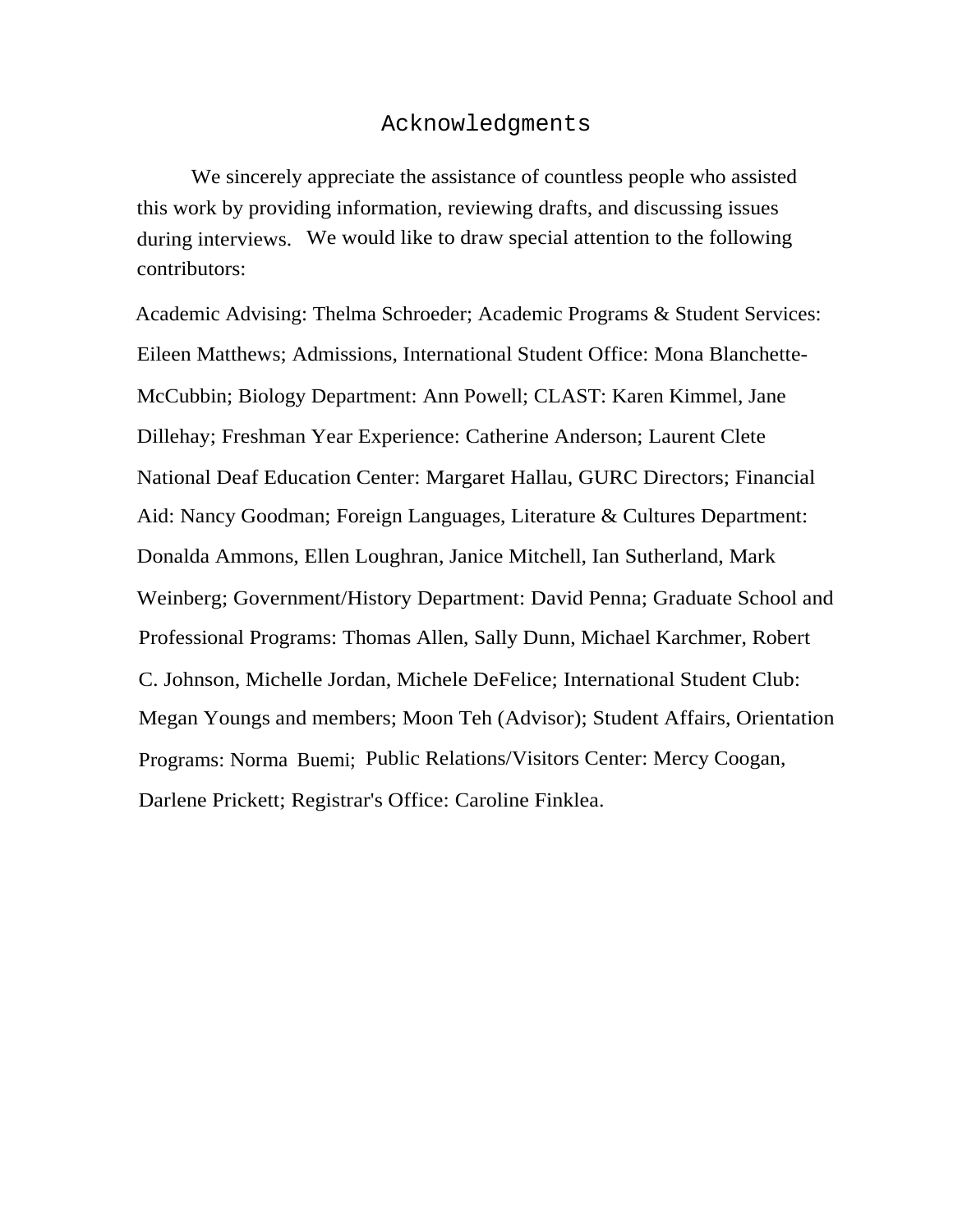# **Table of Contents**

The report on international activity of the university is divided into seven parts. Parts 1-3 cover activities based on the Gallaudet campus. Parts 4-5 discuss activities occurring overseas. Part 6 discusses the Center for Global Education, an academic support unit. Part 7 contains appendices.

| Part 1:                                                                        |  |
|--------------------------------------------------------------------------------|--|
| Support programs and services for international students and professionals 8   |  |
|                                                                                |  |
|                                                                                |  |
|                                                                                |  |
| International academic programs and extracurricular activities on campus  17   |  |
|                                                                                |  |
|                                                                                |  |
|                                                                                |  |
| Information services for visitors and correspondents from around the world  23 |  |
|                                                                                |  |
|                                                                                |  |
|                                                                                |  |
|                                                                                |  |
|                                                                                |  |
|                                                                                |  |
| Definitions of Foreign Study, Internship, and Exchange programs 30             |  |
|                                                                                |  |
| Technical cooperation with deaf communities and institutions overseas  33      |  |
|                                                                                |  |
|                                                                                |  |
|                                                                                |  |
|                                                                                |  |
|                                                                                |  |
|                                                                                |  |
|                                                                                |  |
|                                                                                |  |
|                                                                                |  |
|                                                                                |  |
|                                                                                |  |
|                                                                                |  |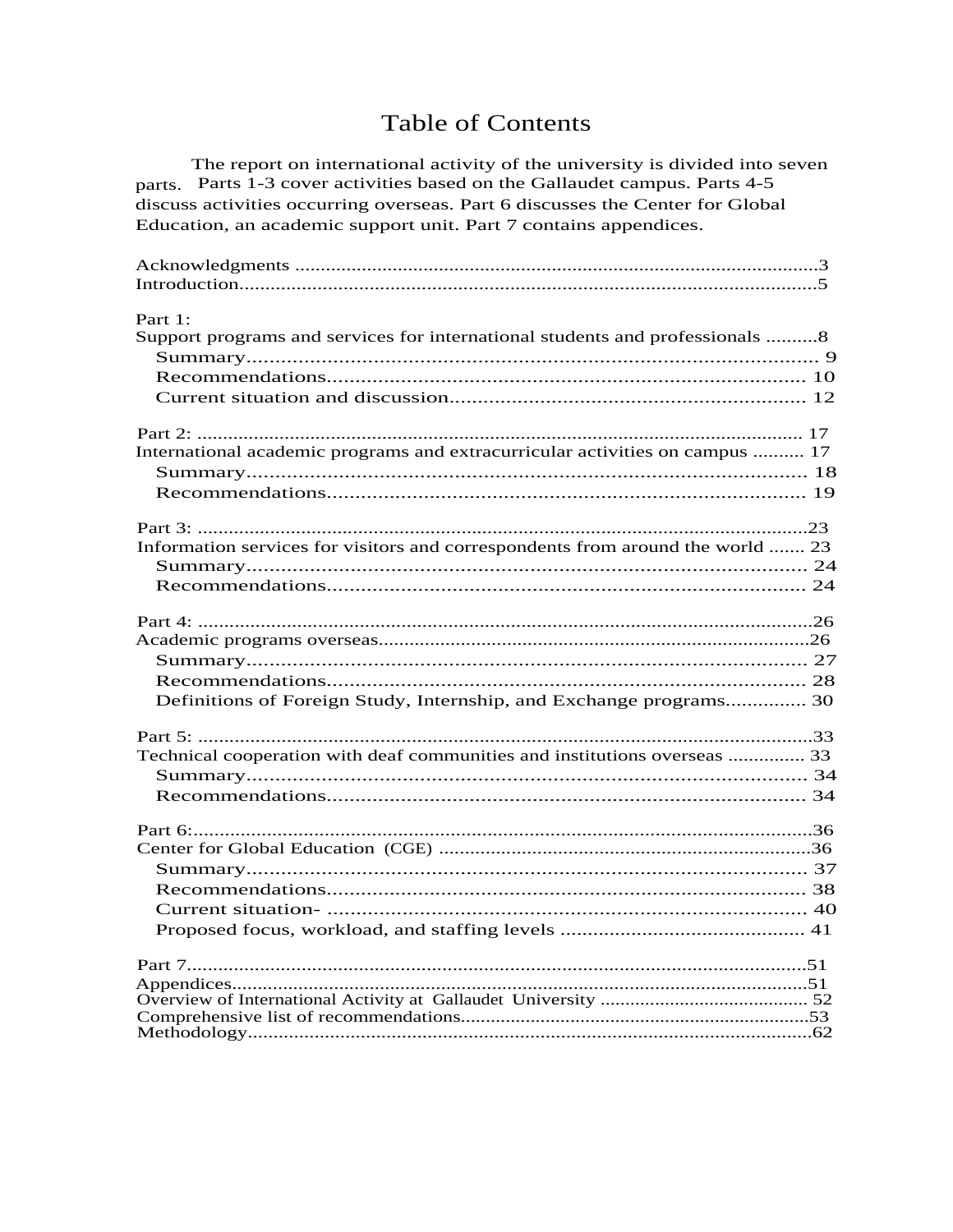# **Introduction**

In November, 2001 an International Education Working Group (INTWG) was convened by Thomas Allen, Dean of Graduate School and Professional Programs at Gallaudet University. The eleven faculty and staff working group members were drawn from ten different departments and units mostly from the Academic Affairs division. The Admissions Office and Laurent Clerc National Deaf Education Center were also represented. The chosen individuals have a history of leadership in the international arena on campus, and are still actively involved. The charge given to them was to "review <sup>i</sup> nternational activity on campus and to propose how Gallaudet University might better coordinate and serve its international efforts."' The rationale for the study was clear. With a faculty and student body drawn from more than 50 countries, Gallaudet is a community whose diversity springs from its intrinsic connections to the world. This unique institution is looked to for leadership by deaf people in many societies, and the members of the Gallaudet community have long been actively involved in scholarship and service around the world.

Surprisingly a comprehensive study of "international activity" at this university has never been undertaken. After spending months collecting information from all corners of the university we began to understand the reason. It is a huge and complex task. Many people on this campus are committed to a vision of Gallaudet as an intellectual center that draws its vitality from around the world. Their efforts are integrated into so many facets of campus life, that one can leave no stone unturned if one wishes to do a comprehensive study of "international" aspects at Gallaudet. We found faculty members "internationalizing" their curriculum and organizing study trips to other nations; units striving to help international students gain full access to academic life; and individuals working to exchange knowledge and skills with people living in other nations.

Per the scope of work we collected information about:<br>
1) All international activities of the university by

- All international activities of the university based on campus and occurring overseas.
- 2) Expressed needs and feedback of participants in international programs, incl. students.
- 3) Pertinent legislation, policy, and administrative documents.
- 4) University's level of commitment and resource allocation.
- 5) External factors (impact of political imbroglio, economic downturn, immigration reform).

We conducted interviews with dozens of faculty, students and staff members, including both organizers and "consumers" of international activities. Standardized information was collected about the purpose, strategic objectives, tasks, beneficiaries, and problems of each activity. (A copy of the data form is shown in the Appendix.) The general findings and recommendations are

<sup>&#</sup>x27; Letter by Thomas Allen, Dean, Graduate School and Professional Programs, 10/3/2001.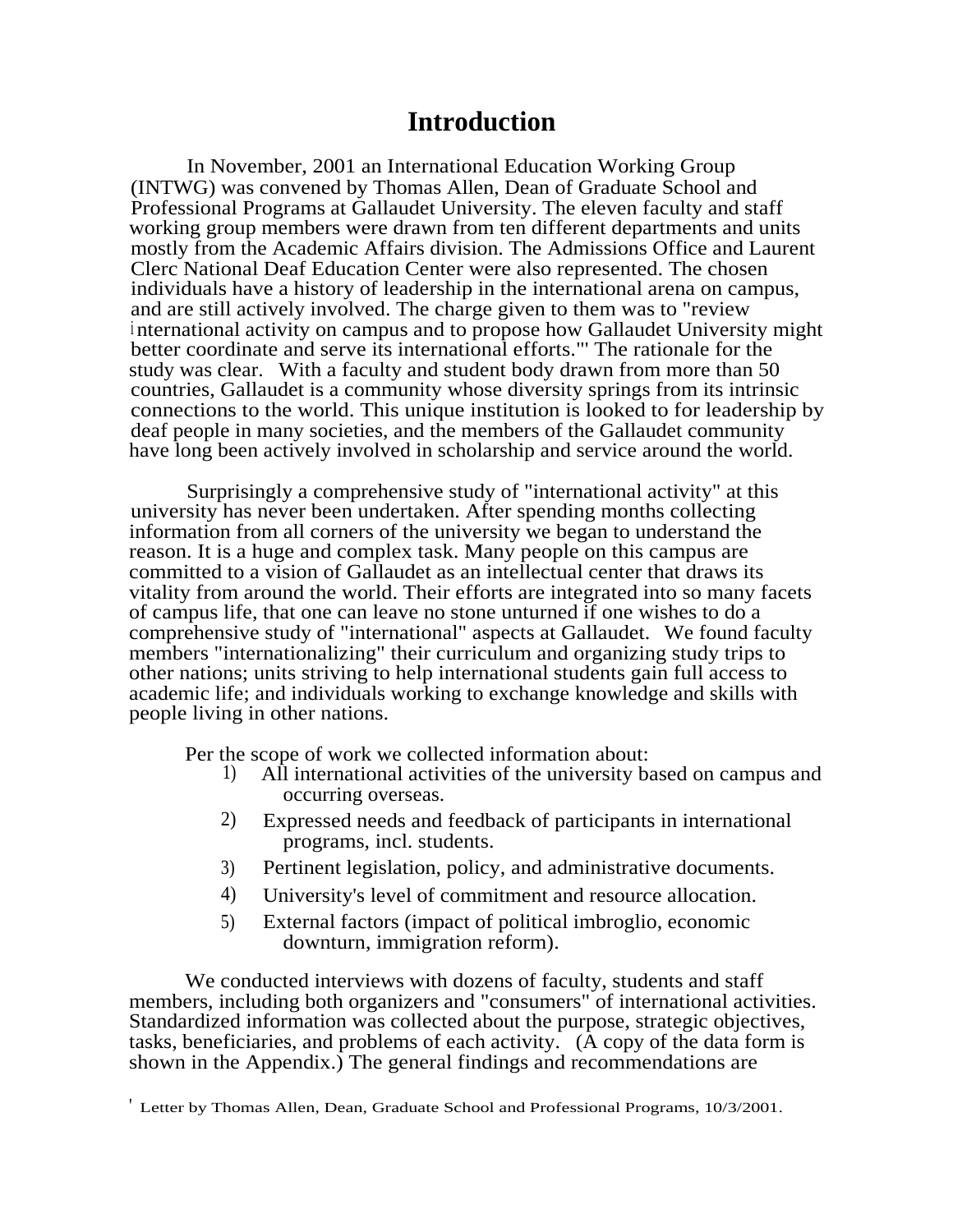reported under five headings, as listed on page nine. All of the data collected is available in the Graduate School and is available for further analysis.

It was made clear to us from the outset that there is little hope of a substantial increase in resources in the international arena. Dean Allen's initial letter stated: "Gallaudet has many international programs and initiatives, and it welcomes a large number of international students each year to its campus. But ... available resources for international students and activities are limited, in part because of federal laws restricting international activities and the recruitment of international students." Accordingly, we were asked to consider "the parameters governing GU's international activities, mechanisms for reviewing and authorizing projects, ideas for streamlining services to students from other countries, safety precautions, and avenues of leveraging external and internal resources."

The working group energetically debated about what would be both useful to the practitioners and acceptable to the administration. Then we set ourselves a practical course of looking for ways to achieve maximum benefits from our limited international resources. Many of our recommendations call for more selectivity in what we tackle, a re-orientation of support to serve Gallaudet's academic mission, and improved coordination of our existing resources. We were particularly aware of the need for creative solutions in activities that appear to be marginal to our instructional mission. A prime example is technical cooperation with deaf communities in other nations. While Strategic Objective 2.2 calls for outreach to international scholars and organizations that serve deaf people in other countries, such endeavors are problematic at this busy, focused academy. Our recommendation is to enhance our existing overseas academic programs by adding a "community service" component entailing mutually beneficial partnerships between GU departments and deaf communities in other nations. We consider most of our recommendations to both pragmatic and sustainable within the "academic envelope."

We have recommended allocation of more resources only where it is essential to maintaining a professional standard in an activity of prime <sup>i</sup> mportance to the university. These areas entail academic quality, safety, and equity of access to services for all students. For example, in the case of the Center for Global Education, we recommend an increase of one staff person in order to help ensure that our students and faculty have safe and well-planned learning experiences overseas. We strongly believe that judicious inputs of additional resources are justified in order to professionalize and improve key programs.

At first glance our "grounded' approach may appear to make it difficult to arrive at `big picture' decisions about "appropriate priorities" in the international arena. A group that comprises key participants in the very activities they are studying will be unwilling to propose that one activity is more or less valuable than another. But we assert that the assessment of value must rest upon clear understanding of the purpose and the nature of the work being conducted. Above all, this report offers that kind of insight. We have spent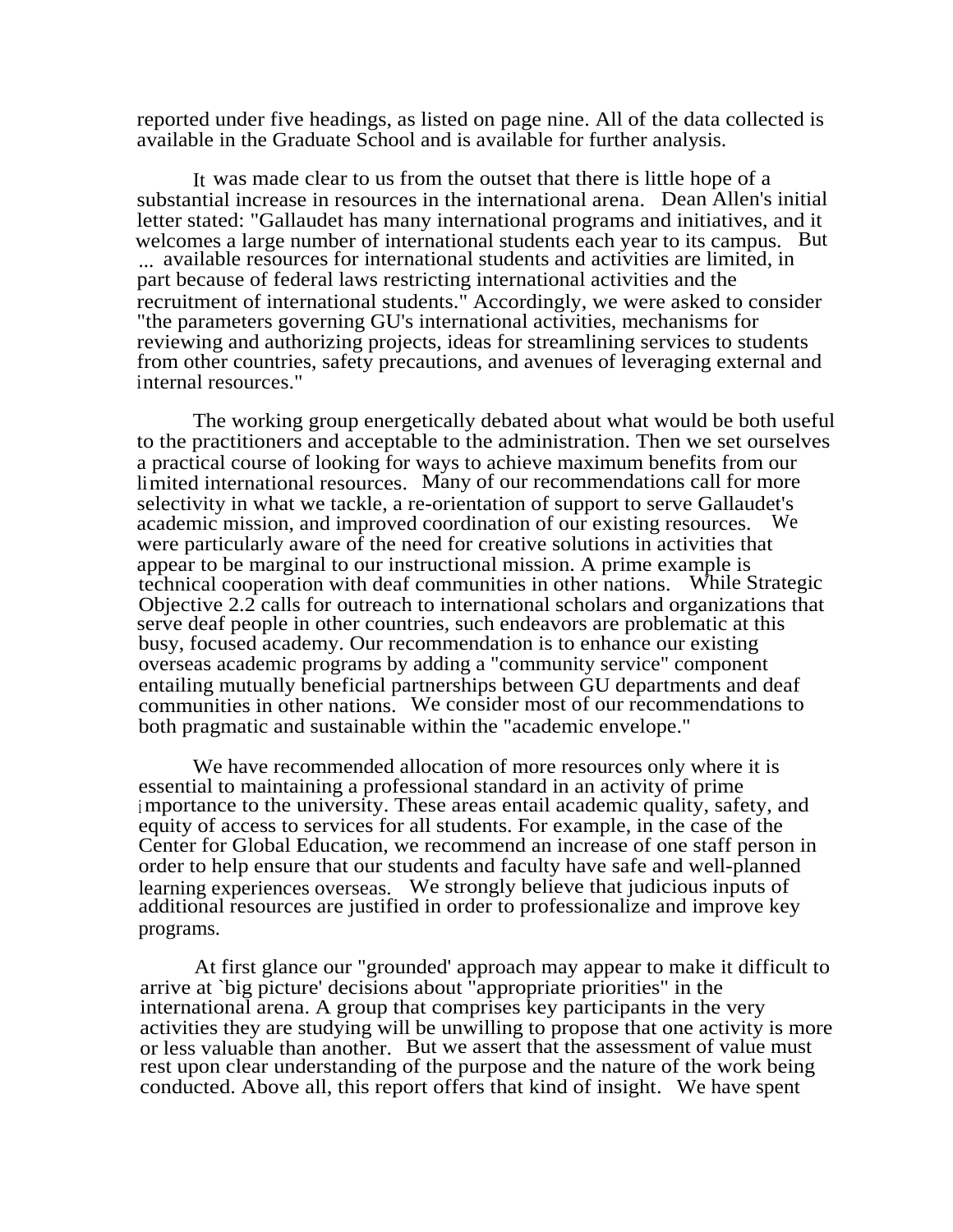hundreds of hours speaking to members of the community about the five "international domains" on campus. Their purposeful activities have been devised in response to real problems. Foreign nationals enrich our community but also create a need for staff members who can help them get an effective academic experience. Faculty members and students in many fields are inevitably drawn to comparisons with and explorations of other societies, thus obligating us to help ensure their safe and rewarding experience while traveling overseas. Assuming that each international activity must be understood in its own terms, much of our work has been to understand and describe what is happening. This exploratory, descriptive approach is a necessary first step for the university in judging the value of these varied enterprises.

Given Gallaudet's commitment to a diverse community on campus and its unique status in the world, a wide array of activities with an international angle is inevitable-and desirable. Gallaudet University, with its own genesis due in part to the efforts of a Deaf French man, Laurent Clerc, has become a key institution for a deaf minority that has long been disadvantaged relative to others in the society. Gallaudet is both an American and a world institution. We find that global studies and activities legitimately fit within this academy's mandate for teaching, scholarship, and service, or meet an obligation of providing equitable support to all students. Finding ways to intertwine our scholarship with a pan-human perspective and a commitment to raising opportunity for deaf people worldwide is a noble aim, and one befitting the legacy of this unique university.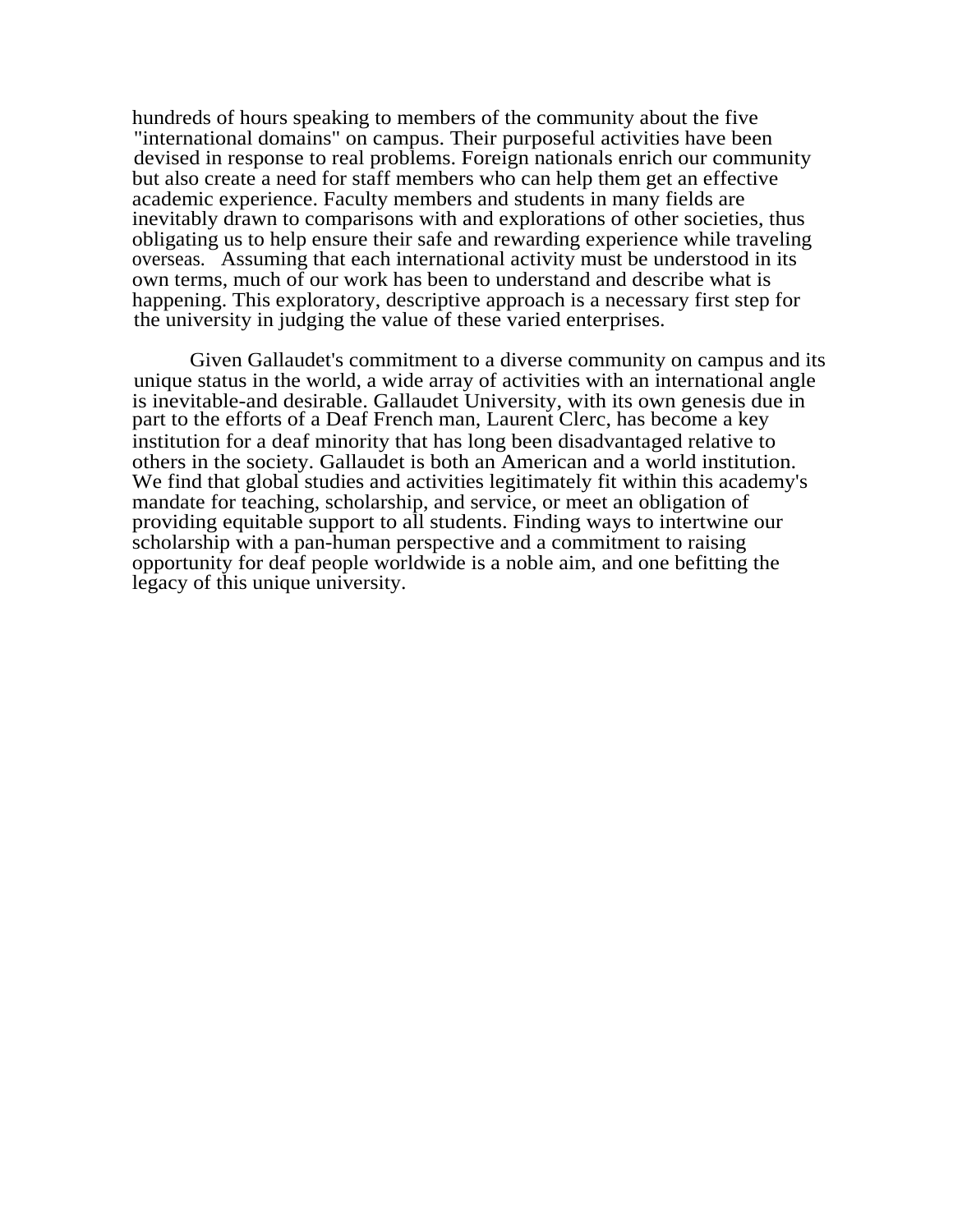# Part 1: Support programs and services for international students and professionals

At\_the \_univ\_ers\_ity\_ca\_mgu\_s\_

Degree-seeking students Non-degree seekers (on internships and exchanges)

At\_o\_th\_\_eerr\_a\_\_f\_fill ia\_t\_ed\_\_\_c\_amp\_us\_e\_s\_\_o\_r\_vi\_a\_Internet

People at Gallaudet University Regional Centers Individuals taking on-line courses and distance education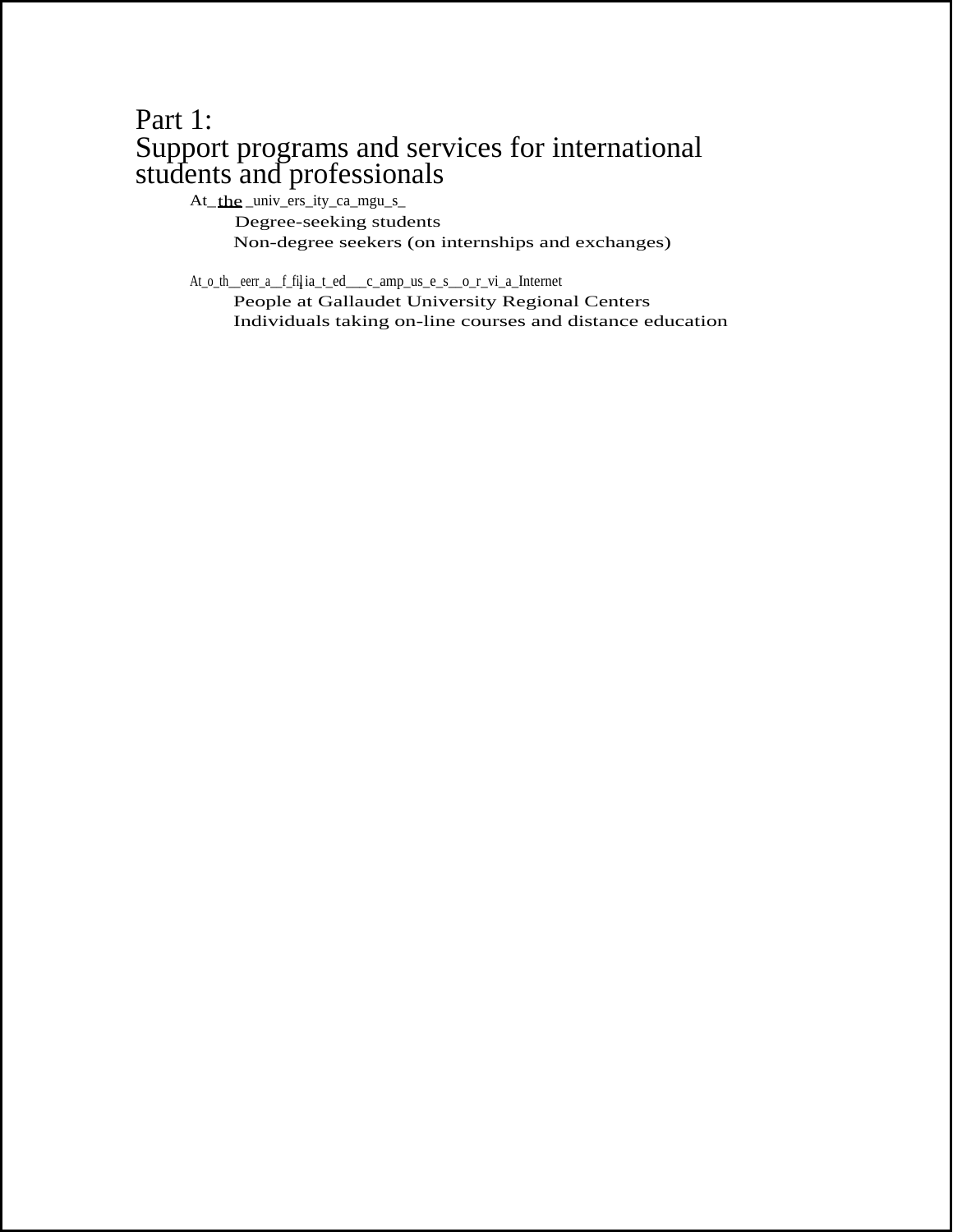#### Summary

Note: This section does not cover issues related to academics or curriculum for international students and visiting professionals at the English Language Institute (ELI), The Center for Global Education (CGE), and departments. See Part 2 entitled "International Academic Activities On Campus."

In Part 1 we address the support programs and services needed by foreign nationals so that they can effectively carry out their program of study while at Gallaudet. In many aspects, international students and visiting professionals are able to effectively avail themselves of regular programs and services for Gallaudet students. We do not address such nonproblematic topics in this report; if a topic does not appear here the reader can assume it is because we found no need for special services for international students per se.

Individuals we label as "international students" at Gallaudet fall into two visa categories:

- (a) F-1 visa holders are individuals who are typically enrolled for periods of a year or longer and are seeking a degree or language training. They are enrolled in the English Language Institute, or as matriculated undergraduate or graduate students.
- (b) J-1 visa holders study at Gallaudet for periods from one week to one year in a non-degree program, such as International Internship Program, Fulbright, Global Visitors, Exchange program, Visiting Scholars and so on. Many of these programs are administered by the Center for Global Education.

We found that international students require special attention in six areas, as follows:

#### Recruitment/Admissions

To assist international students by processing their application, provide testing, provide web site information, and evaluate their transcript to determine which program best fits their needs.

#### Financial support

Advisement is provided for applicants and students regarding funding sources and sponsors, scholarship applications are processed and letters of support are written. Ongoing contact with sponsors is often required.

#### Housing

Orientation- Cultural Adaptation-Social Support-Retention Services Provides orientation programs, workshops, social activities, and <sup>i</sup> nternational student counseling to help international students with cultural adaptation. May include orientation for faculty and staff on cross-cultural matters.

#### Visas/ Documentation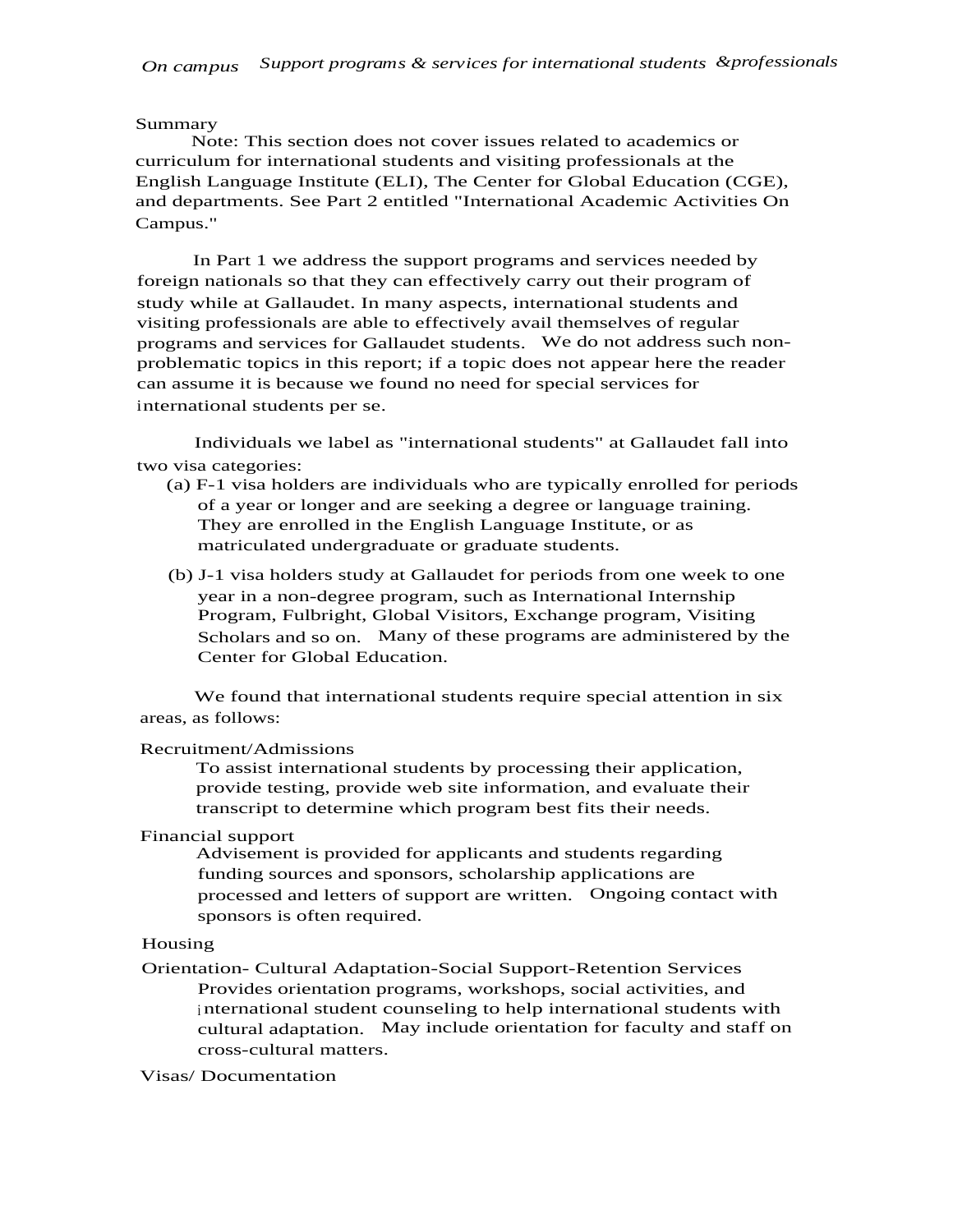Advisement for applicants and students regarding immigration law and requirements; processing and evaluation of financial and other visa documentation; communication with sponsors, government agencies, and other legal authorities.

SEVIS tracking of international students and visitors SEVIS (Student and Exchange Visitor Information System) is an automated system of the federal government that will be <sup>i</sup> mplemented as of January, 2003. It is the reengineered student and exchange visitor  $(F, \dot{M}, \& J \text{ visa categories})$  process designed to convert a manual, paper-driven process to an automated one to collect, maintain, and track information relative to international students and exchange visitors. It is designed to improve data collection and reporting, to facilitate compliance with regulations, monitor school and exchange programs, and provides customer service.

The recommendations are based on a great deal of data collected about current programs and services around campus. For a "snapshot" of the current situation, see the three-page table entitled "Breakdown by Tasks and Unit- Current Situation" later in this part. We found significant fragmentation, duplication and gaps of service. The situation has led to dissatisfaction among some international students who feel confused and unsupported. INTWG conducted interviews with students who are members of the International Students Club and incorporated their input into this report. The situation also creates additional burden for units within Academic Affairs, namely, the English Language Institute (ELI), the Center for Global Education (CGE), CLAST, and GSPP. The recommendations below are intended to help streamline administration and increase flow of <sup>i</sup> nformation.

# Recommendations

The following recommendations are pertinent to support programs and services for international students and professionals. In brackets we show the unit that should implement the recommendation.

# Recruitment/Admissions

- 1.1 Improve information available to prospective international applicants on University web site. Provide centralized and integrated <sup>i</sup> nformation about all program opportunities for international applicants. Develop on-line application capability. Provide accessible, on-line feedback to applicants as to their status of application in each program.
- 1.2 Move admissions responsibilities for ELI to Admissions Office (OES, ELI).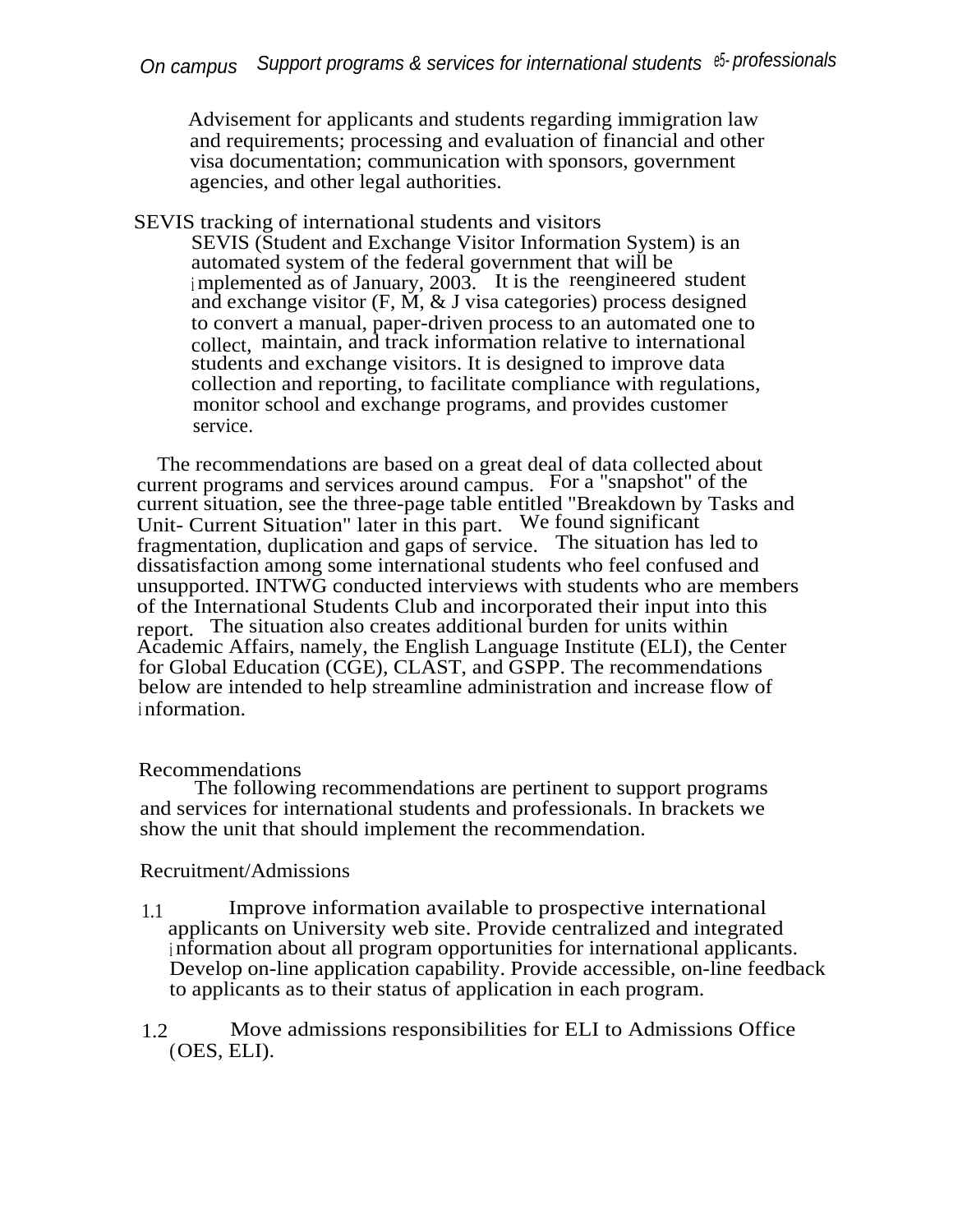1.3 Resolve legal and definitional issues related to part time and special student status for international students. In addition, the university needs to revisit and clarify which students are to be accounted for in the international cap. This includes people in other nations who take online courses.

### Financial Support

1.4 Increase financial support for international applicants and students. Identify potential scholarships and sponsors in U.S. and in applicants' home countries (FA). Post identified sources on WWW page, in English and translated into most common foreign languages (PR). Financial Aids convenes annually in October a group consisting of representatives from Admissions, Student Accounts, Grad School, ELI, CGE, and CLAST to review financial support procedures, sources and levels obtained for international applicants and students. Develop transparent guidelines for awarding Sasakawa, WDL, and other scholarship funds. Give emphasis to students from developing nations with support granted in part to assist them to become effective and well-employed upon return to their homeland.

### **Orientation**

- 1.5 Coordinate and/or integrate new student orientation programs for international students entering undergraduate programs, graduate programs, ELI, and CGE (NSO, CLAST, GASP, ELI, CGE, ISO). Utilize ISO members in orientation programs as volunteers helping new students adjust to campus culture (NSO, ISO). Reduce INSO for Canadian students, whose culture is similar to that of the U.S. (NSO).
- 1.6 Develop and offer new student orientation activities for international students throughout their first semester of study (NSO, CLAST, GASP, ELI, CGE). Provide social activities and workshops to foster cultural adjustment and provide legal/ regulatory information (NSO, ISO, ISA). Identify person or office on campus that can assist international students to understand and adapt to American, Deaf, and campus cultures on a continuing basis. Identify international student lounge.
- 1.7 Increase campus awareness of issues confronting international students at the University. Provide information via email, WWW, and/or campus publications about notable international students on campus, services offered, etc (PR, ISA, Admissions). Provide campus events to celebrate International Education Week (ISA, ISO, ELI, CGE, CLAST, GASP).

#### Housing

1.8 Provide optional housing for international students during Winter Break. Permit international students living on campus to rent a room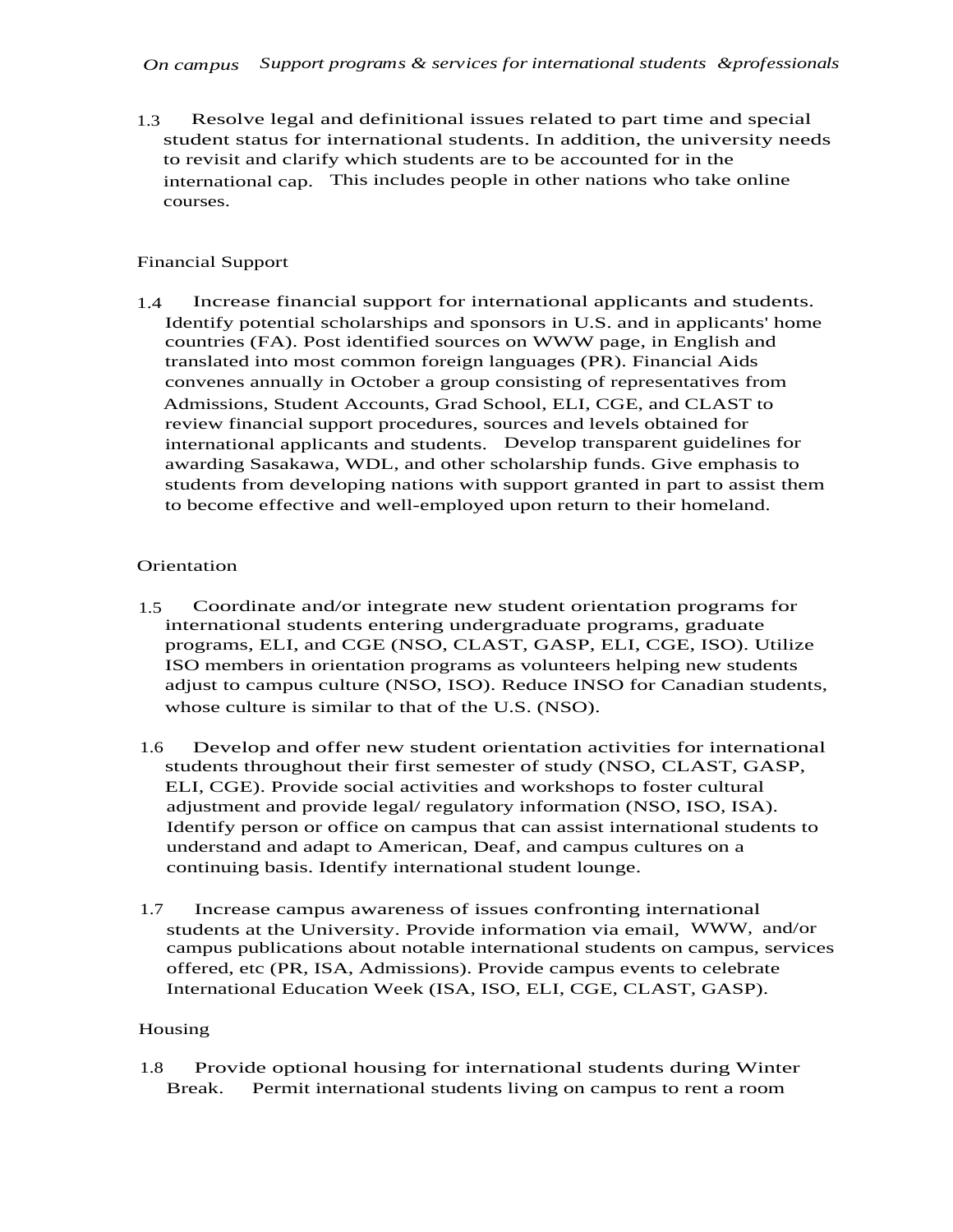during Winter Break, or establish and monitor a process for international students to obtain affordable short term housing off campus (Campus Life).

#### Visas/Documentation

- 1.9 Centralize all visa/immigration-related documentation and services. Provide all J-1 and F-1 processing on campus through International Student Advisor, with autonomy to make decisions independently from those made for recruiting. (Because of Federal regulation, the Designated School Officer (DSO) who is authorized to sign INS forms for the student, cannot be involved in recruiting activities at the university.) Make the International Student Advisor a permanent position and provide sufficient material and secretarial support. Provide web page and regular newsletter to keep <sup>i</sup> nternational students and programs informed of salient requirements of and changes in immigration law, regulations, and procedures. Inform academic and support program managers precisely as to what kind of information they need to collect from students and provide training as to where and how to report it.
- 1.10 Transfer the "international student advisor" (now in Admissions) to Center for Global Education. Integrate immigration services and academic support for international students and interns. This will allow sharing of office resources and staff to handle variable workload. As CGE and ELI will soon be located in the same wing of HMB, moving the International Student Advisor to that site would create a single "international service area." ( Duplicate of recommendation #6.4)

#### SEVIS Tracking

1.11 Develop and implement SEVIS-compliant data collection and reporting system. Establish SEVIS Steering Committee, to include Provost and VPAB. Establish SEVIS Working Group to include ITS and units most involved in providing and reporting required data. Working Group to review and recommend alterations in business practices of relevant units to ensure that accurate, complete data on status of international students is collected and provided. Purchase or develop software to case collection and reporting of data.

#### Current situation and discussion

The tables on the next three pages provide a breakdown of tasks by activities and by unit as exists in July, 2002. This "snapshot" of the current situation shows the fragmentation and duplication in some of the services for international students.

On the other hand, we must recognize that to some degree international "problems" will occur across the board in all of our support programs, services, and academic activities. Because we aim for international students to be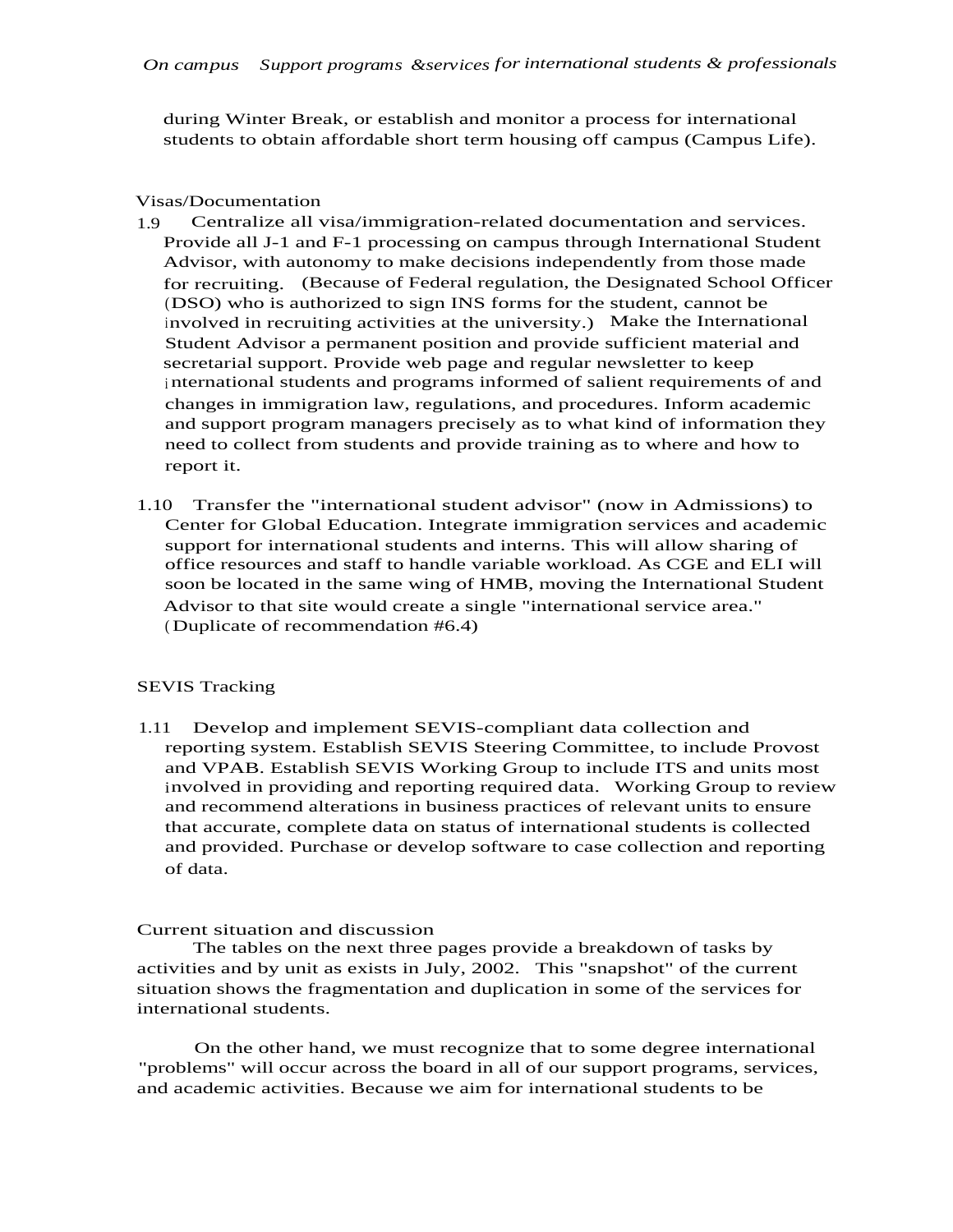<sup>i</sup> ntegrated into campus life, both socially, academically, and administratively, we want to avoid segregation and special services for international students unless necessary. Indeed, the aim of the special programs and services is to allow them full access to the range of university activities.

We need to consider ways to help our faculty and staff better understand and deal with the unique concerns of people from other educational systems and cultures. This will require a combination of cross-cultural training and ongoing support through timely information. It also requires an extra share of tolerance and flexibility to work with people who do not share our background knowledge about the American educational system. For example, a student accounts worker may need to exercise a degree of patience and resourcefulness in working with foreign embassies that cover the expenses of a student. Advisors may need to regularly refer to written updates about changes in reporting requirements for international students, such as the necessary number of credits per semester to maintain their visa status. In short, we need to figure out easy channels of collaboration among all Gallaudet personnel who interact with international students.

All units at Gallaudet need to recognize that most international students are paying high fees to study here, and that their commitment to attend Gallaudet often represents the investment of a lifetime for them or their sponsors. Moreover the population of "international students" includes a sizable number of people who are working professionals in their own nations. Like other non-traditional students, it is suitable to adopt a responsive, consumer-oriented approach in dealing with international students. The value of collaborative and responsive exchange of information among faculty, staff, and international students is given added weight by the upcoming implementation of the federal SEVIS tracking system.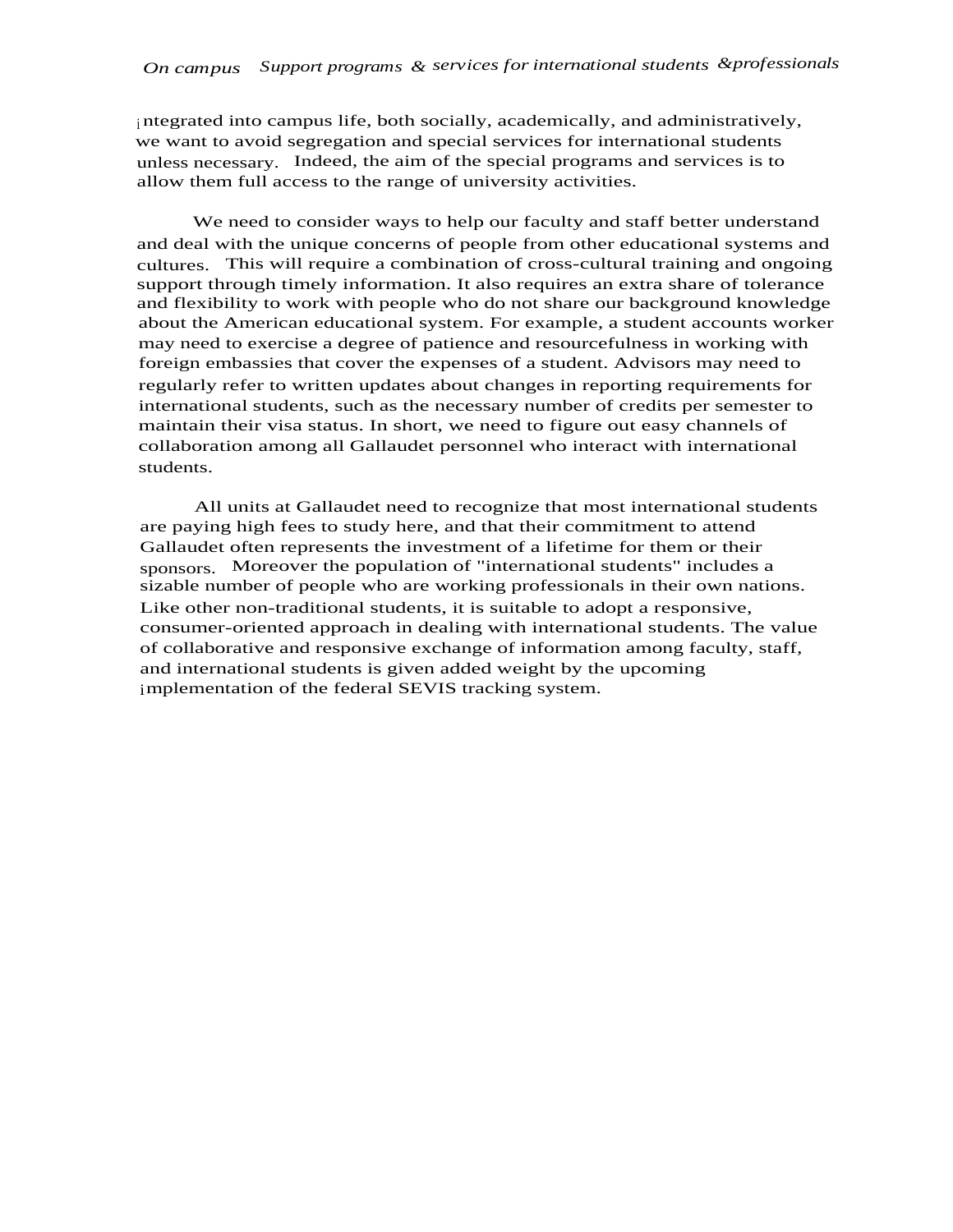|                                       |                                                                                                                   | <b>ACTIVITIES</b>                                                                                                                                                                                                                                           |                                                                      |                                                                                                                                                                                                                              |                                                                                                                                               |                                                                    |                                                                                                                                                                               |
|---------------------------------------|-------------------------------------------------------------------------------------------------------------------|-------------------------------------------------------------------------------------------------------------------------------------------------------------------------------------------------------------------------------------------------------------|----------------------------------------------------------------------|------------------------------------------------------------------------------------------------------------------------------------------------------------------------------------------------------------------------------|-----------------------------------------------------------------------------------------------------------------------------------------------|--------------------------------------------------------------------|-------------------------------------------------------------------------------------------------------------------------------------------------------------------------------|
| Div.                                  | Units:                                                                                                            | Visa/<br><b>Document</b>                                                                                                                                                                                                                                    | <b>Tracking</b>                                                      | Recruit.<br><b>Admissions</b>                                                                                                                                                                                                | <b>Housing</b>                                                                                                                                | Orient/<br><b>Social</b><br><b>Support</b>                         | <b>Financial</b><br><b>Support</b>                                                                                                                                            |
| $\mathbb{R}$<br><b>W</b><br>${\bf G}$ | <b>Enrollment</b><br><b>Services</b><br><b>Admissions</b><br><b>Office</b><br>(Internatl.)<br>student<br>advisor) | Handles<br>"certification of<br>status", i.e., I-<br>20s for F-1 visas<br>(ELI, UG, Grad)<br>for new and<br>current students;<br>Proxy authority<br>as Designated<br>School Officer.<br>Contact for<br>students,<br>sponsors, parents;<br>studies INS laws. | The key unit<br>responsible for<br>SEVIS and<br>federal<br>reporting | Int'l application<br>forms $\alpha$<br>processing for<br>UG, ELI; Arrange<br>foreign admissions<br>testing; Provide<br>testing; Refer<br>applicants to ELI<br>and Coordinate;<br>Test ELI each<br>semester; website<br>i nfo | Arranges<br>visits by<br>prospective<br>students.<br>Arranges<br>housing,<br>tours for<br>int'l visitors,<br>esp.<br>prospective<br>students. | Provides<br>orientation<br>workshops<br>for int'I UG,<br>Grad, ELI | Advises students,<br>funding sources,<br>sponsors, parents<br>re: financial<br>support<br>Rarely, funds<br>first-year foreign<br>students, i.e.,<br>Presidential<br>Scholars. |
| চ<br>å                                | Registrar                                                                                                         |                                                                                                                                                                                                                                                             | Report to<br>Internatl.<br>Student<br>Advisor                        | Special proced. For<br>evaluating interntl<br>transfers:<br>transcripts to<br>World Education<br>Services.                                                                                                                   |                                                                                                                                               |                                                                    |                                                                                                                                                                               |
|                                       | <b>Financial</b><br><b>Aids</b>                                                                                   |                                                                                                                                                                                                                                                             |                                                                      |                                                                                                                                                                                                                              |                                                                                                                                               |                                                                    | Processes apps<br>for scholarships<br>for int'I students.                                                                                                                     |
|                                       | <b>PR/Visitors</b><br><b>Center</b>                                                                               |                                                                                                                                                                                                                                                             |                                                                      |                                                                                                                                                                                                                              | Arranges<br>housing,<br>tours.                                                                                                                |                                                                    |                                                                                                                                                                               |
| $\mathbf{V}$<br>a<br>W                | <b>Student</b><br><b>Accounts</b>                                                                                 |                                                                                                                                                                                                                                                             |                                                                      |                                                                                                                                                                                                                              |                                                                                                                                               |                                                                    | Contact<br>embassies re:<br>scholar payments                                                                                                                                  |
| $4_4$                                 | <b>Clere Dean</b>                                                                                                 | Interntl. students<br>are not accepted<br>at Clerc, with<br>exceptions                                                                                                                                                                                      | Report to<br>Internatl.<br>Student<br>Advisor                        | $\gamma$                                                                                                                                                                                                                     | $\gamma$                                                                                                                                      | $\eta$                                                             | $\gamma$                                                                                                                                                                      |
| U c<br>QU                             | <b>Regional</b><br><b>Centers-</b><br>E xemp Pgm                                                                  | $\mathbf{r}$                                                                                                                                                                                                                                                | Report to<br>designated<br>officer at<br>affiliated<br>college       |                                                                                                                                                                                                                              |                                                                                                                                               |                                                                    |                                                                                                                                                                               |

### **Breakdown** by **task and unit- Current situation**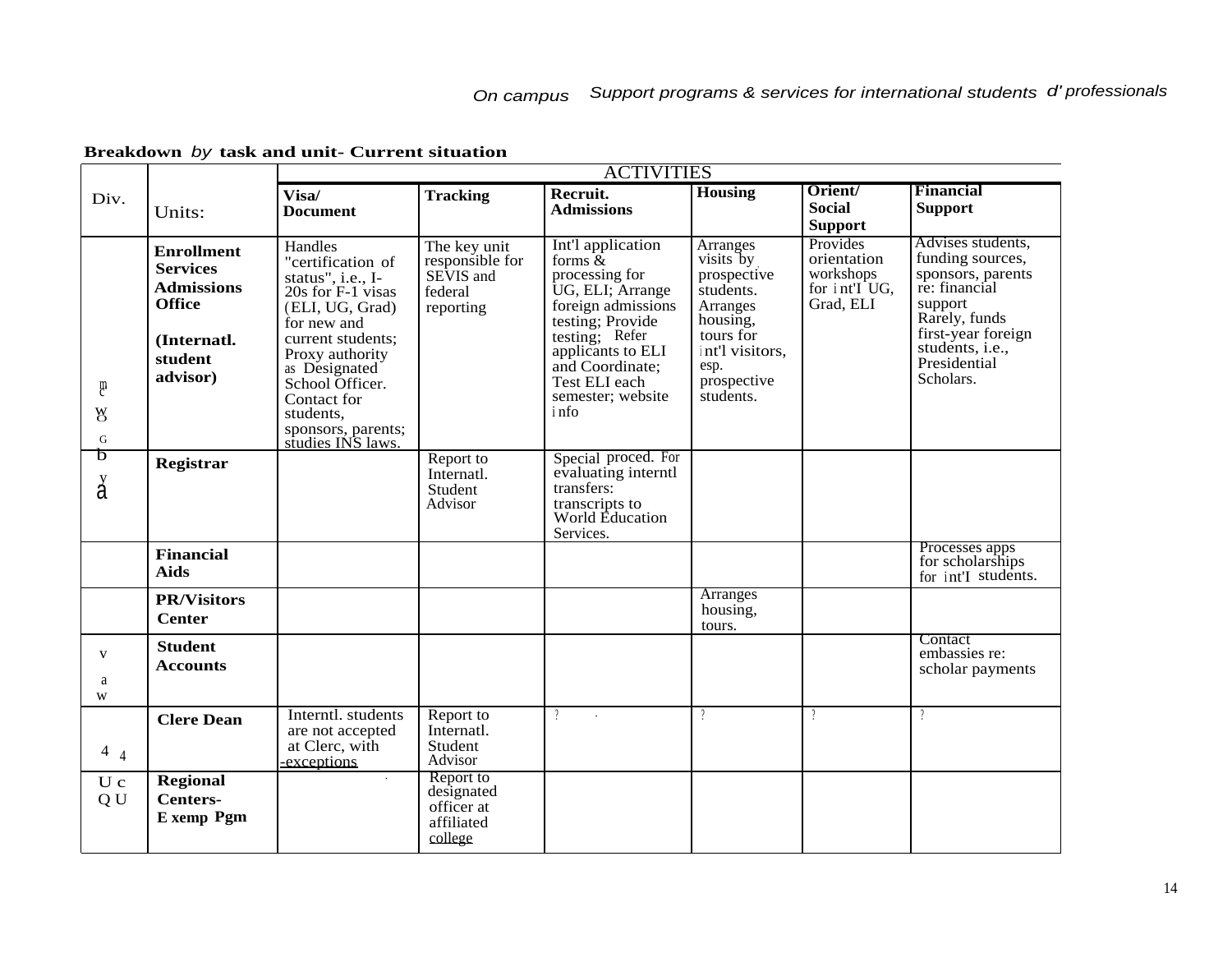|  |  |  |  | Breakdown by task and unit- Current situation |
|--|--|--|--|-----------------------------------------------|
|  |  |  |  |                                               |

|                                     |                          | <b>ACTIVITIES</b>                                                                                                                                                                              |                                               |                                                                                                                                                                                      |                                                                                                                                                                                         |                                                                                                                                    |                                                                                                                                                    |  |  |
|-------------------------------------|--------------------------|------------------------------------------------------------------------------------------------------------------------------------------------------------------------------------------------|-----------------------------------------------|--------------------------------------------------------------------------------------------------------------------------------------------------------------------------------------|-----------------------------------------------------------------------------------------------------------------------------------------------------------------------------------------|------------------------------------------------------------------------------------------------------------------------------------|----------------------------------------------------------------------------------------------------------------------------------------------------|--|--|
| Div                                 | Units:                   | Visa/<br>Document                                                                                                                                                                              | Tracking                                      | Recruitment/<br>Admissions/                                                                                                                                                          | Housing                                                                                                                                                                                 | Orientation<br>Social<br>Support                                                                                                   | Financial<br>Support                                                                                                                               |  |  |
| kiji<br>Ö                           | Orientation<br>Programs  |                                                                                                                                                                                                |                                               |                                                                                                                                                                                      |                                                                                                                                                                                         | $3 - day$<br>orientation<br>program for<br>$int$ UG &<br>Grad                                                                      |                                                                                                                                                    |  |  |
| a <br>m<br> Q                       | Campus Life              |                                                                                                                                                                                                |                                               |                                                                                                                                                                                      | <b>Arranges</b><br>housing for<br>int'l students<br>and visitors                                                                                                                        | Provides<br>housing for<br>ELI:<br>counselor to<br>help<br>students.                                                               |                                                                                                                                                    |  |  |
| P.<br>$\overline{\mathrm{S}}$<br>la | CGE                      | Financial<br>certification and<br>IAD66 for J-I<br>visas; keep<br>current with laws;<br>processes & auth.<br>J-I visa.<br>(Recommended<br>shift J-1 visas to<br>Internacl. Student<br>Advisor) | Report to<br>Internacl.<br>Student<br>Advisor | Contacts via<br>email, snail mail,<br>attend conf., etc.<br>Review transcript,<br>etc. & determines<br>witch program<br>fits. Update costs<br>info and<br>dissemination of<br>i nfo. | Arranges for<br>airport pick-<br>up, refers<br>housing and<br>manages 2<br>int'l apts.<br>Plans visit<br>for<br>dignitaries.<br>Contact for<br>visitor's<br>center's int'l<br>visitors. | Workshop<br>during Int'1<br>NSO.<br>Maintain<br>orientation<br>manual.<br>Regular<br>meetings<br>students to<br>discuss<br>issues. | Advises potential<br>funding and<br>sponsors. Write<br>letters of support<br>for applicants.<br>Provides web site<br>for assistance and<br>advice. |  |  |
|                                     | Dean's Office            | Send names of<br>int'l graduate<br>applicants to<br>Admissions for J-<br>etc.                                                                                                                  | Report to<br>Internatl.<br>Student<br>Advisor |                                                                                                                                                                                      |                                                                                                                                                                                         |                                                                                                                                    |                                                                                                                                                    |  |  |
|                                     | Depts. of<br>Instruction |                                                                                                                                                                                                |                                               |                                                                                                                                                                                      | Visits to<br>individual<br>faculty                                                                                                                                                      |                                                                                                                                    |                                                                                                                                                    |  |  |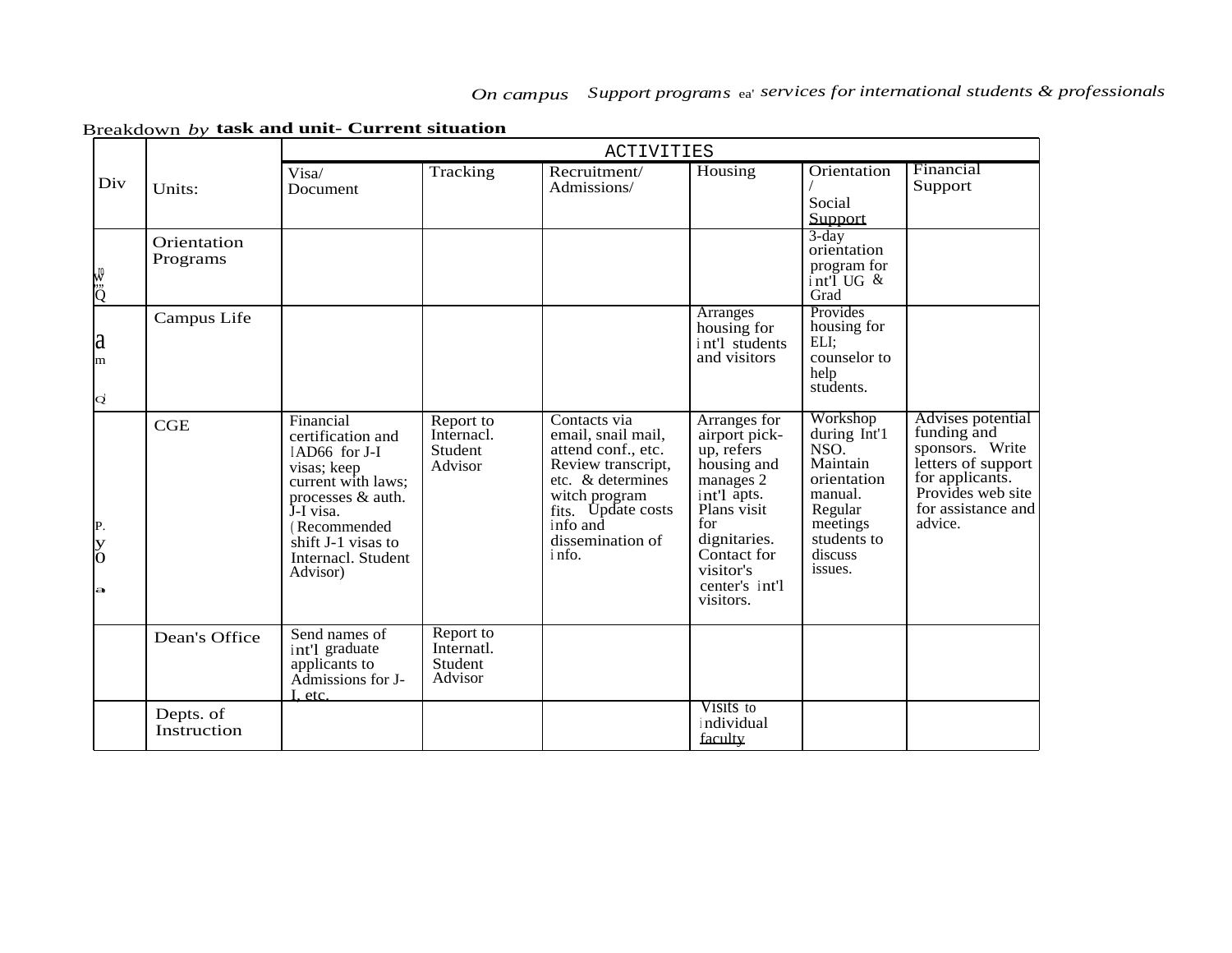|                                |                                                                | <b>ACTIVITIES</b>                                                                                                                                             |                                              |                                                                                     |                                                                                                      |                                                                                                                                                                                                                                  |                                                                                        |  |
|--------------------------------|----------------------------------------------------------------|---------------------------------------------------------------------------------------------------------------------------------------------------------------|----------------------------------------------|-------------------------------------------------------------------------------------|------------------------------------------------------------------------------------------------------|----------------------------------------------------------------------------------------------------------------------------------------------------------------------------------------------------------------------------------|----------------------------------------------------------------------------------------|--|
| Div                            | <b>Units:</b>                                                  | Visa/<br><b>Document</b>                                                                                                                                      | <b>Tracking</b>                              | Recruit/<br><b>Admissions</b>                                                       | <b>Housing</b>                                                                                       | <b>Orientation</b><br><b>Social</b><br><b>Support</b>                                                                                                                                                                            | Financial<br><b>Support</b>                                                            |  |
| Eto du                         | Saturday/<br><b>Summer</b><br><b>Programs</b>                  |                                                                                                                                                               |                                              |                                                                                     | <b>Arranges</b><br>housing for<br>int'l students<br>in summer<br>programs                            |                                                                                                                                                                                                                                  |                                                                                        |  |
| o<br>Q                         | <b>On-line</b><br><b>COULTSES</b>                              | Cap not apply for<br>part-timers                                                                                                                              | N/A if student<br>not on campus              |                                                                                     |                                                                                                      |                                                                                                                                                                                                                                  | US tuition rate?                                                                       |  |
| m POU FmQ aU QQ                | <b>ELI</b>                                                     | Contact sponsors;<br>provide<br>documents; send<br>application forms<br>& financial<br>certification info<br>to Admissions for<br>processing; send<br>$I-20s$ | Report to<br>Internad.<br>Student<br>Advisor | Web site; own<br>application forms<br>$&\,$ procedures;<br>informal<br>recruitment: | Arrange class<br>visits,<br>discussions<br>and tours for<br>visitors and<br>prospective<br>students. | $3$ -week<br>orientation;<br>Airport<br>pickup;<br>Continuous<br>community<br>building<br>activities;<br>student<br>organization<br>; social<br>activities;<br>Student<br>fund<br>raising;<br>cultural<br>adaptation<br>courses. | Advises students,<br>funding sources,<br>sponsors, parents<br>re: financial<br>support |  |
|                                | <b>Academic</b><br>Advising/<br><b>Career</b><br><b>Center</b> | CPT or OPT<br>i nternship<br>clearances                                                                                                                       | S                                            |                                                                                     |                                                                                                      |                                                                                                                                                                                                                                  |                                                                                        |  |
| <sub>b</sub><br>$ar$ , d<br>04 | Internat.<br><b>Student Club</b><br>WFD,<br>CIESS, etc.        | ISC: informal<br>advice to int'l<br>students already<br>on campus                                                                                             |                                              |                                                                                     |                                                                                                      | <b>ISC</b> social<br>activities<br>after<br>orientation                                                                                                                                                                          |                                                                                        |  |

**Breakdown** *by* **task and unit- Current situation**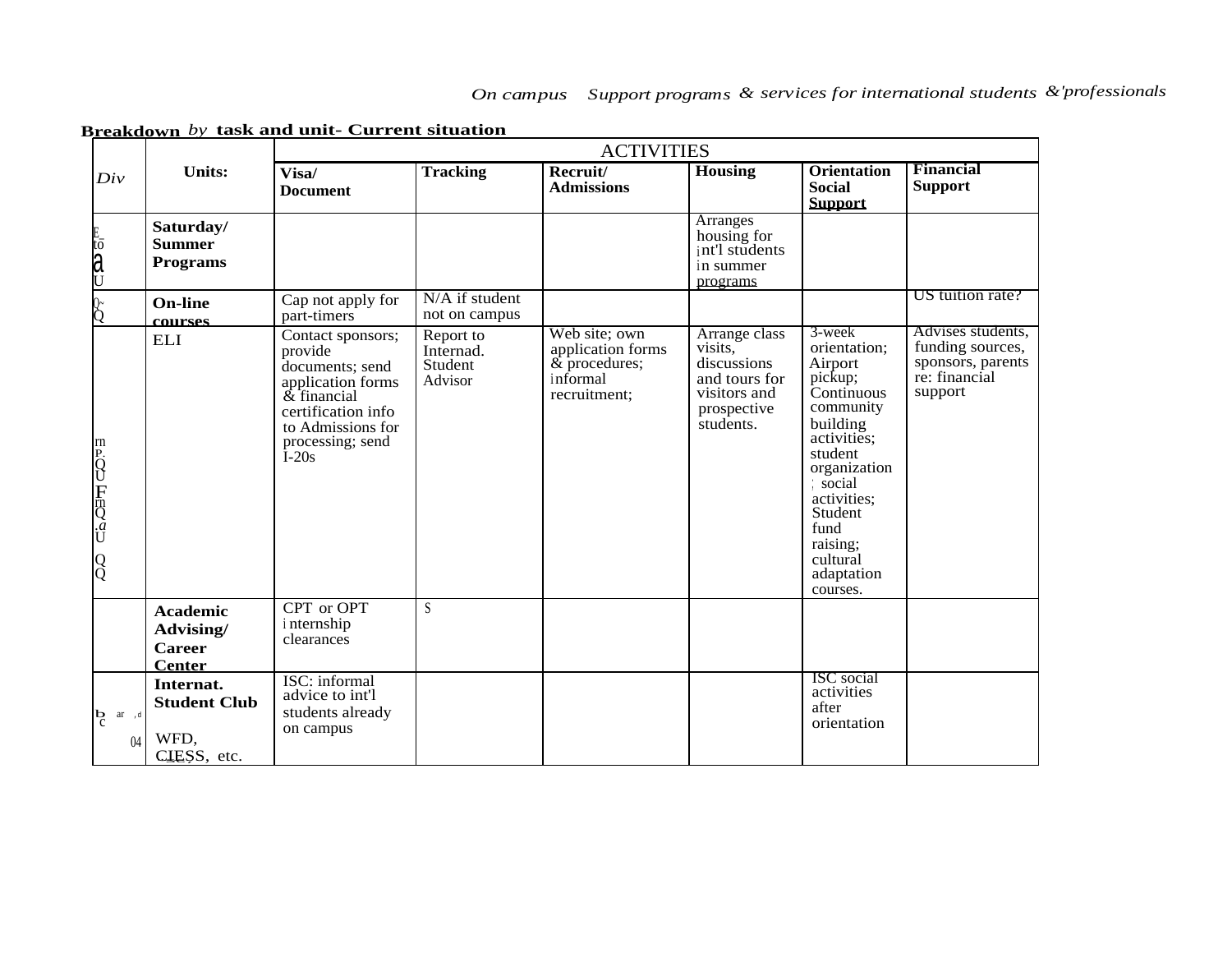# **Part 2: International academic programs and extracurricular activities on campus**

-Internationalizing" the curriculum towards awareness of global diversity.

-Language training (English Language Institute)

-Courses and internships in international service.

-Internships for GU students in international organizations and businesses.

-Sponsoring of international conferences.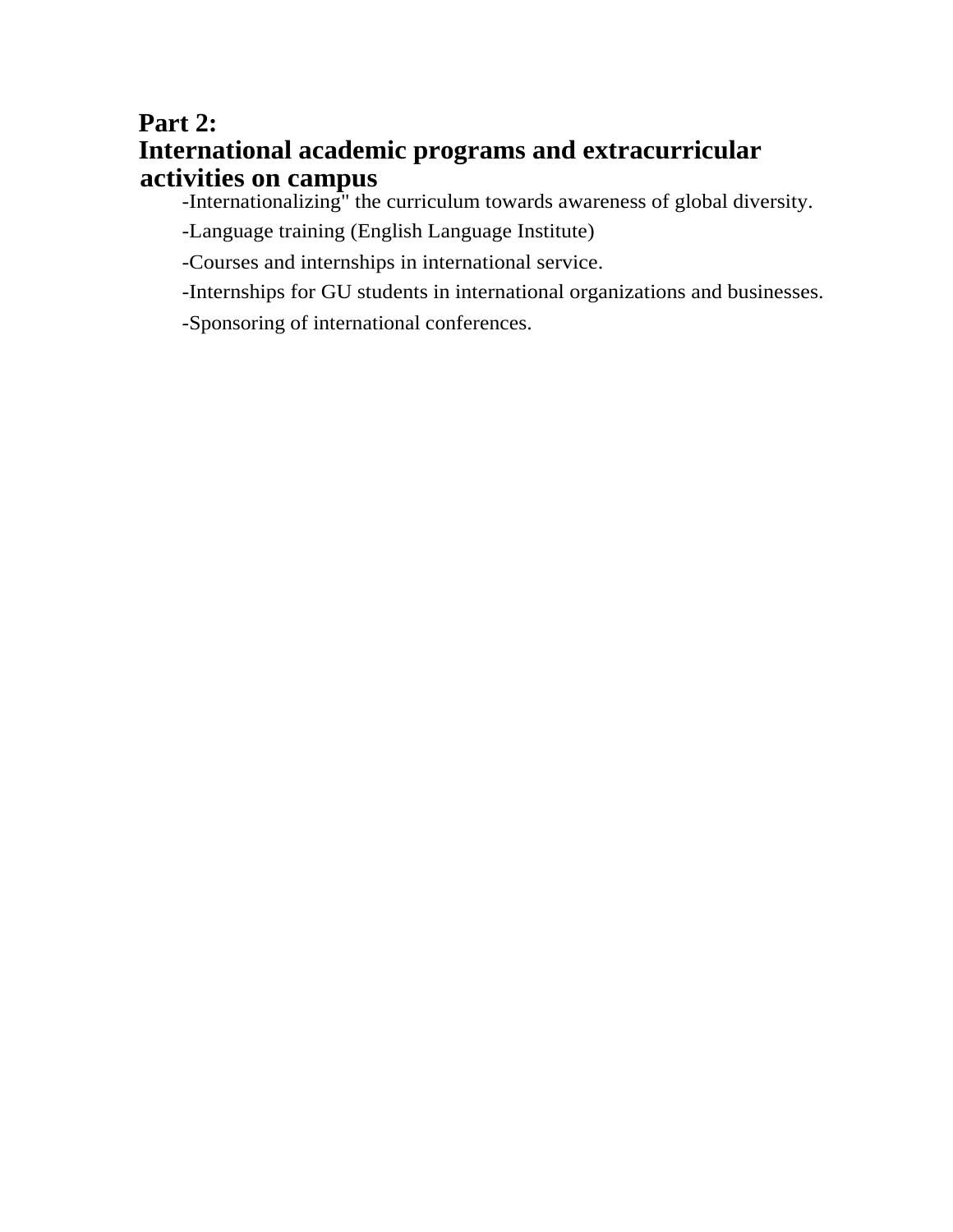#### *Summary*

Like other universities throughout the United States, Gallaudet has recognized the globalization of our planet and welcomes individuals from around the world. In fact, more than 50 nations are represented among our student body and personnel. Gallaudet's recent sponsorship of Deaf Way II, which brought together thousands of people working together to resolve similar issues that exist in Deaf communities worldwide, is an excellent example of Gallaudet's global outreach. Deaf people around the globe have always looked to Gallaudet University as a beacon of hope to offer guidance and leadership in nurturing and empowering their Deaf communities overseas. In order for Gallaudet to be able to respond to our changing world, Gallaudet can adapt its curriculum to raise awareness of human diversity around the world among American students. Thanks to committed professors in numerous departments, the "internationalization" of the university's curriculum is already underway. However, given the small number of courses that satisfy the "global diversity" requirement for diversity courses, we feel additional study of faculty's views on <sup>i</sup> nternationalizing their curriculum.

Both a job market and a tremendous need exists for skilled Gallaudet graduates to work in human service development in developing nations. Nonprofit and multi-lateral organizations now agree that the rights and betterment of disabled people are integral to their social and economic development efforts. They look to deaf people with skills in education practice and policy, language training, public health, and economic development, to provide guidelines for how to most effectively reach and assist deaf children and adults in developing nations. However, few deaf Americans have seen human service overseas as a viable career option. Both American, international, and consortium students have expressed interest in courses intended to prepare our graduates for careers in human and international service.

From those who arrive to study from overseas (and begin to learn about our way of life) we found a demand for courses that will prepare them to gain useful employment upon their return to their homelands. Too often bright and ambitious deaf people from developing nations come to Gallaudet and do not return home afterwards. This problem of "brain drain" can be attributed to a lack of opportunity for educated deaf people in their home country. Gallaudet lack of opportunity for educated deaf people in their home country. can help reduce this problem by offering a way for foreign nationals to acquire skills they need to obtain (or to create) jobs within the human services sector in developing nations. This can be done via the courses mentioned above, and specially adapted sections of new and current courses aimed at deaf people from developing societies.

For American and international students, there are also tremendous opportunities for internships and job placements in international organizations and businesses in the Washington, D.C. area.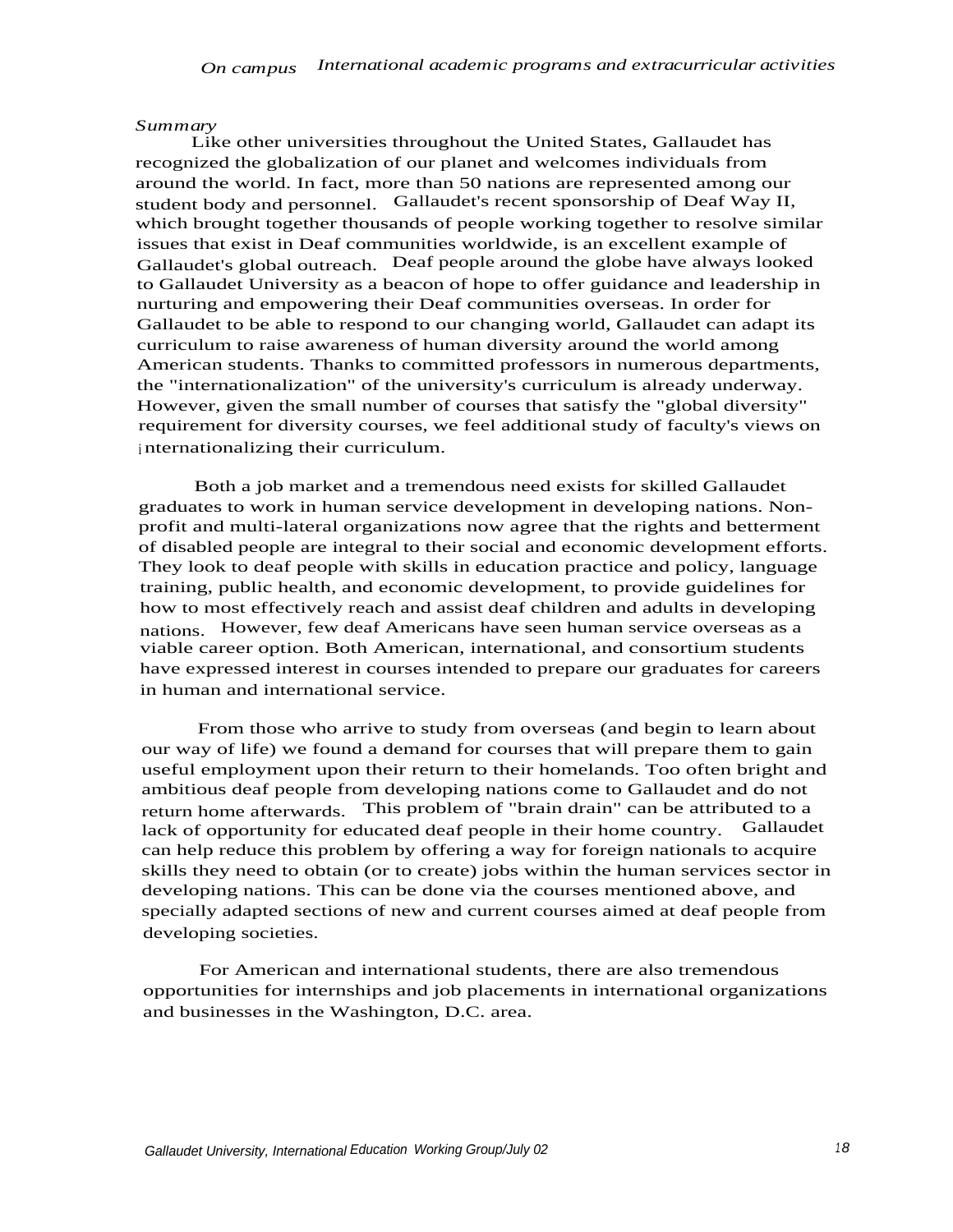Recommendations

These recommendations are pertinent to international academic and extracurricular programs on campus. In brackets we show the unit that should implement the recommendation.

2.1 Conduct a study of the university faculty and professional staff to ascertain their interest, skill, and involvement in international activity, both inside and outside the classrooms. The data should be entered in the "database of international activity" maintained by Center or Global Education. For faculty, document the extent to which they consciously incorporate a trans-national perspective into their curriculum. Incorporate findings into the list of few "global diversity" courses now approved to satisfy the diversity requirements for undergraduates.

# Academic Programs on campus

These issues are germane to the English Language Institute, and were compiled from discussions with its Director, staff, and students.

2.1 Review the status of the English Language Institute (ELI) and its relationship to the university. Because the ELI has been forced to be a selfsupporting program, its staff is limited and seriously underpaid. Part time instructors who work by the hour often earn less than student workers in other parts of the University. Offices are located in a student dormitory, segregating ELI staff from other instructional units on campus. This makes it difficult for visitors and mail delivery. Students are often denied services provided to other students, such as NSO and tutoring.

2.2 Review the issue of ASL learning and class communication for international students. Separate ASL classes are needed for students who are skilled signers in their native language than for students who are non-signers. For the first few semesters at Gallaudet, student s who are new to ASL need to be scheduled into classes that allow for slower sign communication.

2.3 Review English instructor qualification and testing procedures for English proficiency. The International Student Club notes that "instruction in the Introductory English program is inconsistent with a frequent turnover of teachers, therefore only teachers with experience and training in English as a Second Language should be permitted to teach. Make it possible for students to stay with the same teacher until they meet the condition in English." They ask for consideration of eliminating the four-semester cap for removing a condition in English since international students' childhood exposure to English is limited. As regards English proficiency testingm they note "The DRP, Degree" of Reading Power, test has been developed for American students, which is unfair for international students; allow international students to take such tests as the TOEFL which are specifically designed for international students." Consider developing an ESL track that parallels the IE program, allowing undergraduate international students to take ESL courses in the English Language Institute.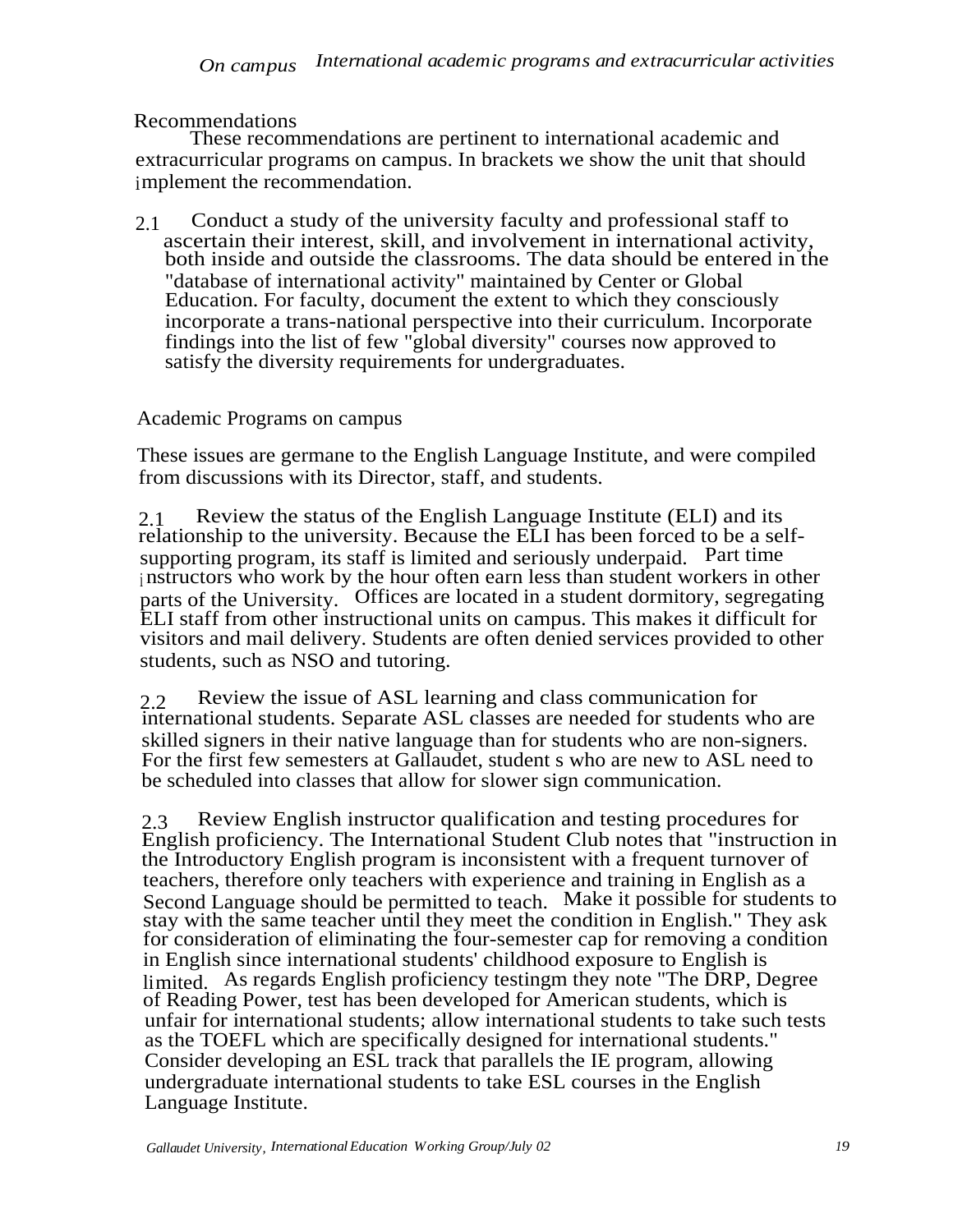2.4 Develop an inter-disciplinary International Development Certificate (DEFR). This certificate will comprise five courses and an internship with an international NGO or federal agency either in the US or overseas. Using online courses, traditional courses, and internships, the International Development Certificate would prepare graduate students and working professionals to work with the 54,000,000 Deaf people living in developing countries who need assistance. USAID, the World Bank, Interaction (a group of 163 NGOs based in Washington distributing over \$2 billion dollars worth of development assistance worldwide), and major international disability groups are working towards including people with disabilities in their organizations as well as reaching out to people with disabilities in developing countries. Yet, no university in the country offers courses concerning international development assistance with people with disabilities. The first course of this certificate, "Community Development with People with Disabilities in Developing Countries" will be offered online this fall. People from Israel, Romania, Hungary, Brazil, India, and people based in the US working with NGOs and other development agencies have expressed interest in this course. The World Bank, USAID, Rehabilitation International, the Hesperian Foundation, Global Deaf Connections and the World Institute on Disability are a few of the many organizations who support this International Development Certificate at Gallaudet and would consider employing Gallaudet interns. These internships could lead to employment in the field of International Development.

2.5 Develop Special Programs for students, interns, and professionals from developing nations. Current courses do not always meet the needs of students from developing countries since the curricula are taught from a firstworld perspective and do not prepare the students for the unique situations that exist in their home countries. Some students' financial support lasts only one year. Many church organizations send missionaries and volunteers overseas to work with deaf communities with little, if any, training about deafness. NGO's have found themselves partnering with deaf organizations overseas and later realize how little they know about development and deafness. Gallaudet sends students to developing countries for internships with little knowledge about international/ community development. Governments and nongovernment organizations (NGO's) are more likely to fund short-term rather than long term programs, and are more open to prepare people who will return home to work at the grassroots level. Summer courses could fill the gaps for churches, NGO's, students/professionals from developing countries and Gallaudet students. Courses could be tailored to meet their needs through the following:

One semester course, One Year Course, or Summer School Students could enroll in Gallaudet academic programs, but elective courses offered could include topics that professionals working in developing countries feel they need to study (Community Development, Community-Based Rehabilitation, Political Action for Disability Rights, International Conventions and Agreements, Leadership, etc....). These same courses developed for oncampus learning, would also be popular for those living off campus in the US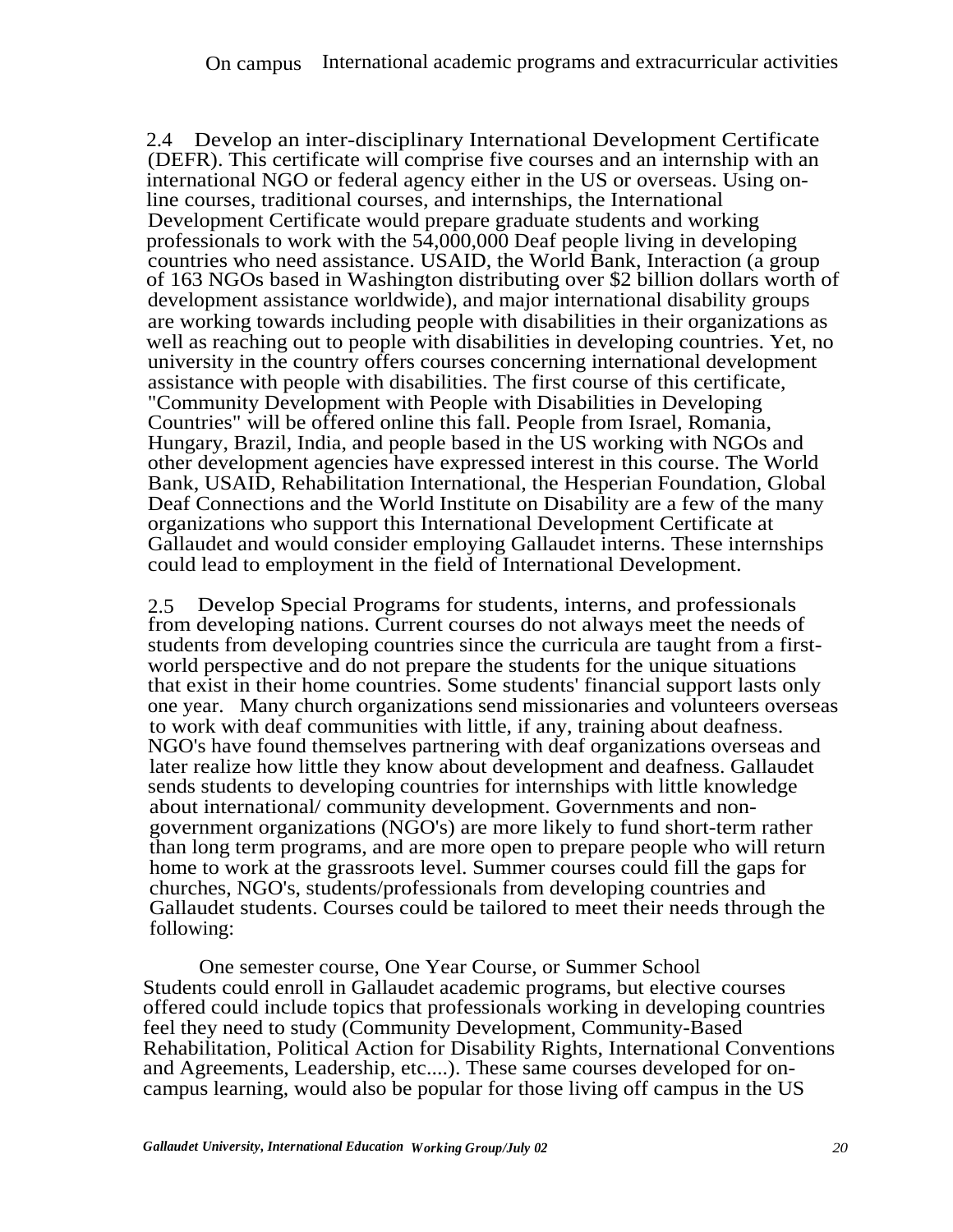and overseas through the internet. These courses could also be offered during the summer in an abbreviated format for professionals who can only study during the summer.

A six-week course could be designed to fit the needs of professionals who work overseas with deaf people and have expressed interest in learning basic information, among other things: 1) how to read an audiogram (not an entire class in audiology), 2) why deafness occurs, 3) how to prevent deafness, 4) how to work with the deaf community, 5) how to work with parents of deaf children, and 6) bilingual education. These topics would be taught from a developing country worldview (e.g., deafness can occur because of unsanitary conditions, how to work with deaf communities rather than taking control of them, matching deaf adults with families with deaf children, etc ... ). Deaf and hearing professionals working with deaf communities overseas are already connected to the Web and these informational courses could be tailored to meet their needs.

Enriching Academic Programs On campus.

2.6 Encourage presentations about global issues for the campus community or for specific courses. The other consortium schools offer an array of speakers from the international community through most of their departments. Gallaudet should equally encourage presentations about global issues for the campus community or for specific courses done by:

Area business leaders with international experience or operations; Non-government organizations that work internationally; Foreign nationals working in D.C. area

2.7 Support internships and job placements in international organizations in D.C. Examples include the World Bank, Inter-American Development Agency, and non-profit agencies.

2.8 Create virtual learning opportunities with partners abroad. Individual faculty currently involved in such projects - ex. Cristina Berdichevsky of Foreign Languages, Literature, and Cultures Department.

# No\_n-Ai;aa\_de\_mic\_-P-\_ro-g\_r\_ams\_-On--\_c\_amgus

2.9 Increase support and recognition for international students and visiting professionals. Upon arrival hold an open reception inviting the campus community. During the course of the semester, invitations from the department of their focus of study to participate in department activities, observe classes, and offer opportunities for academic exchange of information. At the end of the year hold a reception in honor of graduating international students to create a strong link with Gallaudet and their home country.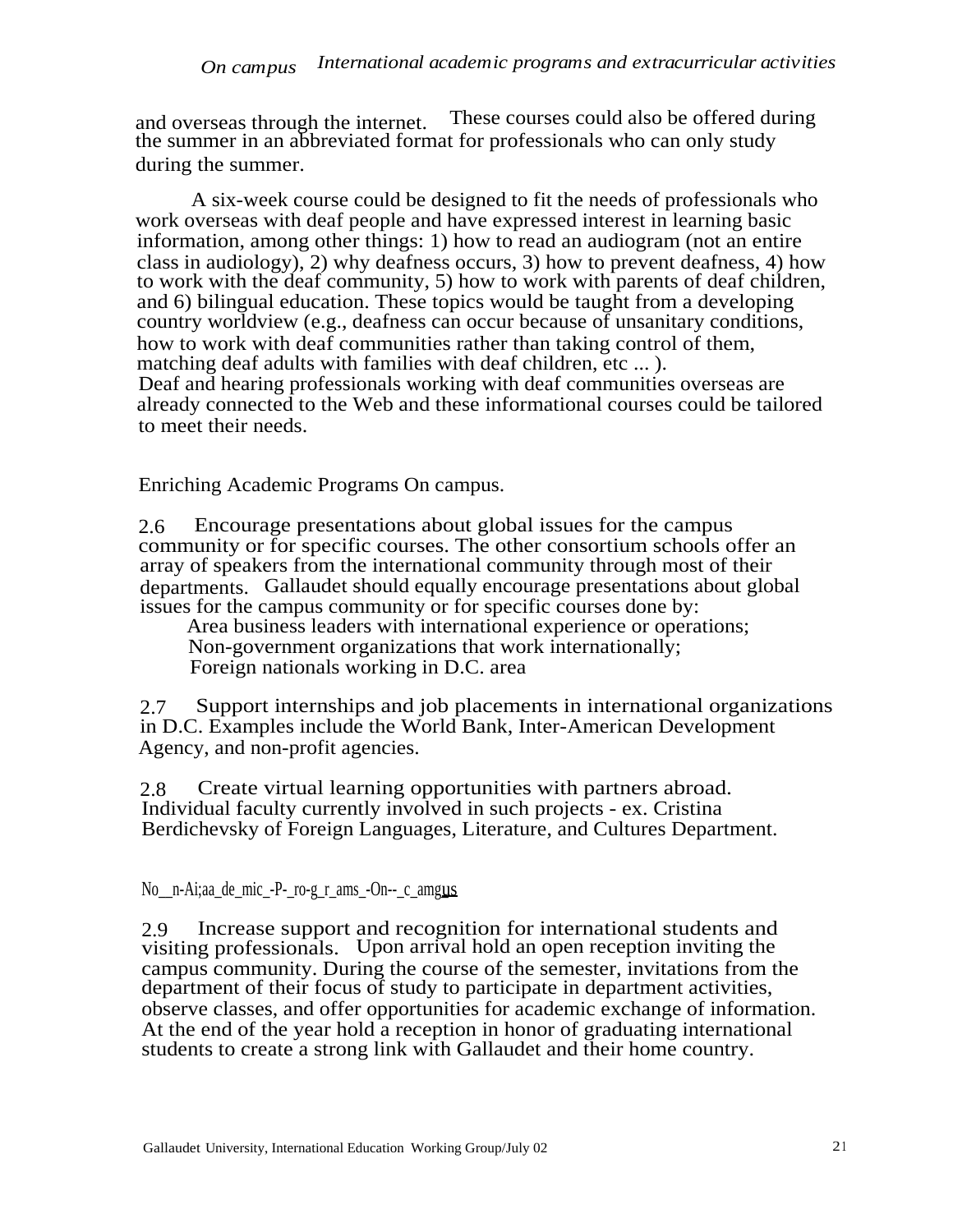International visitors could live in residence hall (or House 100) in order to encourage open dialogue with undergraduate/graduate residents in the cafeteria, lounges, or meeting rooms. Discussion could focus on the education or social environment of their home country or on their disciplinary expertise.

Instructors could create course projects with international visitors or engage them in classroom learning activities to enrich undergraduate learners and in turn the international visitors will learn a great deal about who we are. (Develop an email system to notify faculty of anticipated int'l visitors coming to campus).

Once international students arrive on campus, for their best interests in adapting to American culture and American Deaf culture, it is important to consider their special needs. Also, American students may not be aware of the unique gifts their international classmates can bring into their lives. Gallaudet should encourage socialization amongst all students so that the diversity and quality of students here can be appreciated. Preliminary data collected by Amy Wilson in a study asking international students what services they would appreciate indicates they would like to see Gallaudet provide:

- International Student Organization at the graduate level
- Multi-cultural Student Programs collaboration with CGE to present monthly programming related to international student issues/concerns
- A place for international students and American students to socialize.
- American/International peer advocate (new international student paired with American or a seasoned international student)
- Work with alumni office to identify potential host families
- Collaboration of various departments and programs on campus to facilitate better understanding of cultural differences and awareness of international students and their culture (i.e.: Honors Program, FYS).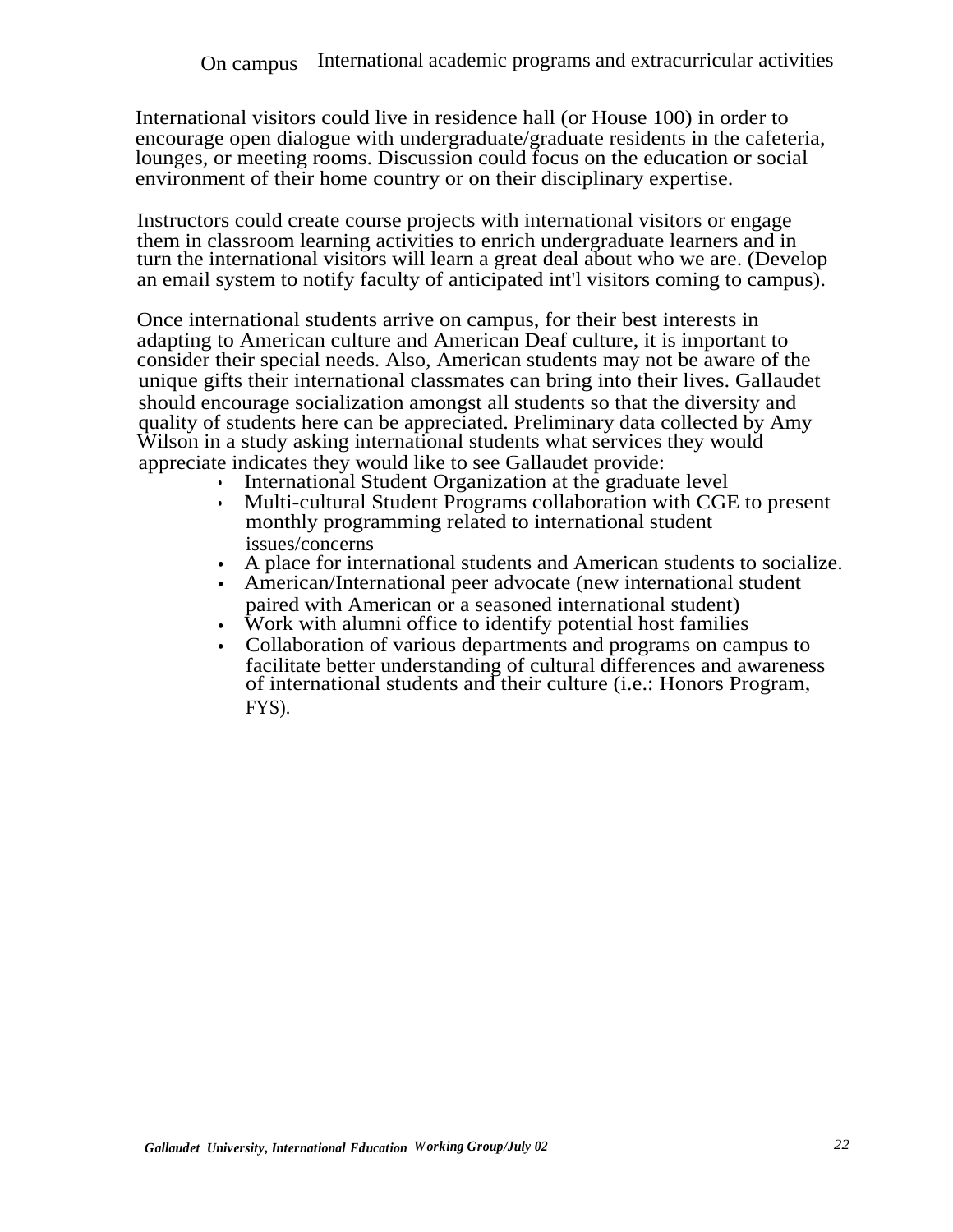# Part 3:

# Information services for visitors and correspondents from around the world

- Reception o£ individuals and groups on campus.

-Coordinating visitation programs.

-Providing information and referrals in response to written queries.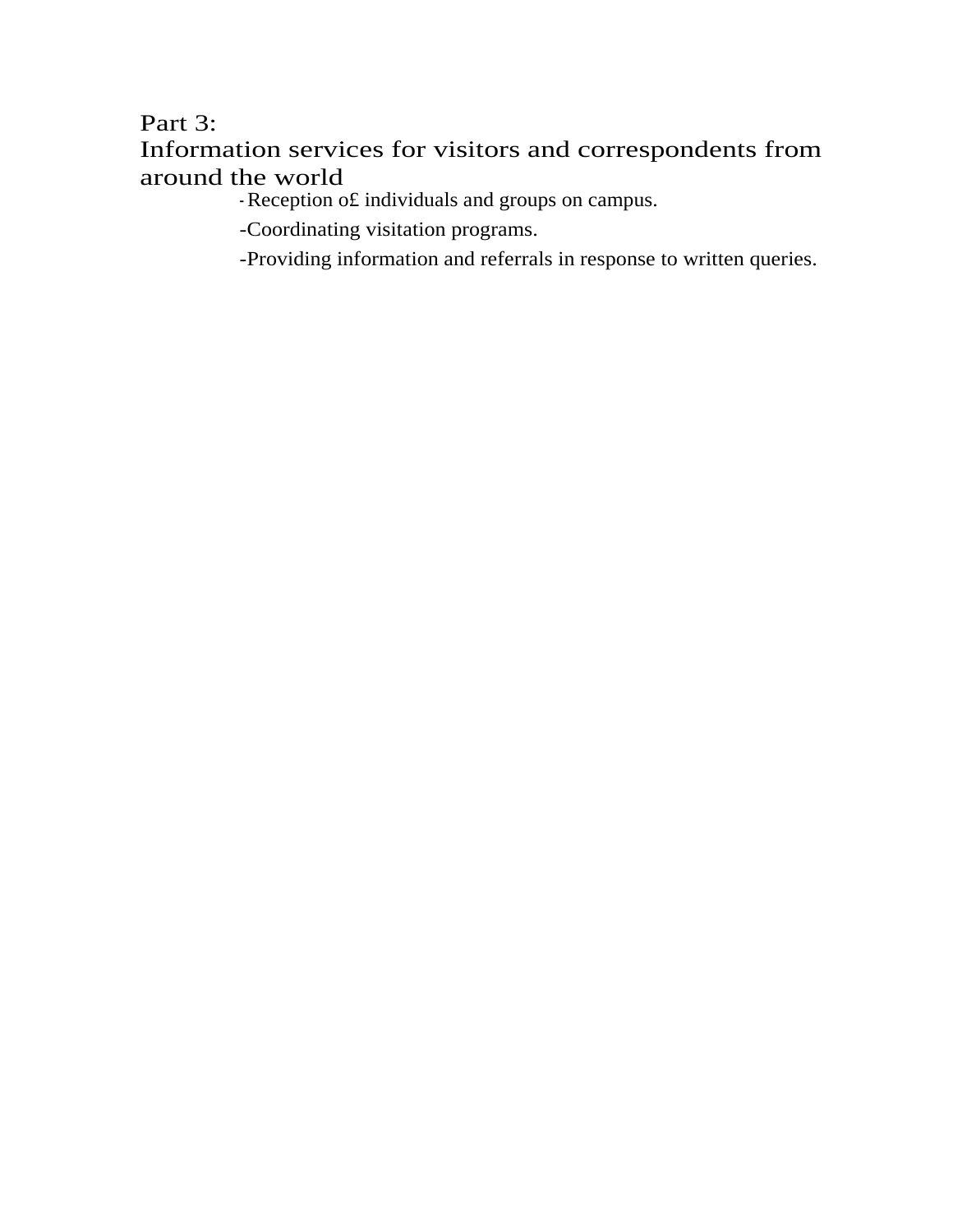#### Summary

Hundreds of international visitors are received at this university annually. In addition, a great deal of correspondence is received containing appeals for information or referral from people abroad who have few other sources about deafness available to them. This high volume of visitation and correspondence exceeds the resources of the few available personnel. While the Visitor Center and the Center for Global Education are most frequently impacted, other departments and units are often pulled in to assist.

Busy with other work, we sometimes fail to provide a thorough and considerate level of service to international visitors and correspondents. Sometimes this can be attributed to last minute notice given us by the visitors to-be. In any event, an impending visit by a foreign group will often start a process of "passing the buck" from unit to unit, in an effort to find an individual who is willing to assume responsibility for coordinating the visit. The Visitor Center sees its duty to principally be the provision of campus tours, especially to prospective students. Thus an international visitor who wishes for more than a campus tour is often told to handle their arrangements by making direct contact with people on campus. The Center for Global Education, with its interest and cultural expertise in handling multi-national visitors, often assumes responsibility for coordinating visits by foreign groups. This strains CGE's ability to handle its academic support functions for inbound and outbound scholars.

The recommendations are intended to enable the university to deal with the large volume of international visitors and correspondence in a responsive way by separating those with academic and non-academic purpose, and allocating demands in each of those areas to separate and appropriate units on campus.

#### Recommendations

The following recommendations are pertinent to information services for visitors and correspondents from around the world. In brackets we show the unit that should implement the recommendation.

3.1 Designate the Visitor Center as the sole coordinating unit for international visitors. The Visitor Center is best suited to coordinating the visits of all international visitors who come to campus for periods of less than one week, or for non-academic purposes of any duration.

3.2 Involve the Center for Global Education in coordinating visits by international visitors only when that visit has a clear academic purpose and\_ exceeds one week's duration. This will allow CGE to focus on its academic support role, in which it provides individualized support to its caseload of <sup>i</sup> nbound and outbound students, faculty, and professionals.

3.3 Designate a faculty member annually to coordinate the arrangements for important international visitors (such as dignitaries and educational and community leaders). This so-called "Gallaudet Ambassador" would work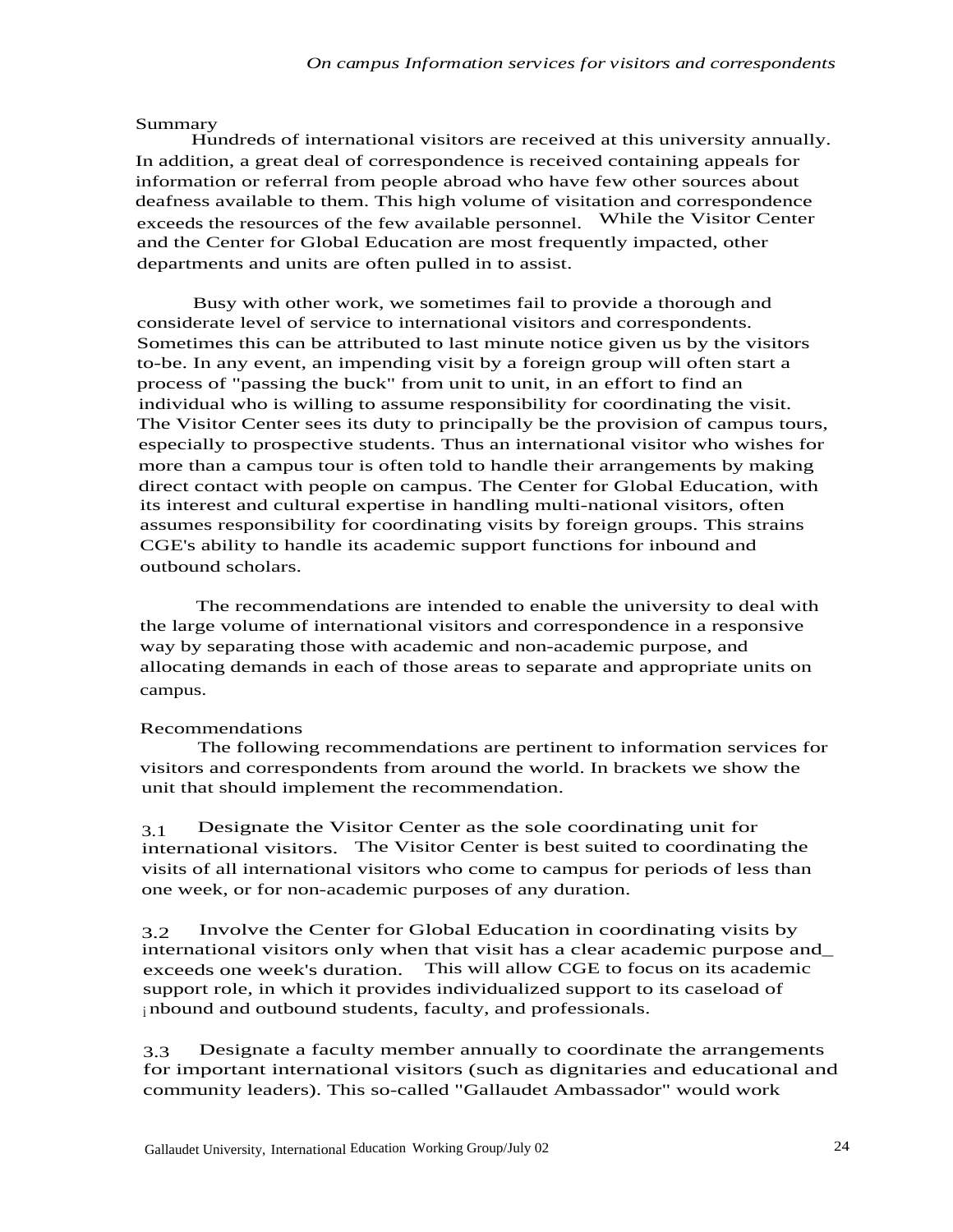closely with the Office of the President, the Office of the Provost, and the Visitor Center. That faculty member would have access to the university's "database on international activities" (handled by Center for Global Education), in order to prepare briefing material about the dignitaries' nation and any GU <sup>i</sup> nvolvement in advance. (For more about the "database on international activities", see the recommendations in the Center for Global Education section.)

3.4 General correspondence from international sources should be routed to a single office on campus and be answered promptly and substantively. If it is determined to be from a distinguished correspondent (educator, deaf leader) in another nation, and this duty might be handled either by the designated "GU Ambassador" discussed above, or by the Visitor Center or in the information clearinghouse at the Clete Center. Identify a source of non-federal funds to cover the expenses of postage and possibly percentage of personnel time devoted to answering correspondence.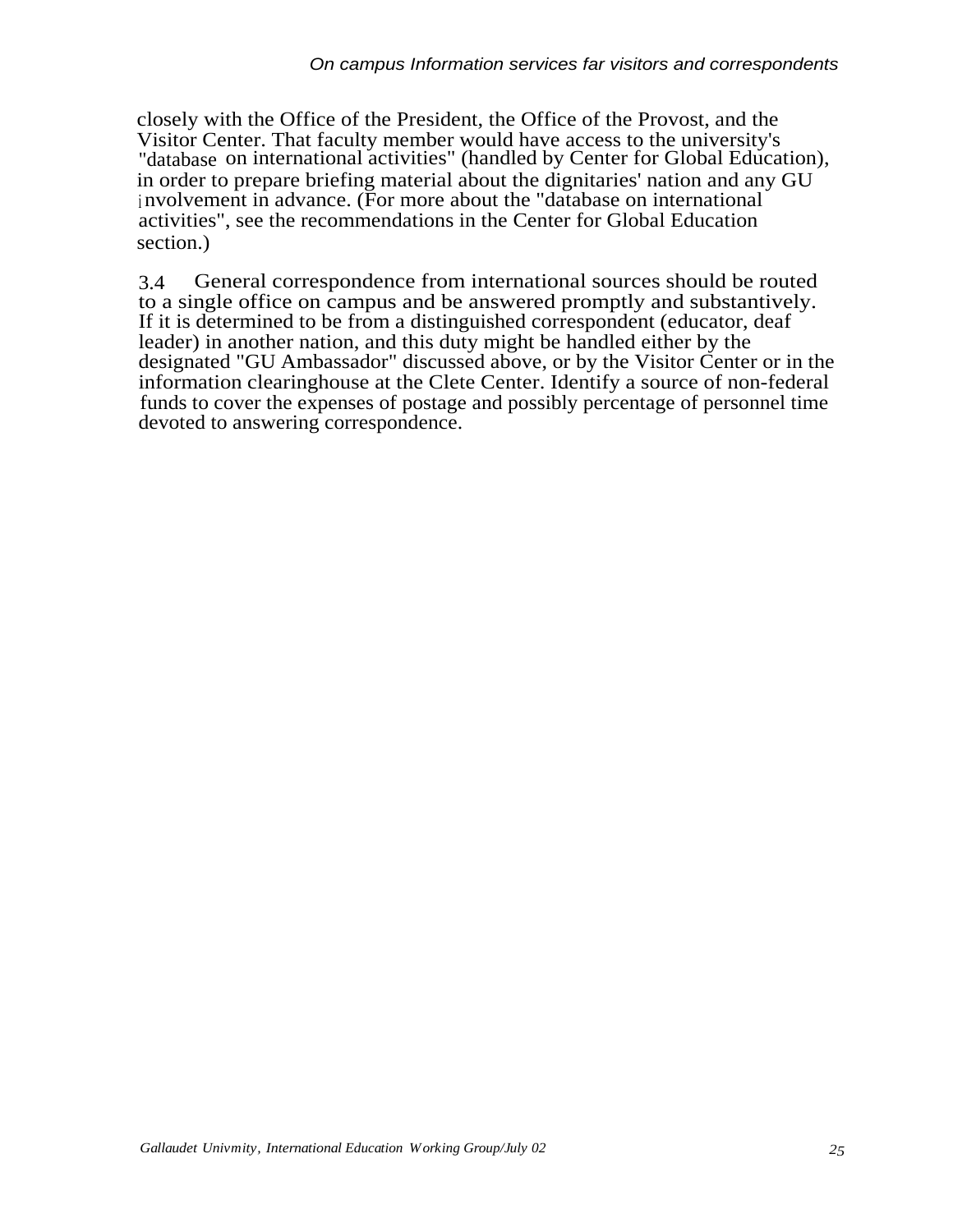# Part 4: Academic programs overseas

- a) Foreign study, Internships & Exchanges for degree-seeking students in other nations
- b) Teaching, research, and professional development for GU faculty and staff abroad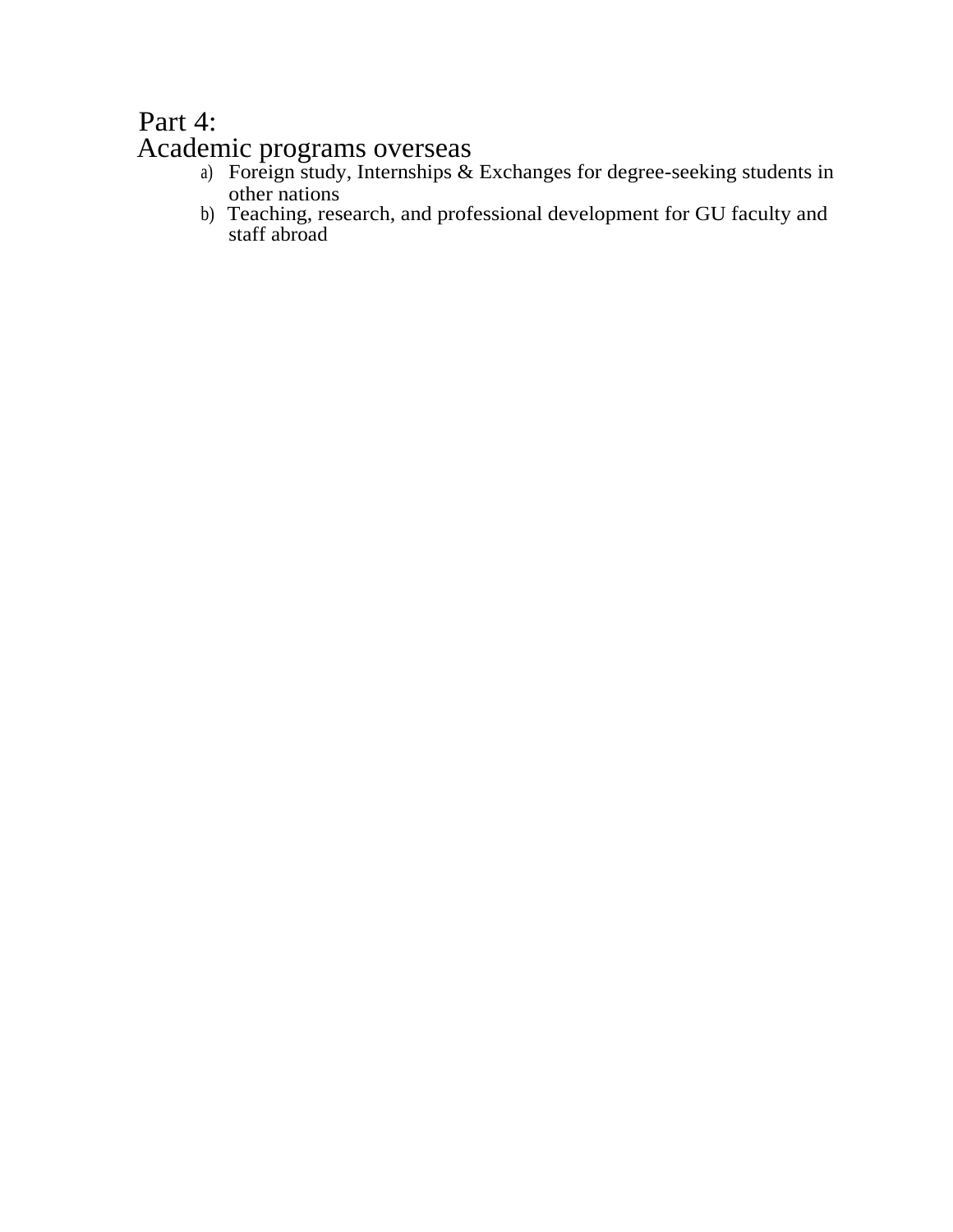#### *Summary*

 $N_{\text{off}}$  e: Also see the section on the "Center for Global Education", which is the staff unit most involved with academic programs overseas.

Each year more than fifty GU students and faculty travel abroad under the university's overseas academic programs. Using the terminology of the Center for Global Education, students have available these opportunities: Foreign Study groups, Global Internships in their major field, and Exchanges with other universities. Faculty and staff members have the opportunity to teach and do research under the auspices of grant programs. The most prominent of these, the Fulbright scholarship, is open to students, faculty, and staff.

For faculty and staff, the opportunity to teach and do research abroad is important to their professional expertise and standing in their fields. Gallaudet students also benefit from the travels of faculty members. In the end, they benefit from a curriculum suffused with fresh ideas brought back by faculty members who are invigorated by contact with scholars in other societies.

A handful of departments sponsor the overseas academic programs for students, including Education, Physical Education, and Foreign Languages, Literature and Cultures, among others. These overseas programs are increasingly popular. Reportedly, overseas academic programs make Gallaudet a more attractive choice to some prospective students and their parents. a rare chance to learn about the world using sign language. Too, in today's shrinking world global understanding, multicultural sensitivity, and skills in more than one language make students more marketable. (This fits with the university's Strategic Objective SO. I: to help students to attain productive employment.)

The aim of the departments who organize overseas programs is to provide students a learning experience in context. The primary focus is academic, and most students obtain 3-12 credits towards their degree. Some do a practicum in their field. Typically, coursework precedes or is contemporaneous to the study period abroad. Cultural orientations are provided in many cases, sometimes with the input of deaf people from the nations where the study will take place.

In the case of foreign study groups and overseas internships for students, usually a faculty member or a department will initiate such a program, and assume primary responsibility for its planning and implementation. We find that these programs suffer from a lack of solid support from the university administration and the staff support units, such as the Business Services and the Center for Global Education. The success of a given overseas academic activity often relies entirely upon the perseverance and resourcefulness of a committed faculty member. One observer noted that overseas academic programs survive at Gallaudet only through "individual acts of heroism."

Besides the demoralizing effect on active faculty members, the lack of logistical support for overseas programs has two serious implications. First,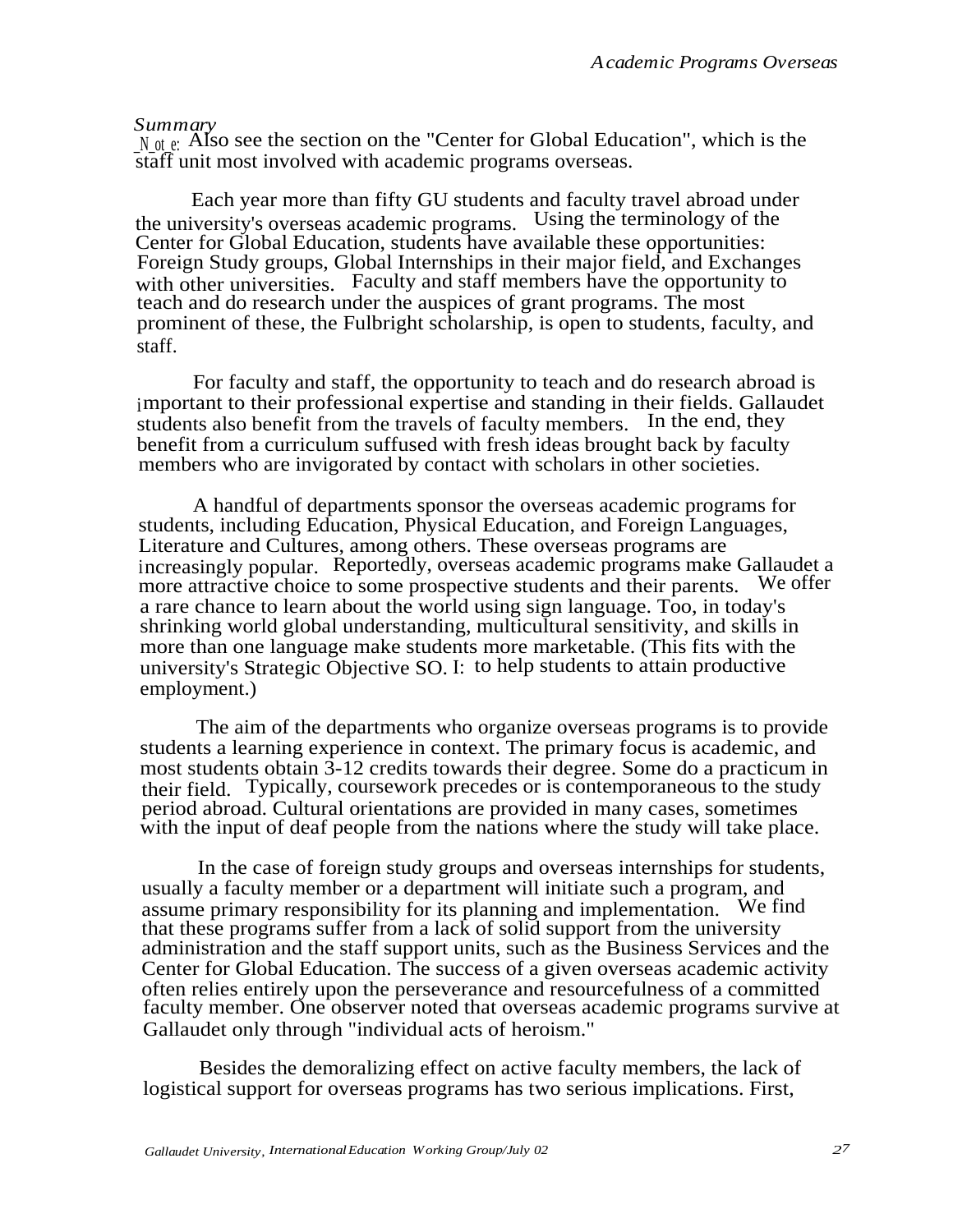when the faculty member is saddled with logistical arrangements, he or she is unable to devote full attention to the curriculum of the overseas program of study. Secondly, risk and safety issues may not be thoroughly investigated for each overseas site to which we send our students, faculty and staff. In addition to pre-trip checks, a support mechanism of adequate accompanying personnel, contacts in the country, and emergency contingency plans needs to be created on a case-by-case basis for every overseas activity. The solution is to assign CGE's staff to assist the faculty organizers.

These recommendations are designed to remove disincentives to faculty members who wish to initiate an overseas program, to enable them to focus on maintaining high academic standards in these endeavors, and to provide systematic review of issues impacting safety and well being of members of our community before they travel in other nations.

Following the recommendations we will give more details about the current situation and elaborate on the recommendations.

## Recommendations

The following recommendations are pertinent to academic programs occurring overseas. In brackets we show the unit that should implement the recommendation.

4.1 Encourage innovative combinations of research experiences, co-op experiences, community service, internship and courses taught in the foreign country. The aim is to provide a richer blend of academic and experiential learning in the other society. The "semester abroad" design defined below embodies this spirit.

4.2 Designate a unit (CGE) to support faculty members in the logistical arrangements for their Foreign Study, Internship, and Exchange programs. Hire an "international program specialist- overseas programs" and assign them to logistics and coordinating responsibilities for at least .5 FTE. This will help remove a major disincentive for faculty and departments to organize such activities, free up faculty organizers to focus on the curriculum aspects, and provide necessary oversight on risk and safety issues.

Implementing these changes will help remove a major disincentive for faculty and departments to organize overseas academic activities, free up faculty organizers to focus on the curriculum aspects, and provide necessary oversight by the university on risk and safety issues for overseas travelers.

To the faculty member falls the innumerable tasks of planning a trip abroad for a group, intern, or exchange student. This is often done on a volunteer basis on top of a full teaching load. At the same time, it is imperative that the faculty member be able to focus on the curriculum. It is not a simple matter to devise a combination of classroom and field experiences to meet learning objectives for an extended period of time in a distant location.

Clearly, stable, high quality and safe overseas programs require collaboration between sponsoring faculty members and university support staff. To make this possible, the faculty member must receive solid support in a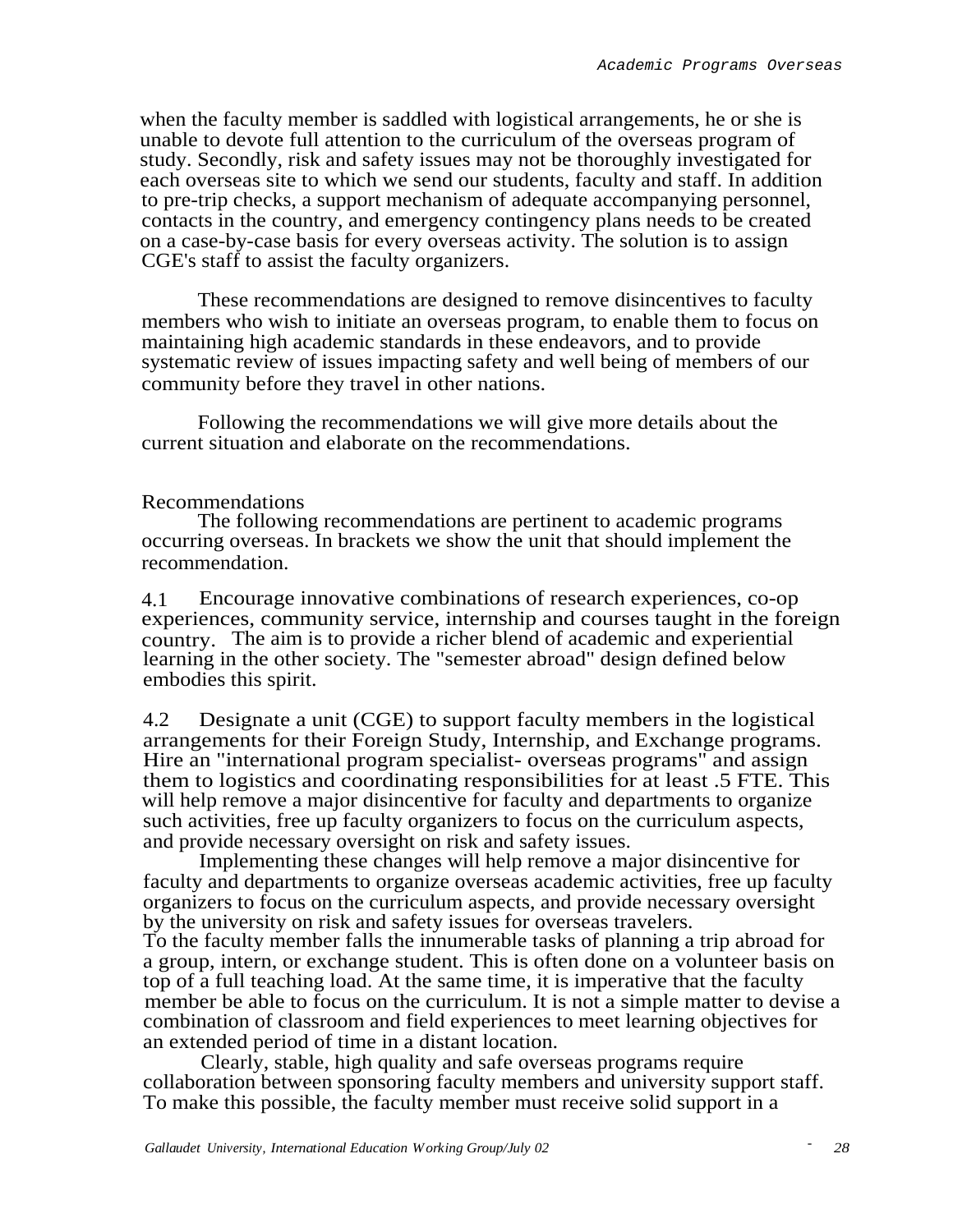number of logistical and business aspects of the program planning and a modicum of financial support. Currently, they lack logistical support from staff units of the university. A number of faculty members and departments felt that the current level of detailed planning assistance from CGE is insufficient.

While the exact division of labor will vary on a case-by-case basis, in general most of the following tasks should be handled by business and service units (CGE):

-Lodging, Air and Ground Travel

Facilitate with travel agency

-Trip planning

Reservations at sites

Finding adequate classroom facilities in host nation

Deaf community contacts

-Student Support- paperwork, parental permission, insurance.

-Passports and visas

-Student funding (VR)-needs personal contact

- Recruitment and publicity

-Financial Transactions (Accounting unit)

In the aftermath of the September  $11<sup>h</sup>$  terrorist attacks, safety has become the most critical issue. Students and faculty who travel abroad need to keep updated about any changes in regulations that might affect their experience abroad. The university should use staff members to provide attention to issues such as liability, risk assessment, and emergency contact contingencies (See recommendation under CGE). Careful staff attention is needed at the planning stage. It is inadvisable to leave these matters to individual faculty organizers who may not have the time or the expertise to handle the task thoroughly. While we cannot afford to send an advance team to each and every place where Gallaudet people travel, there are a number of questions that can and should be asked about the host nation, sites, and scheduled activities on a case-by-case basis. One promising strategy that has been used by CGE is to pay to send the organizing faculty member on a short trip to the study site abroad (cf. Guteng/Nigeria). In this way both logistics, safety, and curriculum planning issues can be dealt with first-hand. However this should be a complement to oversight of the safety and risk assessment area by staff.

Organizing an overseas academic program can put undue financial burden on the faculty organizers. Faculty members are expected to pay all of their own travel expenses during the study abroad. Consequently, faculty organizers spend an inordinate amount of time looking for funding-another disincentive to organizing foreign study programs. This adds to a perception that the academic value of the overseas activity is not appreciated by administrators. A funding stream needs to be identified for faculty expenses. It is prudent that two faculty members, or a faculty member and an aide/interpreter, accompanies any groups of students overseas.

4.3 Determine to what extent foreign study programs should be self supporting. If this is not feasible, then funding to subsidize the program should be identified. Of highest priority is covering the expenses for two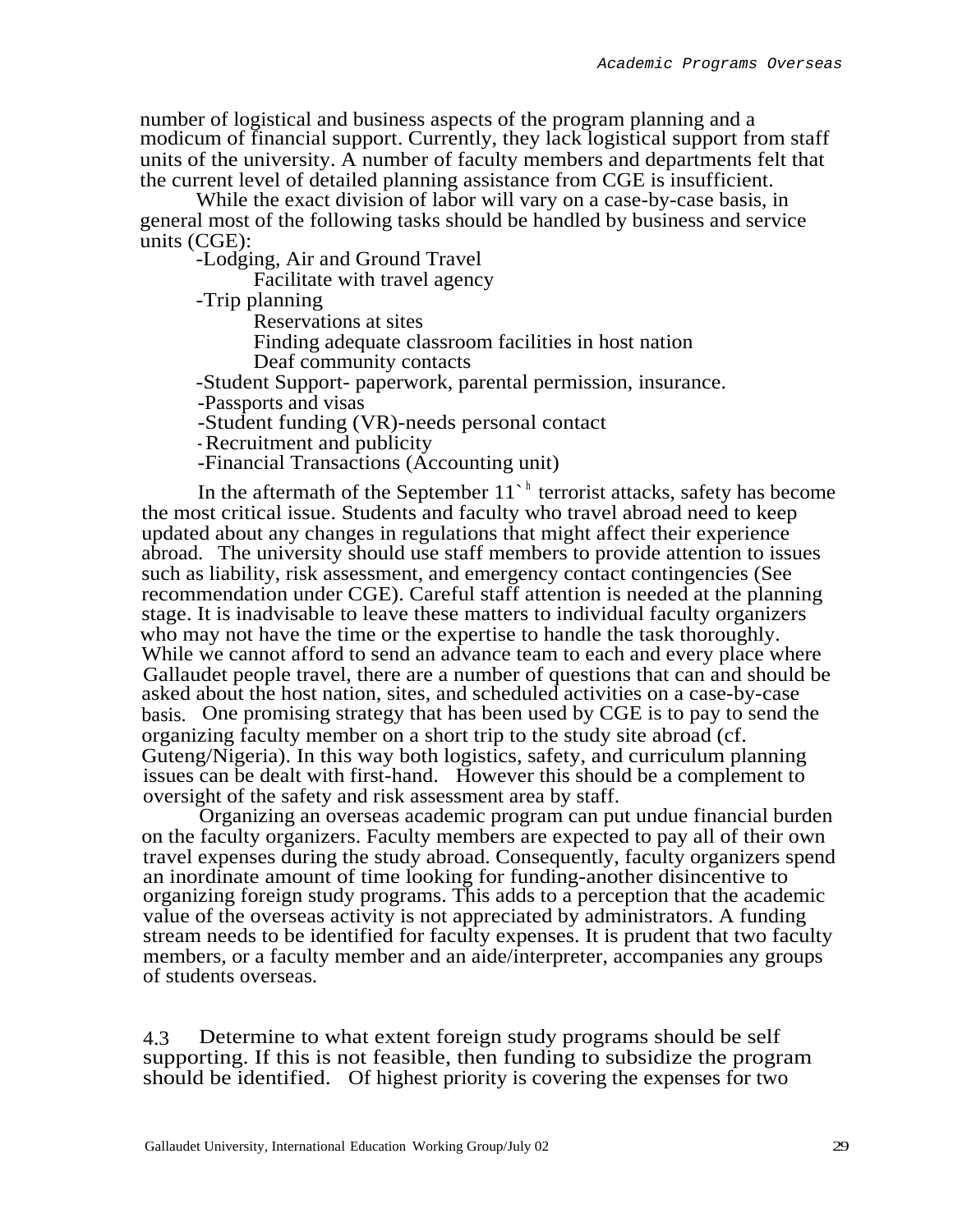faculty members or aides to accompany groups of students during foreign study programs.

4.4 Strengthen and formalize the relationships between Gallaudet and these overseas partners (CLAST, GSPP Deans). Ensure that the responsibilities, division of tasks, and financial details for all overseas activities are contained in formal memorandum of understanding and, if necessary contracts between Gallaudet and overseas hosts. We rely upon our overseas partners to ensure safe and rewarding experiences for our people in foreign nations.

4.5 Allocate a portion of tuition fees paid by students during their semester abroad to pay for support services in the host nation. This may include fees paid to host institutions and instructors in the other nation, especially in developing nations. Besides being fair to our overseas partners, this will ensure that our tuition-paying students receive full support services regardless of their location.

4.6 Explore prospects for additional Internship and Exchange Programs, but only after consideration of the caseload of the staff at CGE and cost issues. (See the "Center on Global Education" section for a discussion of caseload.)

Definitions of Foreign Study, Internship, and Exchange programs

These definitions were written after extended discussions with most faculty members who run overseas activities and the Director and staff of the Center for Global Education.

1. Foreign  $S_t$  u dy-pr  $\circ$  gr ams

a) Typical Foreign Study Program

Characteristics: This program is initiated and coordinated by Departments and/or individual faculty. Typically, a course precedes or is contemporaneous to the study period abroad. The travel is to provide a learning experience in context for the students. The primary focus is academic. The meaning of "academic" can vary according to the particular program. In some cases, visits to markets, theater, deaf clubs is extra-curricular while in other programs that kind of social experience is an integral part of the academic experience. [The <sup>i</sup> mportant hours of the day are devoted to museums, monuments, and other sites related to the course subject. Students and faculty members travel and stay together as a group.] The period overseas is typically two to three weeks long. In order to be eligible for Vocational Rehabilitation funds to cover student expenses, the travel must be integral to the academic program and course study of the students.

Examples: Foreign Languages, Literature and Cultures Department offers programs for study of the foreign language and/or culture of the host county. Sometimes course overseas are offered in the language of that country. Some recent examples are summer program in Italy *(2001),* summer program in Cuba *(2000),* and Spanish language course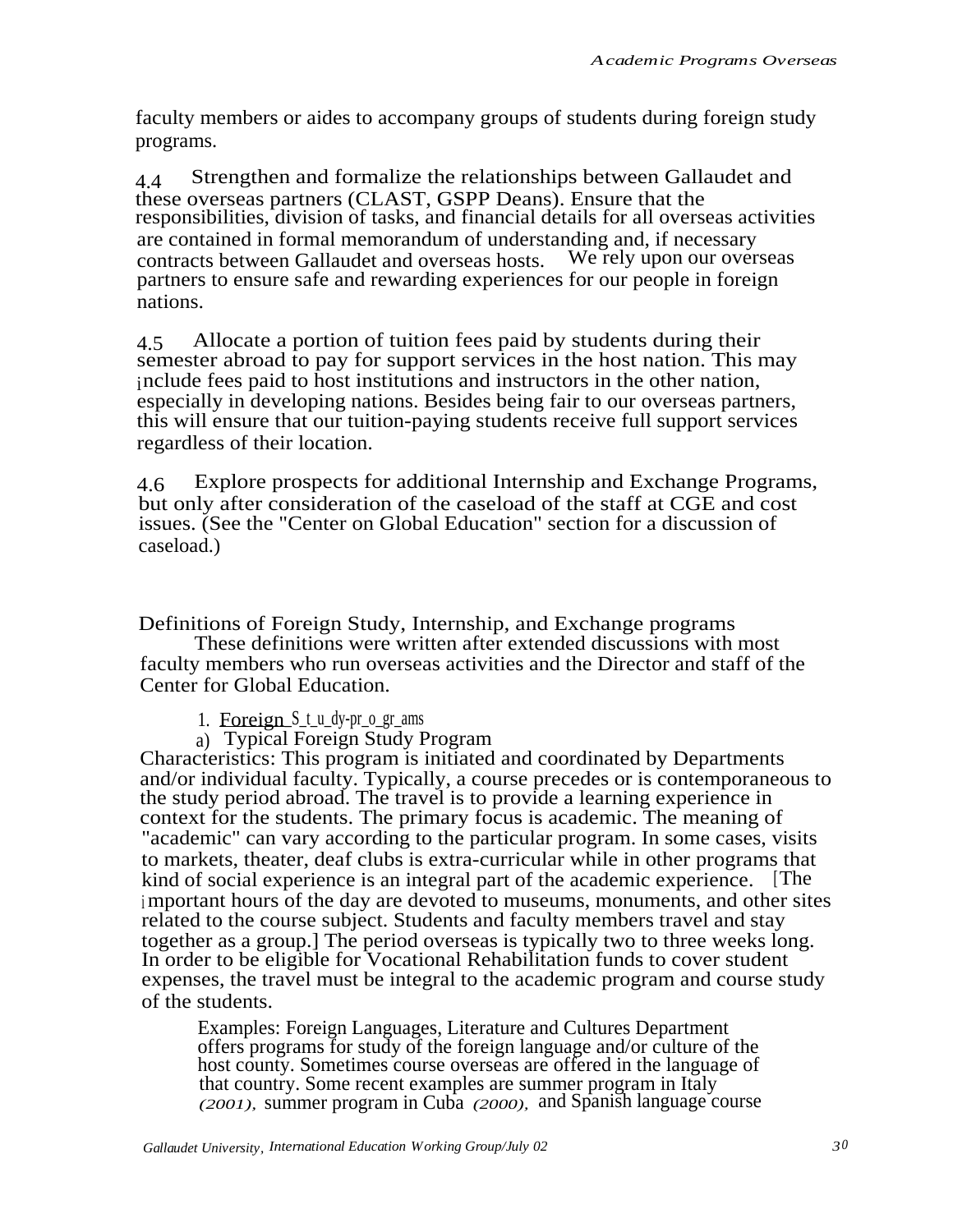offered in Costa Rica. For information on these programs, contact Mark Weinberg. The Government and History Department had a study program in Eastern Europe (2000, Ryan), with a pilot program in Europe (Penna,Olsen,Veith, 2001). The Dept. of Physical Education and Recreation runs a "Discovery Program" in Russia (Berube). The Department of Education organizes a program in China called "Partnership in Education" (Lytle).

Credit is optional, but it is very beneficial for the student if their experience earns them credit as it will be on their transcripts. There is also a benefit to Gallaudet as it institutionalizes the multi-cultural and global perspective in our curriculum, which is desirable in the eyes of the accrediting organizations. A foreign study program can be devised as part of an Independent study or as a Special topic course, which can be offered up to three years at discretion of Department Chair.

#### b) Semester Abroad

Characteristics: This program is initiated and coordinated by Departments and/or individual faculty. The semester abroad might include: a) full-time coursework at a university in the host country; b) partial coursework in the host country and correspondence courses taken at Gallaudet via email; c) a combination of partial coursework in the host country, correspondence courses taken at Gallaudet via email, and an internship in the host country.

Example: The Semester Abroad program coordinated by the Department of Foreign Languages, Literatures and Cultures in Costa Rica. Participation ion this program requires basic proficiency in the spoken and sign languages of the host country because the courses in Costa Rica are offered in Spanish through Costa Rican Sign Language. Students take six credits in Costa Rica taught by Costa Rican Deaf <sup>i</sup> nstructors. They take one GU course via email. They complete a three credit internship in their major. The purpose is to provide <sup>i</sup> nterns opportunities for meaningful foreign language and culture learning by being immersed in the daily lives of the local deaf community. Typically, three to six interns participate in this program during the fall semester. Interns stay with host families and fulfill their duties under the supervision of the local partners. (For more information, contact: Cristi Berdichevsky or Tashi Bradford.)

#### 2. G12\_b\_al-I\_nte\_rn\_s-\_hips

Characteristics: This program is initiated by academic departments with <sup>l</sup> ogistical support from the Center for Global Education. The Global Internship provides students opportunities to gain an international perspective on their major, to do practicums in their fields, and to get involved with deaf communities around the world. Interns travel alone and stay in the host country for up to one full academic year. Example: student internship in Austria in the summer of 2001. In some instances, partial financial support is available to students from EPOC (Career Center) and CGE.

Examples: The Department of Education internships in deaf education in numerous countries (Mobley). Foreign Language Dept.'s four to six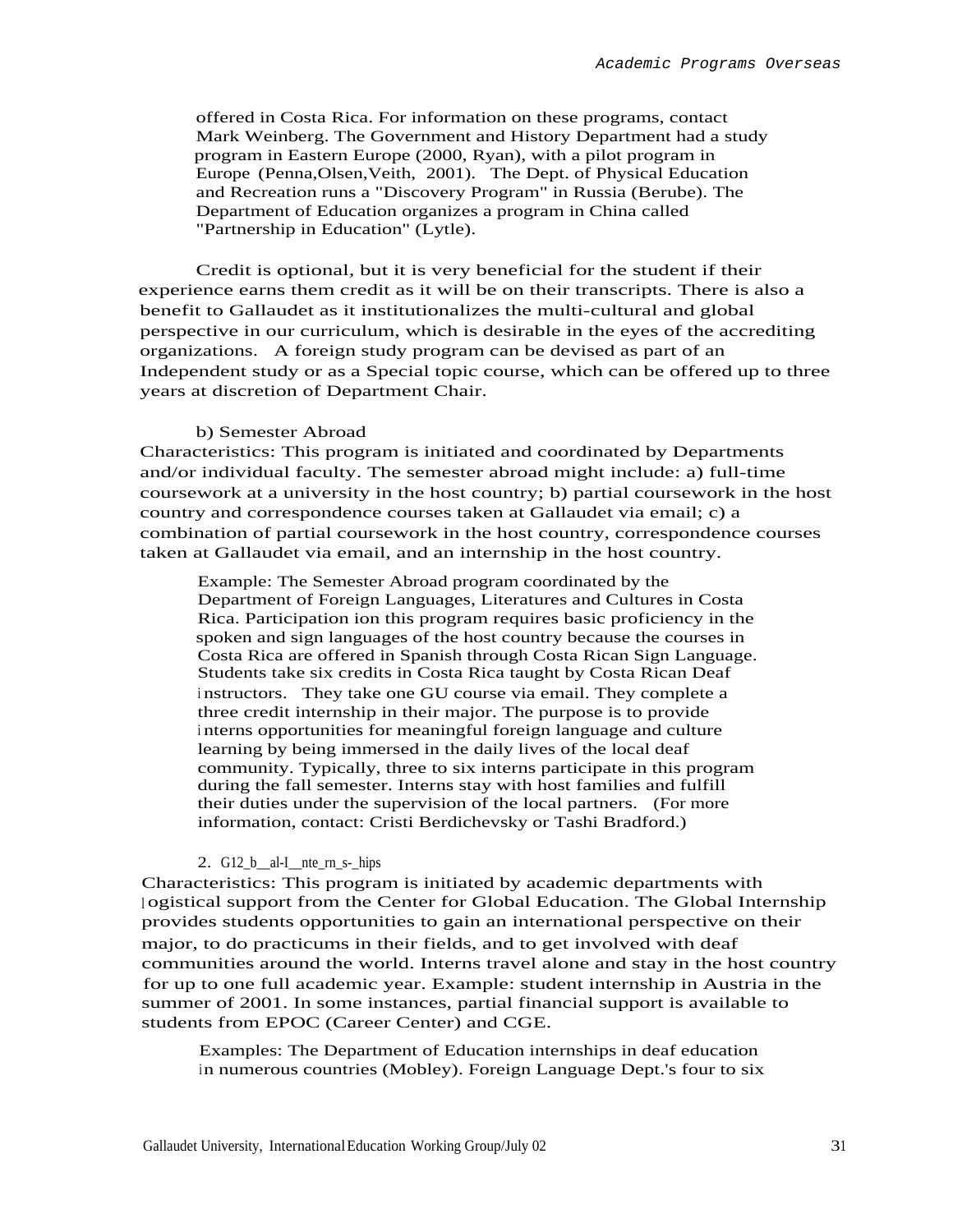weeks summer internships in Mexico City (2002,2001) and in France (2001, 2000). (For more information, contact Mark Weinberg.)

3. Gl\_\_b\_al\_\_Ex\_\_cha\_nge\_s\_

Characteristics: This program is initiated by Departments and/or individual faculty. CGE will help with logistics and coordination. The Global exchanges might include students and faculty members who travel and stay together as a group or exchanges between individual students. The period overseas might range from a month to a semester.

Examples: Orebro University in Sweden (Hayes, 2002). German Exchange Program, and French sponsored student exchange between Gallaudet and the Ecole Regionale des Beaux Arts de Nantes , France (2001-2002).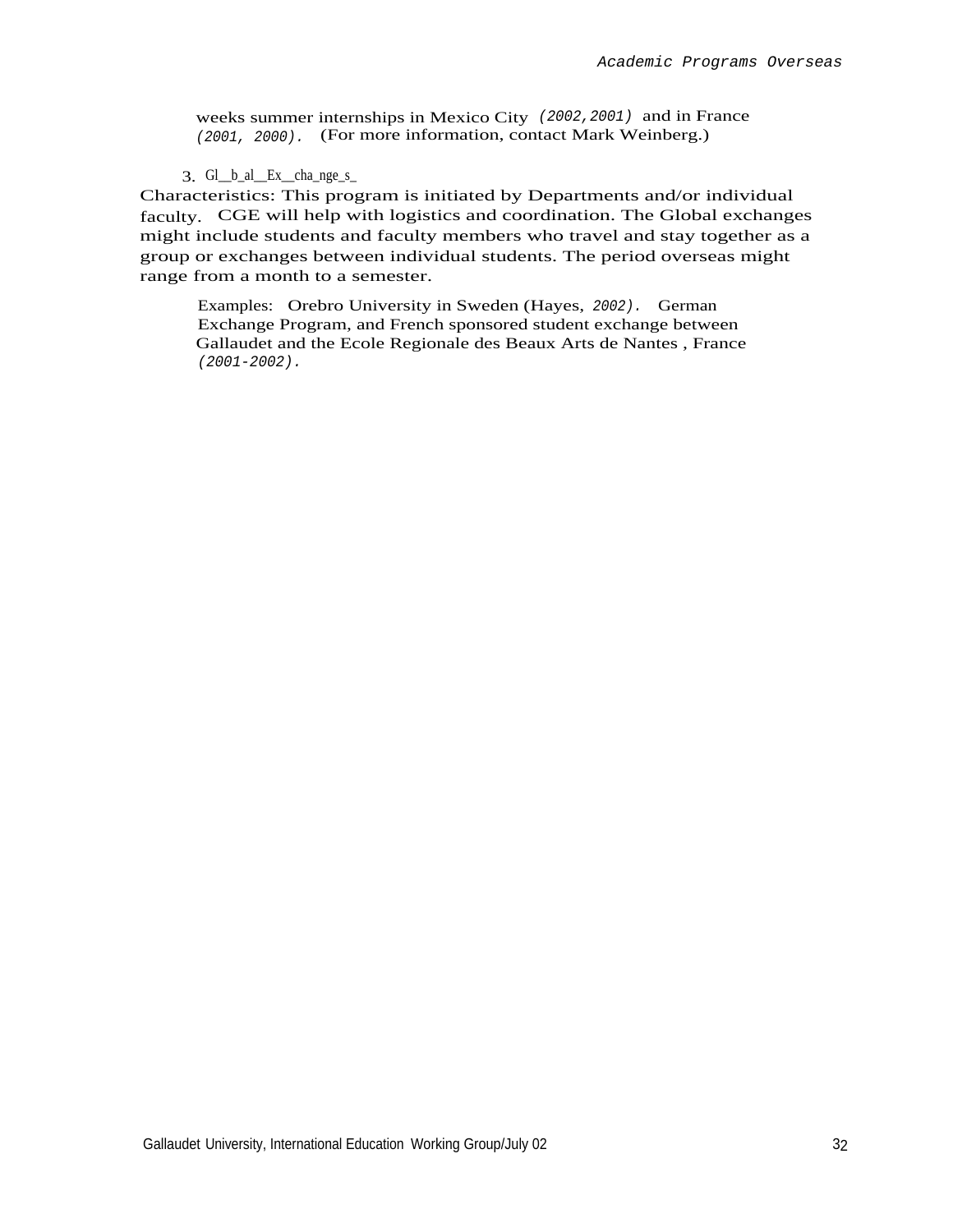Part 5: Technical cooperation with deaf communities and institutions overseas

-Sign language teacher training

-Leadership development

-Educational program development

-Collaborations with agencies in other nations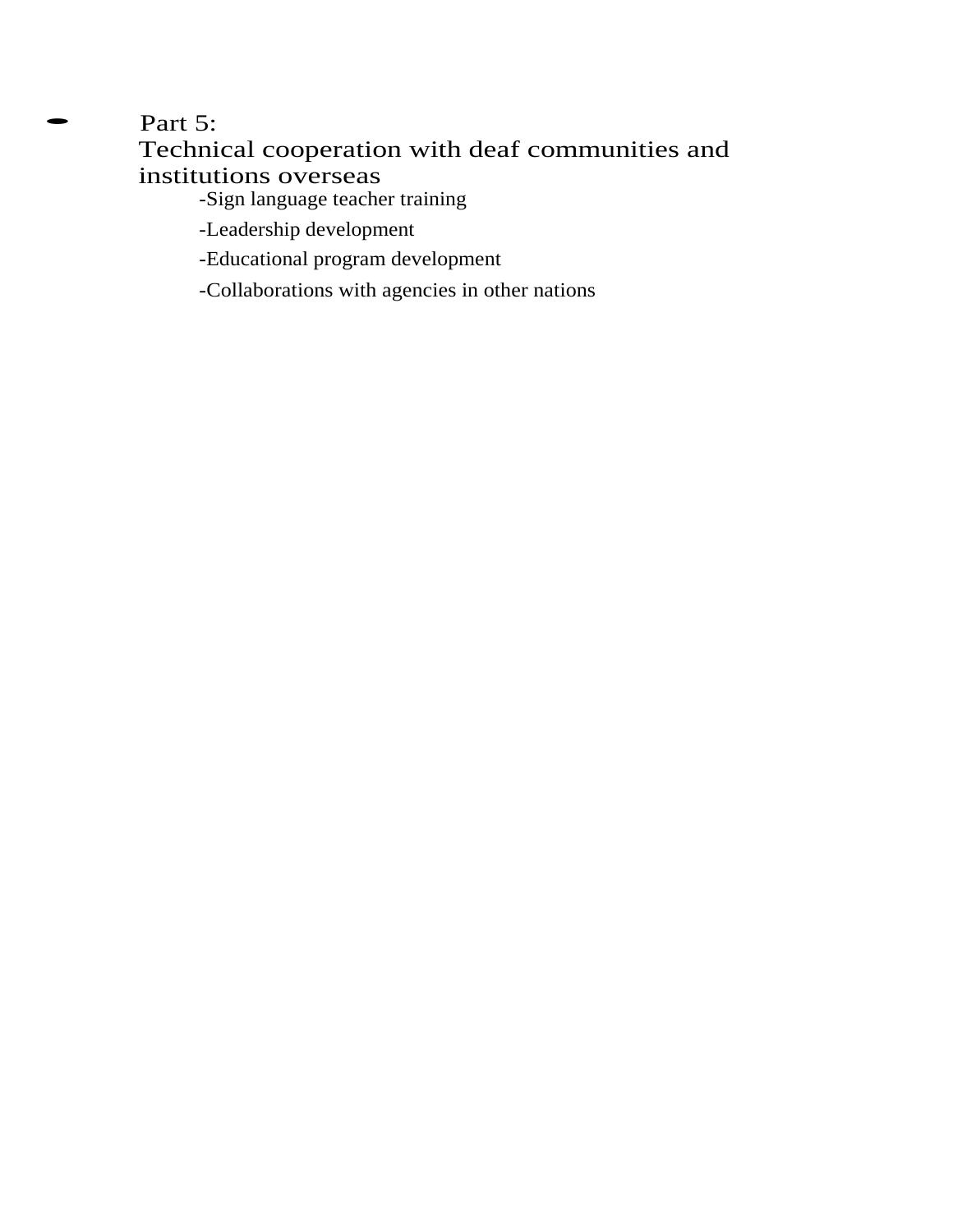# Summary

While the University's Strategic Objective 2.2 calls for outreach to international scholars and organizations that serve deaf people in other countries, such endeavors are problematic at this busy, focused academy. International outreach and service is problematic for the university in light of its academic mission and its restricted focus on American students. How can Gallaudet play a role in improving life conditions for deaf people worldwide, while staying true to its instructional mission?

The fact is that Gallaudet University has the human resources and the reputation to instantly become a valued player in international development assistance efforts. As the needs of deaf people occur within all of the sectors of human service and social development (public health, education, etc.), there are available grant opportunities from a range of non-governmental organizations. The range of our involvement could extend from individual consultancies to full-blown, long-term projects. However, the issue requires substantial study before an acceptable course of action can be recommended.

# Recommendations

The following tentative recommendations are pertinent to technical cooperation overseas.

5.1 Through the proposed will ascertain the extent of faculty and staff involvement in international service as part of the information to be collected by CGE in the new ""database of international activities". A number of faculty and staff members (and some advanced students) are already involved in providing meaningful, short-term contributions to people in other nations through meetings, workshops, and consultancies. This work can be coordinated by cross-exchange of information on campus.

5.2 Study the prospects of enhancing our existing overseas academic programs by adding a "community service" component entailing mutually beneficial partnerships between GU departments and deaf communities in other nations. A practical solution is to enhance our existing overseas academic programs by adding a "community service" component. This would entail collaborative efforts between GU departments and deaf communities in other nations. In the spirit of a liberal arts education we find sound pedagogical justifications for human service. A liberal arts curriculum educates students broadly to become aware of human diversity, the varying conditions of life around the globe, and the role of principled action in producing more just and equitable societies. The young people who come to Gallaudet University feel a sense of connection with deaf people as seen in the Deaf Way II gathering that drew 10,000 people here in July of this year. It inevitable and justified that young Deaf Americans (and our faculty) will be motivated through our educational programs to get involved with improving the conditions of deaf people in other societies. An advanced student in Deaf Studies and ASL, Linguistics and Interpretation, and Education, among others, would find fruitful research and practicum opportunities in other nations.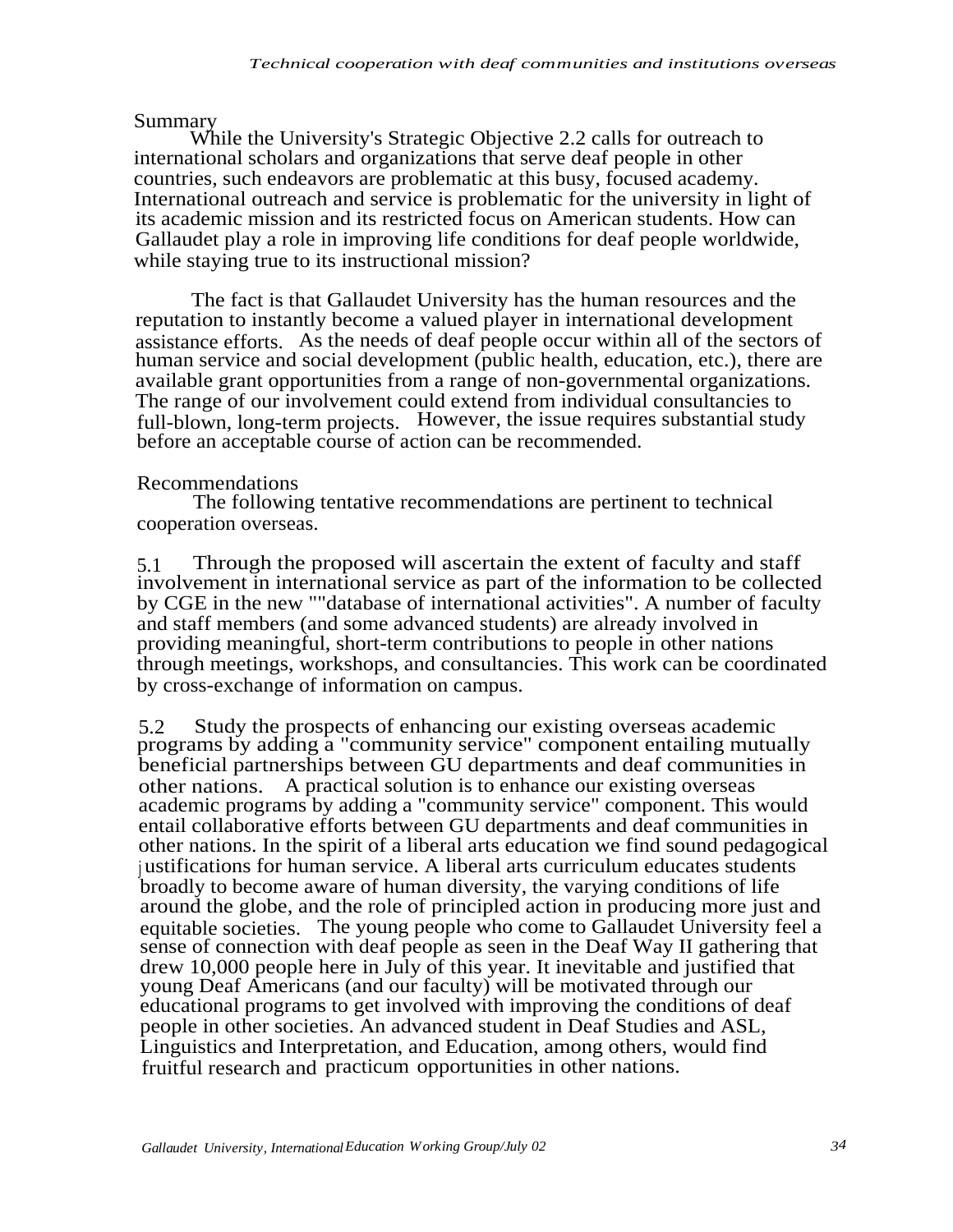5.3 Review the university's existing relationships with overseas organizations and draft guidelines to formalize these relationships into sound partnerships. Consider the idea of a selected number of regional partners as the basis of our overseas academic and service activities.

To be effective and useful we need to carefully recruit students, encourage faculty members to provide support, and build strong working relationships with selected partner organizations in other nations. Elements of a "community service" model are already in evidence. First, the Fulbright program in Italy and Ireland involves careful recruitment and placement of Gallaudet students overseas under the watchful eye of faculty members, the Fulbright experience produces mutual benefit for both the GU student and the host nations. Second, we already have longstanding relationships with a nations in several regions of the globe. For example, the PROGRESO organization in Costa Rica has hosted a range of activities involving Gallaudet faculty, students, and staff for twenty years. Deaf Costa Ricans both teach us and learn from us in innovative exchange and study group designs funded by grants. With attention to creating real partnerships (including relieving the cost burden we bring our foreign hosts), we can secure a limited number of safe and economical overseas venues for academic and community service.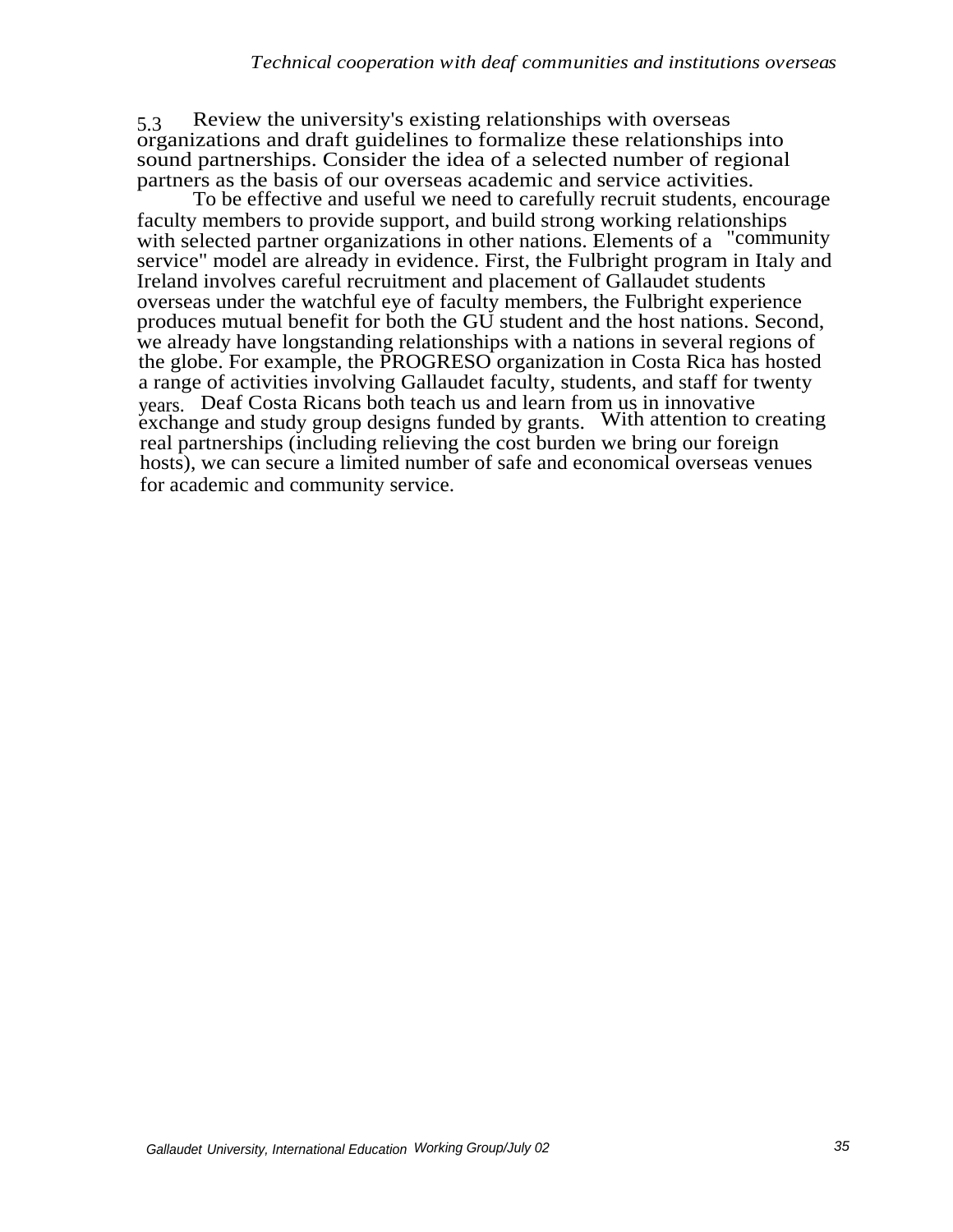Part 6: Center for Global Education (CGE)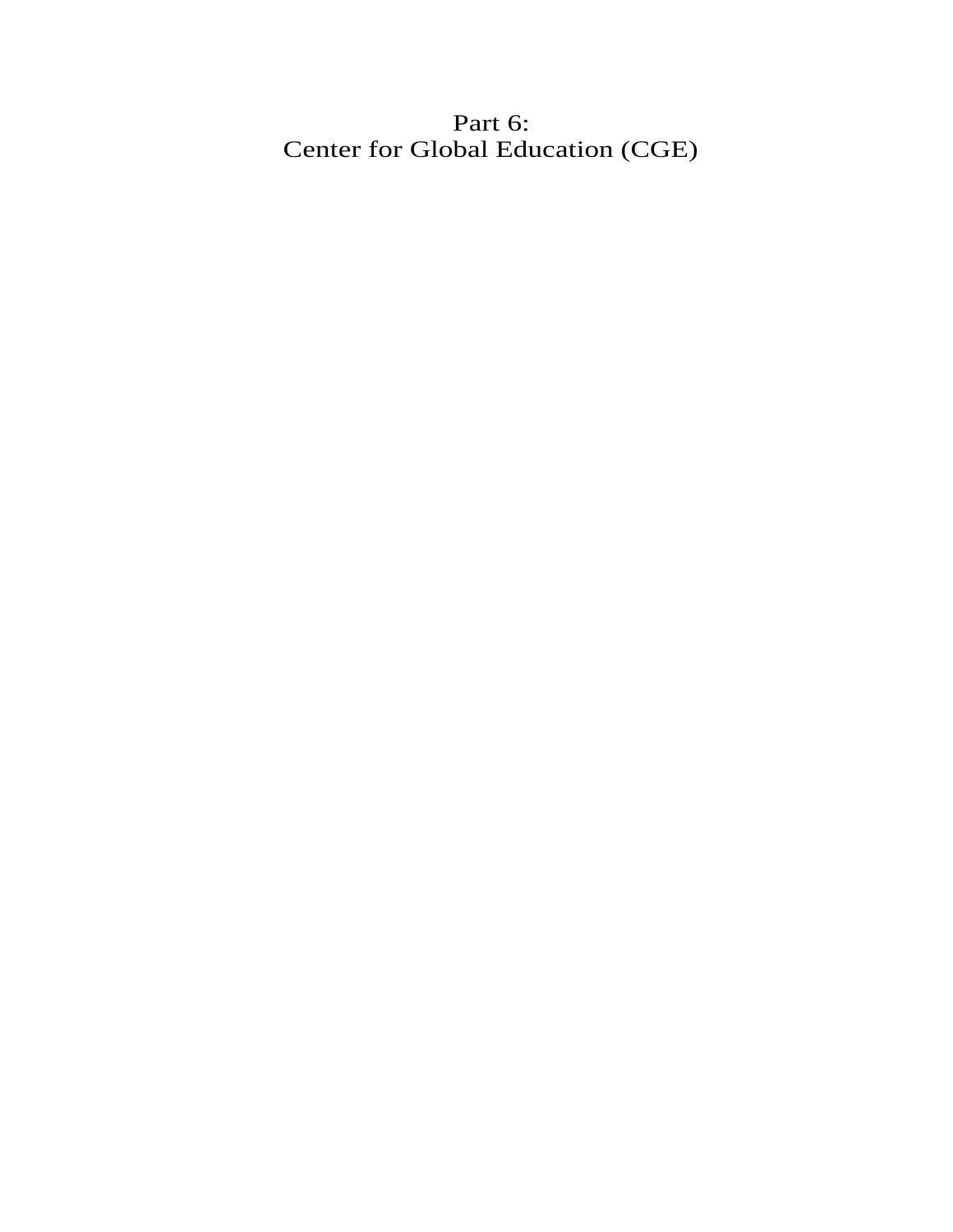Summary

Note: The earlier parts of this report discussed the issues and recommendations relating to the international programs and services of the university. The Center for Global Education is a support unit that plays a role <sup>i</sup> n many of those programs and services. Therefore the reader who is interested in CGE should also read those earlier sections. This section is primarily focused on how CGE's efforts can be organized in order to carry out an effective supportive role.

For an illustration of how CGE fits into the international scene, see the underlined text below that shows where CGE plays a significant role.

International activity at Gallaudet University

### BASED ON CAMPUS

Programs and services for international students and visitors At the university campus Degree-seeking students *No\_n\_=dd4re\_e---se\_e\_k\_ers\_I\_o\_n\_si n\_ t\_e rn\_\_sh\_ips\_a\_n\_d\_\_ex\_\_c\_ha ng\_es)*

At other affiliated campuses or via Internet

International academic programs and extracurricular activities on campus

Information services for visitors and correspondents from around the world *<i>ceet* '*vv* in g\_iii\_d\_ii\_vi\_dua-ll-s\_aanndd~ro\_\_ups\_\_o\_n *\_mp\_usi* 

*Co\_\_ord\_in\_atin \_\_v\_isitats-\_ozxt programs P\_r\_o\_v\_i nanf\_o-rma\_\_tion\_\_a\_n\_d\_\_r\_e \_t\_o* -*w\_rii\_t\_t\_en\_-q\_u\_err\_s\_es\_*

## OCCURRING OVERSEAS

Academic programs overseas *FFo\_\_r\_eign\_*s*-t\_uddy,\_Int-e\_ra\_s\_h\_ips n\_d\_\_EEx\_cba\_n\_g\_es\_fior-\_d\_eegr\_e\_e\_se - ee\_kiin\_g\_stud\_e\_n\_ts a\_ \_Tea\_\_cchin\_g,\_\_rr\_\_er\_eea\_rcch,\_d'\_prof\_e s-s\_io\_n\_al\_d\_ee\_v\_e\_to\_pm-e\_n\_t \_o\_r\_GU \_a\_cu\_lty\_ \_s\_t\_af*

Technical cooperation with deaf communities and institutions overseas

As part of a re-organization in 2001, The Center for Global Education ( CGE) became part of the Graduate School and Professional Programs. Previously it was part of the College of Continuing Education. One aim of the re-organization is to more closely tie the support units in with the instructional mission of the university. Our purpose was to look at CGE's mission and activities to ascertain how well it was attuned to that aim. We reviewed printed literature, spoke at length with the director and the staff, and queried a number of consumers of the Center's programs.

We find that CGE's program offerings are justified and have a legitimate place within the academic mission of the university, especially in its commitment to diversity, outreach, and experiential learning. The two staff members, including a faculty member who serves as Interim Director and an international program specialist, are productively engaged in supporting American and international students, faculty, and professionals on internships and exchanges both here at Gallaudet and abroad.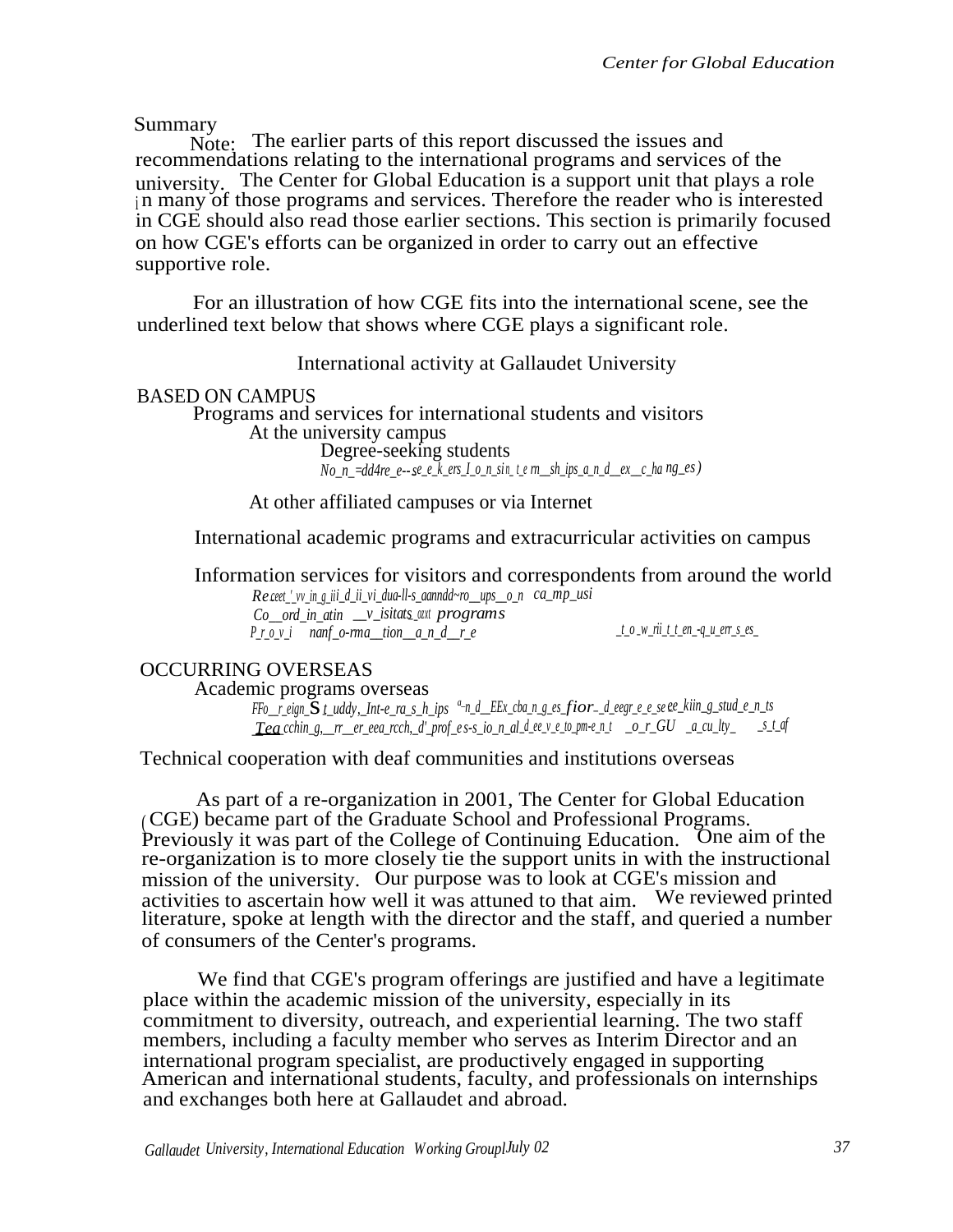However, there are significant problems that need to be addressed if CGE is to effectively serve as an academic support unit. These problems derive from an open-ended workload with too few staff and a tendency to add new activities and new countries without the capacity to provide necessary support. As a result several key programs are not receiving adequate support and oversight, most notably the overseas activities (global **internships** and foreign study).

The intent of the recommendations is to focus the Center on its necessary role as an ac ad emic support unit. It would be freed of its workload that is nonacademic in nature, such as hosting scores of day visitors annually. Its work on overseas programs would be at the behest of instructional departments for whom CGE would handle trip logistics and coordination. It would also serve an important administrative role in ensuring the university's due attention to factors that may impact the safety and well-being of students and faculty members who travel overseas. The recommendations include a proposal to increase CGE's staff capacity to adequately provide such support to overseas activities run by faculty members and academic departments. Its support of inbound international interns and exchanges students would continue but the numbers should be capped to enable high-quality support. With this "narrower and deeper' approach to its workload CGE staff will be able to act as a support unit and as a catalyst for participation in the international arena by students, faculty, and staff.

Following the recommendations we will give more details about the current situation and implementation of proposed recommendations. Job descriptions, tasks assignments for each staff member and caseload proposals are provided.

## Recommendations

6. 1 Re-orient the efforts of the personnel in the Center for Global Education to emphasize its role as a serv i ce\_ unit in support of aca\_dem'-tc international activities. By doing this the university will professionalize and streamline the various program offerings. It will shift the emphasis of CGE activities so that initiatives in carrying out overseas activities and expansions to new countries will be driven by faculty members and academic departments rather than by CGE.

6.2 Increase the staff capacity of CGE to provide program support and oversight for foreign study and internship programs in other nations. Add one additional position entitled "international program specialistoverseas programs" to the staff of CGE to provide logistical support and oversight for overseas academic activities. This position will allow the faculty members who are organizing the activity to focus on the curricular aspects. It will ensure that the university is providing due oversight to personal safety issues for those who are participating in GU programs overseas. A portion of time of this new "overseas international specialist"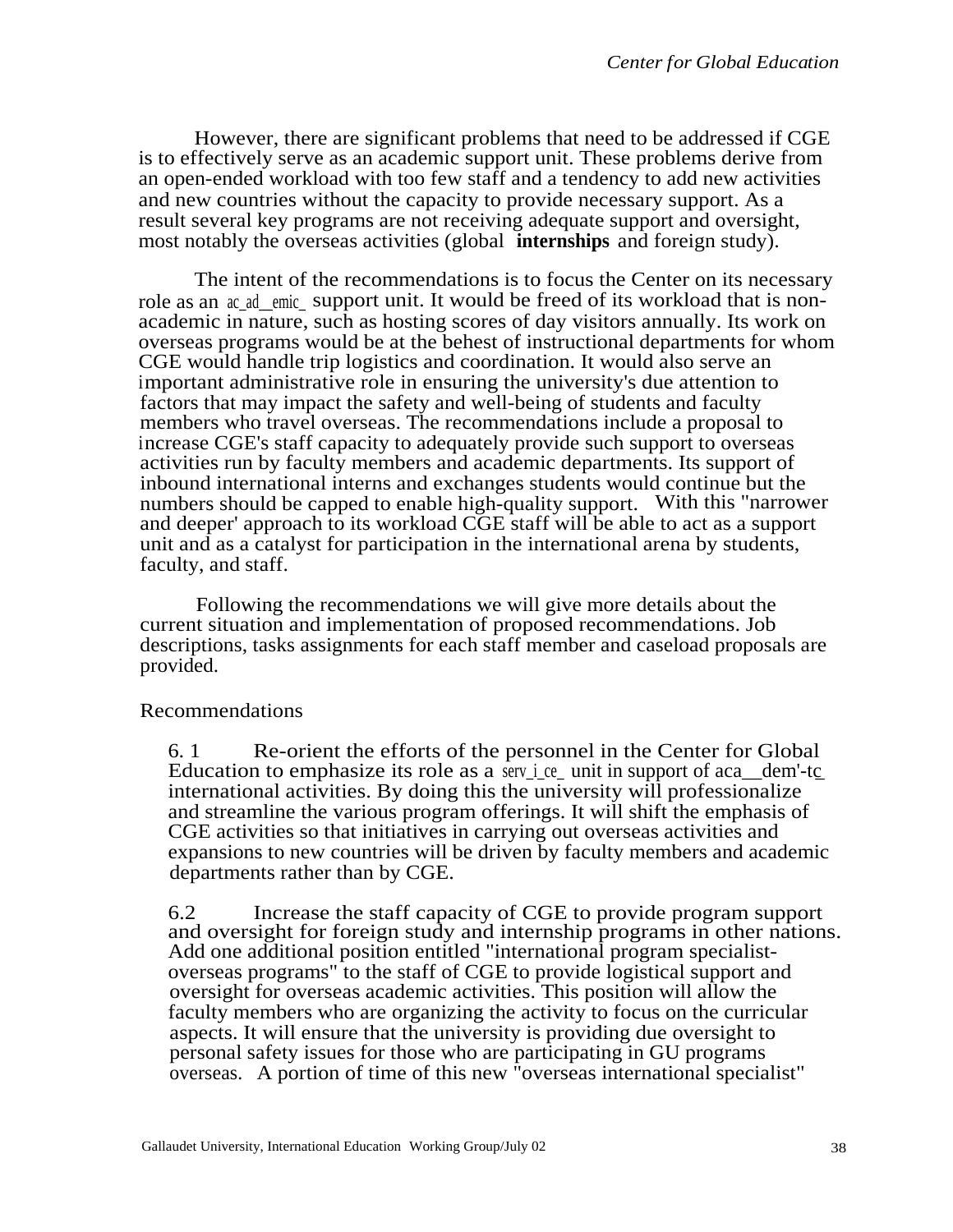will be devoted to creating and maintaining a database of international activities (see below).

6.3 Limit the workload of CGE in all of its activities (number of interns, foreign study tours it supports) to such number as can be adequately supported by available staff.

6.4 Transfer the "international student advisor" (now in Admissions) to the Center for Global Education. Thus, immigration services and academic support for international students and interns would be integrated. This would allow sharing of office resources and enable staff to handle "seasonal" tasks with more flexibility. CGE and ELI will soon be located in the same wing of HMB. Moving the International Student Advisor to that location would create a single "international service area." (Duplicate of recommendation 1.13)

6.5 Handling of J-1 visas be shifted from CGE's International Program Specialist to the International Student Advisor (now part of Admissions Office). It is more efficient when only one staff member is charged with responsibility for keeping abreast of changing immigration regulations and procedures, and in handling federal reporting, and orientation to foreign nationals on campus.

6.6 Arrange for one faculty member per year to be fully or partially released from their teaching load and be assigned to assist CGE in various special tasks. The small pool of faculty members with international experience can be drawn upon for various projects, such as assisting <sup>i</sup> nterested faculty members to pursue grant, scholarship and technical cooperation projects in other nations.

6.7 Assign to CGE the responsibilities for all Fulbright and visiting scholars.

6.8 Involve the Center for Global Education in coordination of visits by people from other nations only when that visit has a clear ac\_a\_demic\_ purpose and exceeds one week's duration. This will allow CGE to focus on providing high-quality support to its caseload of inbound and outbound students, faculty, and professionals. (This is the same as recommendation # 3.2.)

6.9 A "database on international activities" should be created and maintained. The database would contain contact information for our partner institutions and key individuals in other nations, summaries of GU's ongoing and past activities in other nations, and list of names of individuals on campus who are involved internationally. The database should be accessible to CGE and the administration for use in emergency contact with traveling GU students and personnel, to prepare for meetings with foreign visitors and dignitaries, and to inform GU's future initiatives in other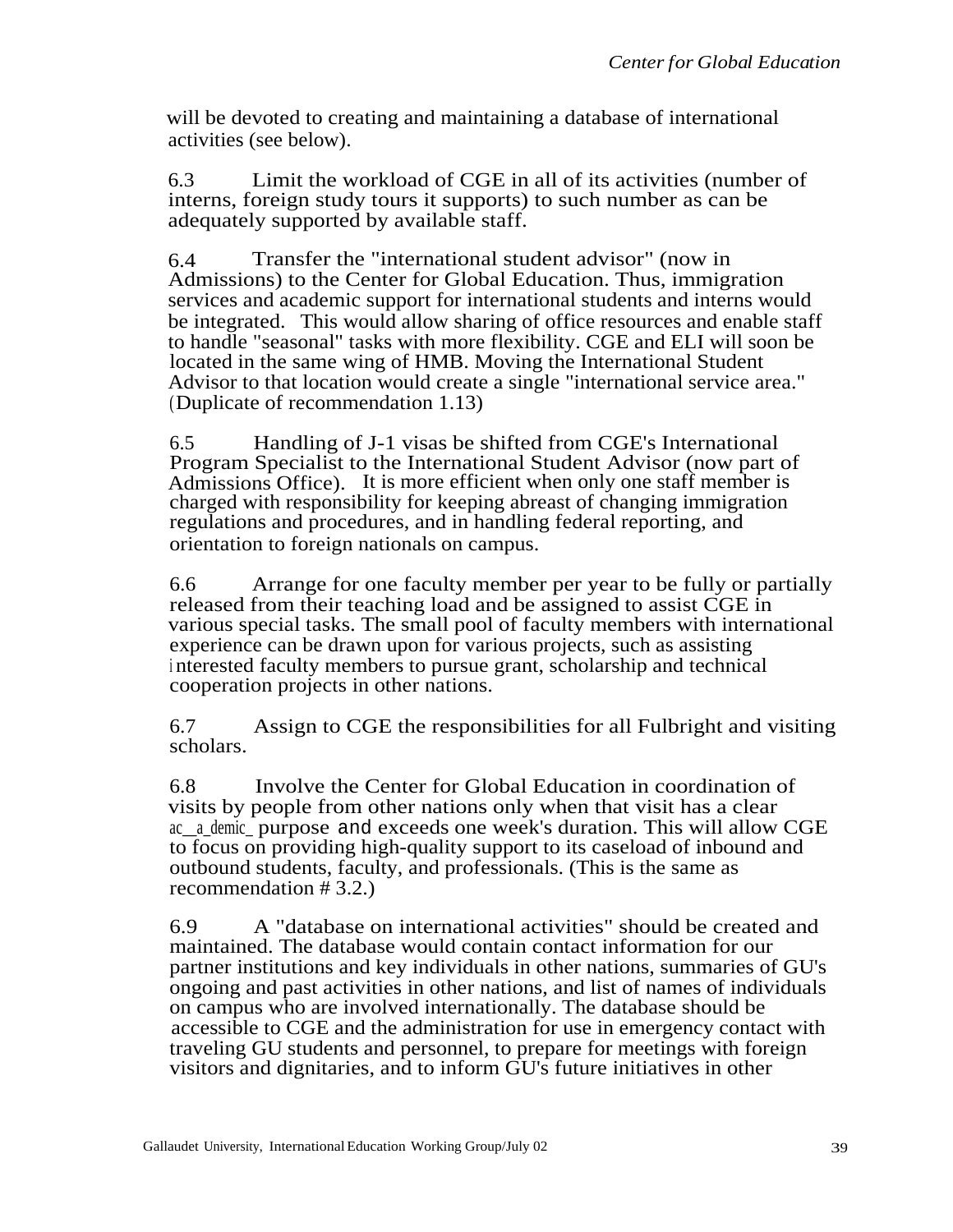nations. For the information in the database to remain current the database managers will need to seek updates from the campus community periodically.

### **6.10 Develop a web site as a central source of information on international activities, program details, forms, policies and procedures.**

### **Current situation-**

The staff of the Center for Global Education comprises a director, an international program specialist, and a secretary. They implement six programs:

1) Foreign Study (FSP)

Collaborates with academic departments to promote study abroad opportunities in their curriculum, and to provide a template to faculty for planning and preparation of an FSP. *(The Academic Programs Overseas section of the report describes a typical foreign study program and a richer "semester abroad" type.)*

- 2) Global Internship (GIP) Students doing internships, practicums and exchanges abroad from several weeks up to one year.
- 3) Global Partnerships (GPP)

Foster relationships between GU and D/HH communities or organizations in other countries. May include technical assistance projects, and placement of students and faculty in host nations.

4) Global Visitors (GVP)

Provides assistance in coordinating visits of foreign individuals and groups to the campus for periods of two days or longer. *(The "Information Services for Visitors" section of the report recommends that CGE no longer handle non-academic visits and any visit of less than one week duration.)*

5) International Internship (1IP) and Exchanges

Arrange custom programs of study at Gallaudet for students and professionals from other nations for the purpose of non-degree, educational studies. Under a new "global exchange program" students from Gallaudet take semesters at other universities, and those universities send students to Gallaudet. The Fulbright program falls under this heading. *( The Support Programs and Services for International Students and Visitors section recommends that J-1 visas be assumed by the International Student Advisor.)*

6) Leadership Training (LTP)

Provides international students with leadership training seminars to help them to become future leaders. *This activity is currently inactive due to lack of personnel and time.*

In addition, the staff of CGE often initiates tasks that it feels are important to its mission, such as organizing events for the annual International Education Week. There is a strong desire by the CGE staff to foster global awareness on campus, to help students and faculty obtain meaningful experience in other nations, and to promote outreach activities in which people from Gallaudet can share their expertise with people in other nations. Recent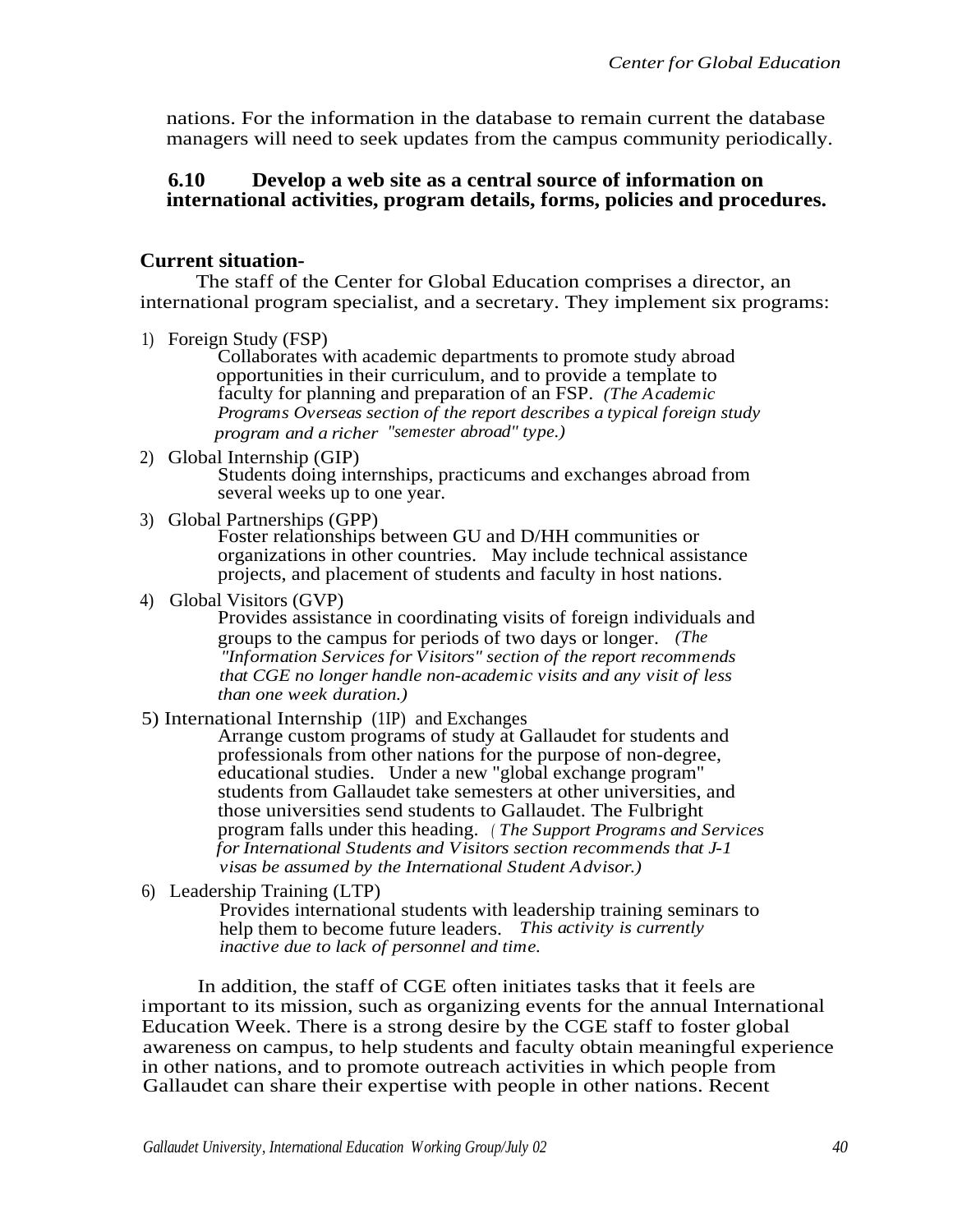examples include its pivotal role in developing an exchange program with Orebro University (Sweden), and in expanding internship opportunities for students overseas. CGE recently hosted a workshop to foster greater awareness among faculty about how taking advantage of scholarship opportunities overseas can enhance their professional development as well as their teaching. The commitment and productivity of CGE's staff is praiseworthy.

The knowledge and experience of such personnel is critical to raising visibility and awareness in the international arena among students and faculty members. They become key resource people for those who express an interest for such opportunities. However, there is a thin line between acting as a catalyst and assuming responsibility for an activity. In light of limited staff and the philosophical commitment that instruction drives activity at Gallaudet, CGE's scope of work should be limited to a narrower focus on support-oriented tasks for academic purposes. This is presently not the case. As the sole unit on campus devoted to supporting `international activity', both administrative and <sup>i</sup> nstructional units turn frequently to CGE for assistance. For example, the CGE staff is often burdened by requests to arrange and host the visits of groups of foreign visitors-a task that is more public relations than academic in nature. In fact, almost anything with an "international" label or flavor seems to eventually find a place within the bulging portfolios of the tiny CGE staff.

Its current staffing level of CGE is insufficient to adequately support all of its programs. Customized programs of study tailored to the needs of specific groups and individuals and highly detailed logistics prior to travel are the norm in CGE's work. It has proven impossible to provide thorough and satisfactory services for all of the programs, especially overseas academic programs. Faculty members have not been satisfied with the level of support from CGE or the administration, as noted in the "Academic Programs Overseas" section. Surprisingly, CGE is actively expanding the scope of its programs to reach new constituencies and new countries. This push for growth is at odds with the very li mited staff resources available, and the demand for more in-depth support of existing activities.

In the following section we propose re-orientation of CGE's work, a feasible scope of work and caseload and staffing level, with job descriptions.

Proposed focus, workload, and staffing levels

This proposal aims to clarify CGE's central position as a support unit for <sup>i</sup> nternational academic activity that occurs on the Gallaudet campus and overseas. This description follows accordingly:

The Center for Global Education (CGE) is a service unit devoted to coordinating international aca\_\_de\_mic\_ activities at Gallaudet University.

The emphasis is on  $\frac{8 \text{ upon } t}{2}$  and <u>academic.</u> CGE should decline tasks that do not relate directly to support of academic activity. Visa handling and immigration reporting for non-degree seeking foreign nationals  $U$ - $\tilde{I}$ ) will be shifted to the International Student Advisor. Visiting foreign groups will be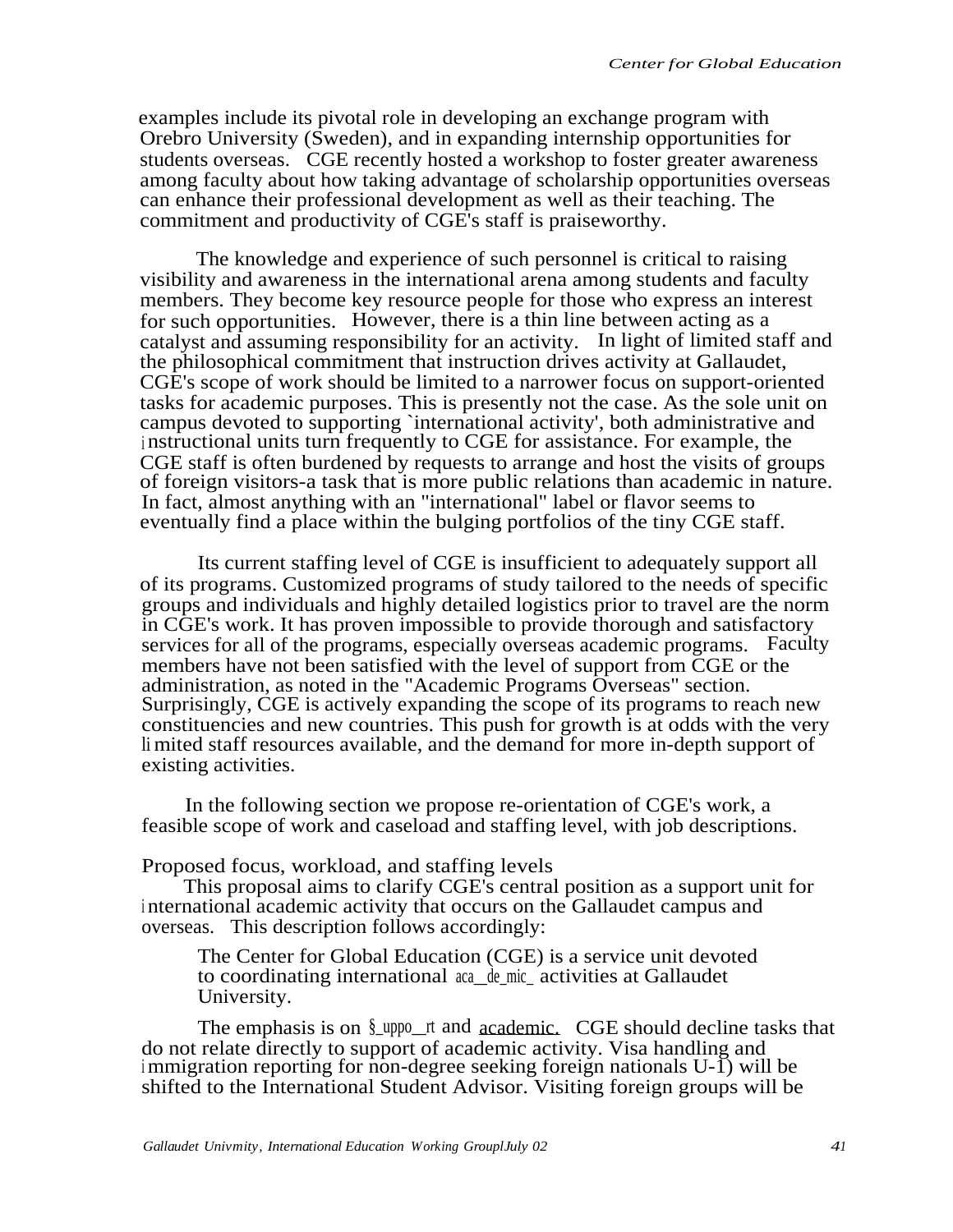handled by a designated faculty member in collaboration with the Visitor Center and the administration. New tasks for CGE will include creation and maintenance of a database of international activity, and increased support and administrative backstopping of overseas academic programs.

In a departure from current practices, CGE will no longer initiate new academic international activities such as internships, exchanges, and foreign study groups. These activities will be initiated by departments of instruction and led by faculty members.' This is also true of grant-writing for various projects such as technical cooperation in which CGE personnel assist with networking and project design but the initiative and implementation is in the hands of faculty members.

For the Center to function adequately as a support unit for a range of <sup>i</sup> nternational academic activities on campus and overseas, it will require three staff positions, plus a secretary. One or two student assistants will also be needed. The designated positions are as follows:

- 1) Director.
- 2) International Program Specialist --Campus Programs.
- 3) International Program Specialist--Overseas Programs.
- 4) Secretary.

The chart shows staff positions in CGE with general areas of responsibility.



There is a clear need for an increase of one staff position above the current level. The new position is nos. 3 above, International Program Specialist— Overseas Programs. The rationale for adding the position was addressed in the "Academic Programs Oversea" section of the report. In short, Students, faculty, and staff members who are going overseas need support to help ensure that their programs are well planned to provide academic benefit while minimizing risk to their well-being. Accordingly, a staff member needs to be assigned the responsibility of assisting the planning of these overseas activities, including internships, foreign study programs, exchanges, and research opportunities for students, faculty, and staff members. The new international program specialist for overseas programs will handle logistics for foreign study groups, outbound exchange students, and internships overseas, as well as maintain the database of

<sup>&#</sup>x27; Possibly staff units such as GRI might initiate multi-national activities, too.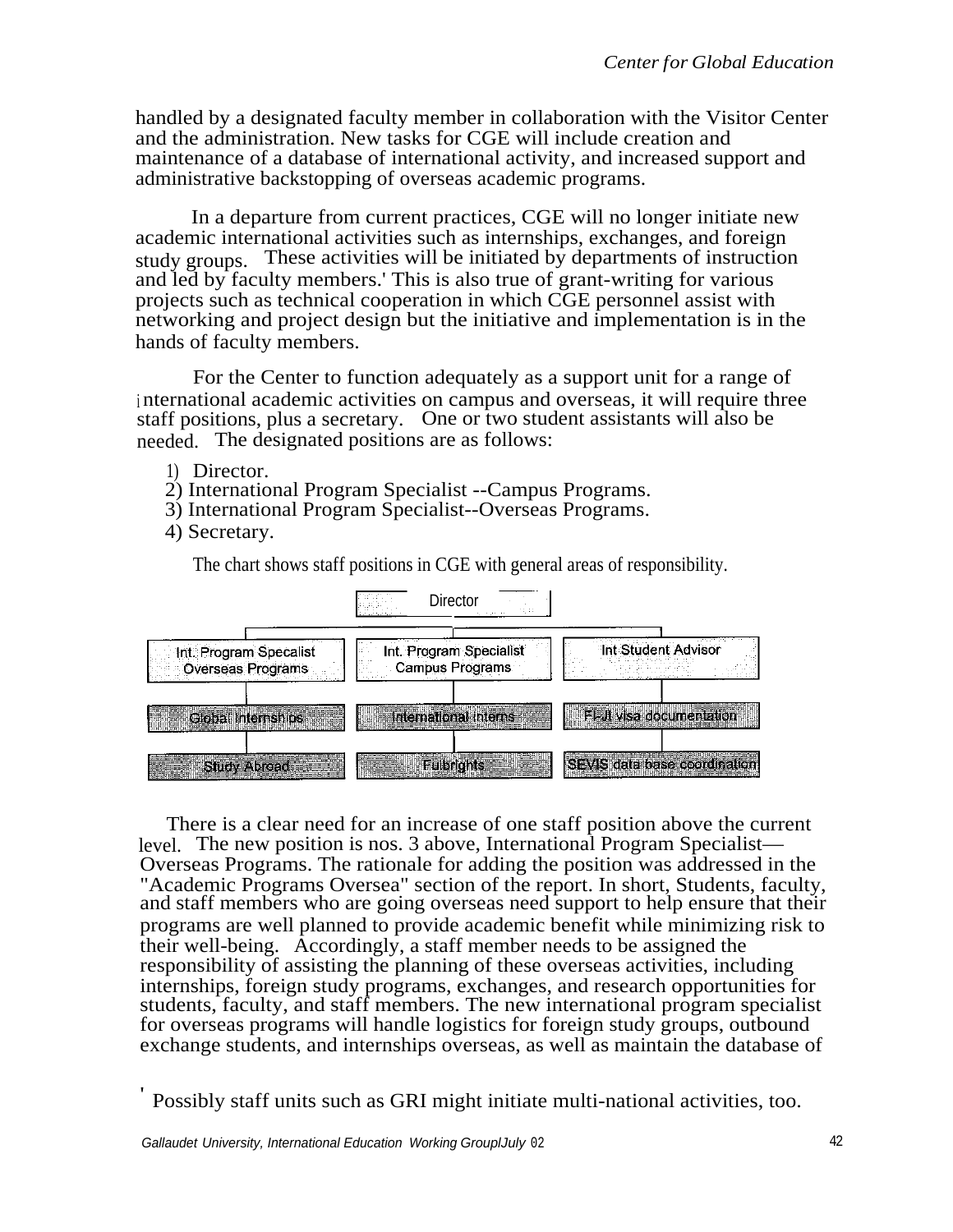international activity. The staff member, with the Director, will work to assess the conditions of the site where GU personnel and students will be studying while overseas, with special attention to issues of safety. This will enable faculty members and departments to focus on the crucial academic aspects of overseas studies.

The job descriptions for the Director and the two International Program Specialists appear later in the report.

The Center's success in providing improved support for academic programs depends upon limiting its "caseload." Most of the unit's work <sup>i</sup> nvolves customized planning and support for individuals and groups. There are few shortcuts. Unpredictable problems and issues frequently occur in such cross-cultural, multi-national affairs. While time-consuming, thorough and competent handling of the myriad details of each intern and study group is <sup>i</sup> ndispensable. Therefore, we need to ensure that the number of cases or projects that CGE staff assume are not so high as to overwhelm their ability to attend carefully to their planning work.

Below is a table proposing task breakdown and caseloads for CGE staff.

| Responsible<br>Staff: | <b>CGE</b> Programs                              | $\%$<br><b>FTE</b><br>/task | Current<br>caseload<br>/annum: | Ideal<br>caseloadl<br>annum: |
|-----------------------|--------------------------------------------------|-----------------------------|--------------------------------|------------------------------|
| <b>CGE</b> Director   | Director takes lead in all of<br>the tasks below | 1.0                         |                                |                              |
| International         | Support foreign study groups                     | .25                         | $3 - 5$                        | 5                            |
| Program               |                                                  |                             | groups                         | groups                       |
| Specialist for        | Support GU students overseas                     | .25                         | 10                             | 15                           |
| Overseas              | as interns                                       |                             |                                |                              |
| Programs              | Support faculty overseas                         | .10                         | $\eta$                         |                              |
|                       | Maintain database of                             | .25                         |                                |                              |
|                       | international activity                           |                             |                                |                              |
|                       | Support faculty in technical                     | .15                         |                                |                              |
|                       | cooperation                                      |                             |                                |                              |
| International         | Support international interns                    | .50                         | 10                             | 10                           |
| Program               | on campus                                        |                             |                                |                              |
| Specialist for        | Support exchange students-                       | $\overline{.25}$            | $\overline{2}$                 | 10                           |
| Campus                | to/from GU                                       |                             |                                |                              |
| Programs              | <b>Visitors</b>                                  | $\overline{.10}$            | $\overline{200+}$              | $24**$                       |
|                       | Organize Campus Events,<br>Marketing             | $\overline{.15}$            |                                |                              |

Division of CGE caseload by staff member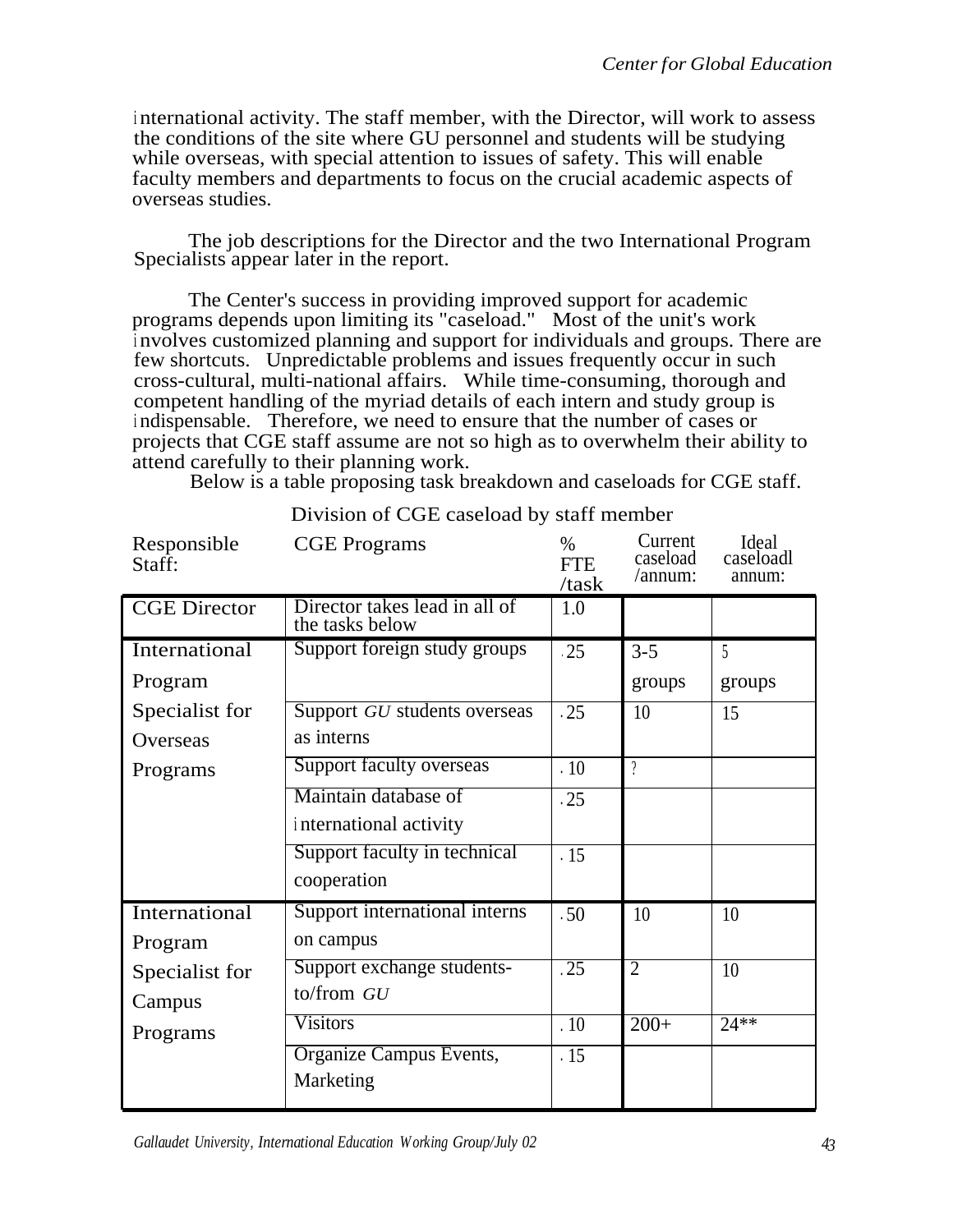\*\* It is proposed that CGE will only host those campus visitors who are here on academic purposes for a duration of longer than one week. Visitors who merit attention from the administration would be hosted by a designated faculty member in collaboration with the Visitor Center, Office of the Provost and Office of the President. See section on "Information Services for Visitors" for more details.

It is proposed that strict limits be put on the number of internships, foreign study tours, exchange students, and visitors handled by the unit. No such limits are in place now. We propose to put the brakes on the push for expansion that now characterizes the work of the Center. It is not intended to dampen the laudable efforts to connect to a broader world, but to ensure that there is adequate attention to logistical and academic aspects of these ventures. Ties with new nations (internships, exchanges) should only be initiated if it has been determined that all levels of necessary support can be provided. By this we mean that there is need for due consideration of the time needed to manage a relationship with a foreign institution, and to serving the needs of the future participants. Building a few strong and safe partnerships in a few nations is more desirable than having many sites without adequate incountry support. Too, each non-degree seeking international intern, exchange student, and visiting scholar coming to the campus deserves (and generally receives) personal attention in designing their custom educational program and in adapting to campus life. The quality of support should not be jeopardized by expansion.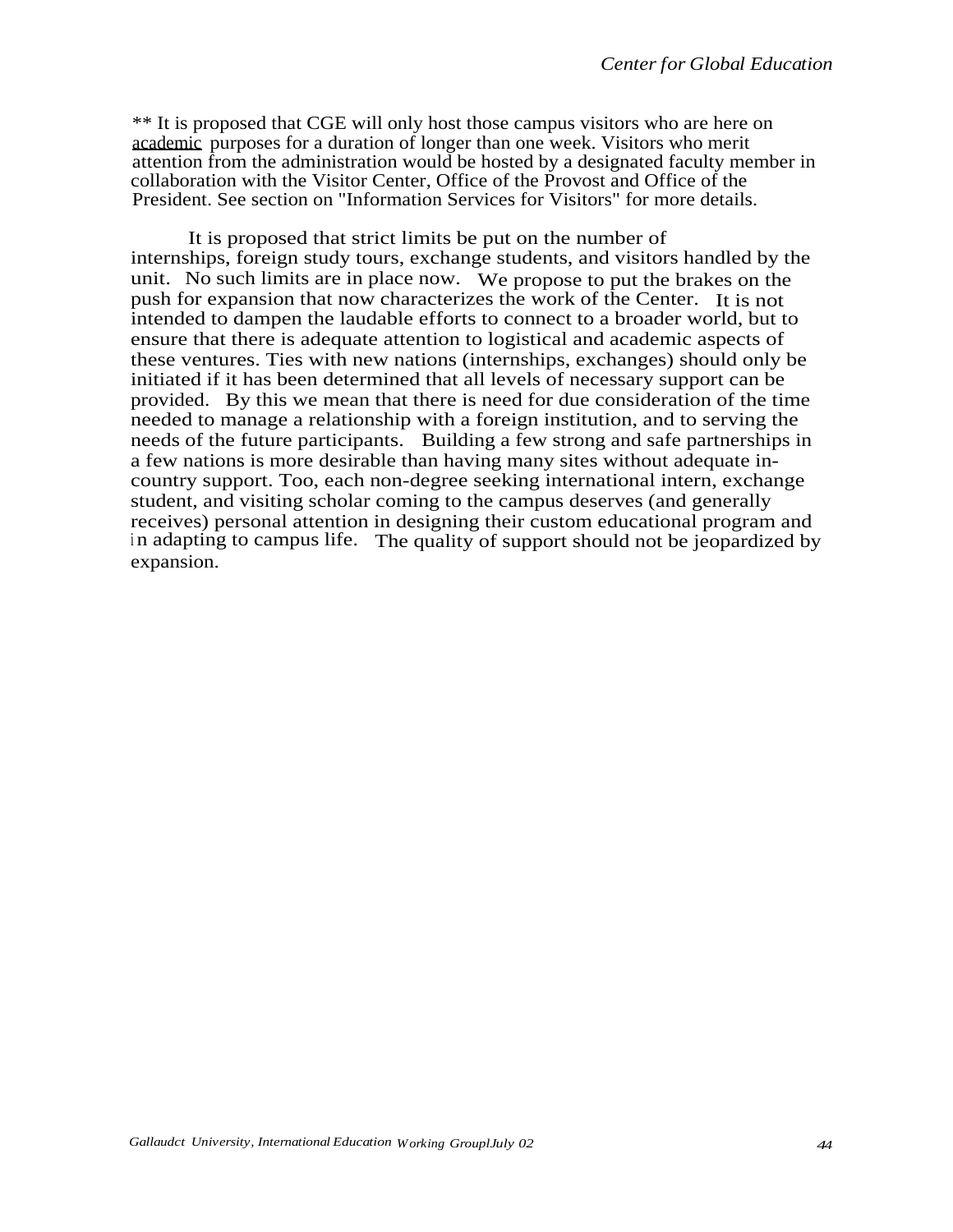### GALLAUDET UNIVERSITY

# **Director, Center for Global Education**

DESCRIPTION OF POSITION

| Director<br>POSITION TITLE                                                                | <b>POSITION</b> |                           |                     |
|-------------------------------------------------------------------------------------------|-----------------|---------------------------|---------------------|
| Assoc. Dean for Graduate Education and Extended Learning<br>TITLE OF IMMEDIATE SUPERVISOR |                 |                           | <b>DATE APPROVE</b> |
| Graduate School and Professional Programs<br><b>DEPARTMENT</b>                            |                 | 3400<br><b>DEPARTMENT</b> |                     |
| <b>INCUMBENT</b>                                                                          | EEO.            | CLASS                     | FL SA               |

#### SUMMARY:

Directs the international academic support programs at Gallaudet University; Oversees staff in designing study programs and providing logistical support to nondegree seeking international students and professionals on campus; Oversees staff in providing logistical support and risk assessment for overseas academic programs run by academic departments; Manages the Fulbright and other exchange programs; Provides leadership in promoting international scholarship opportunities for students, faculty, and staff; Takes leadership in raising awareness among students and faculty of opportunities to apply their expertise in international settings; Maintains accurate and accessible database of international activity of the university.

#### PRINCIPAL ACCOUNTABILITIES:

- I. Manages the Center for Global Education by planning, implementing and evaluating its services for students, faculty, staff, international students and scholars.
- II. Promotes and supports international opportunities for faculty and students.
- III. Provides academic and administrative support for international students and scholars.
- <sup>I</sup> V. Responsible for budget preparation and control, administration and supervision of purchasing and payroll activities, and monitoring of balances and expenditures.
- V. Oversees staff in designing study programs and providing primary logistical support to non-degree seeking, international students and professionals on campus; responds to concerns of students and faculty; advises on administrative, academic and policy matters; provides support to visiting faculty or research scholars to ensure access to campus resources and services.
- VI. Oversees staff in providing primary logistical support for overseas academic programs that are run by academic departments; Gives due attention to risk and safety factors involved in foreign study, internships and exchange programs, and takes all reasonable measures to ensure safe and hospitable conditions for university participants while overseas.
- VII. Coordinates the applications by students at Gallaudet University for grants under the Fulbright U.S. Student Program and other scholarship and exchange programs; oversees the current Italy/Ireland Fulbright program.
- VIII. Uses sound project and caseload management techniques to ensure that support work is carried out in a timely and high-quality manner.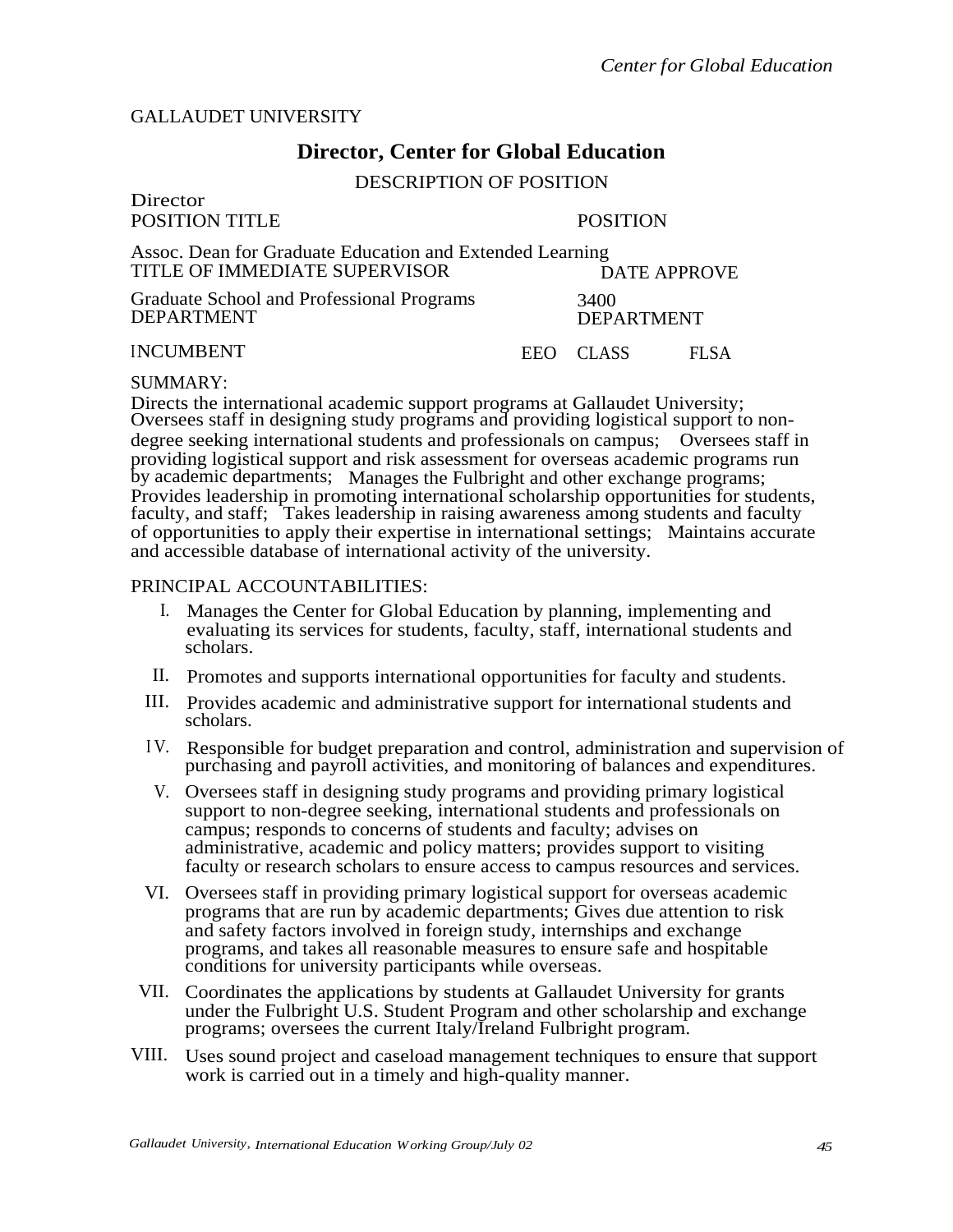- IX. Oversees creation and maintenance of a "database on international activities" containing contact information for partner institutions and key individuals in other nations, summaries of the university's ongoing and past activities in other nations, and list of names of individuals on campus who are involved internationally. Ensures that the database is accessible to the administration for use in emergency contact with GU travelers and for briefings.
- X. Takes initiative in assessing the viability of partnerships with institutions in nations that host our students, faculty, and staff; ensures that the responsibilities and financial agreements are satisfactory to both parties and codified in writing before an oversea activities commences.
- XI. Provide guidance to departments to ensure active participation of faculty and staff in opportunities such as internship, foreign study, and exchange program.
- XII. Works in collaboration with faculty, career center and resources abroad to identify internship opportunities for undergraduate and graduate students. Encourages faculty members to offer foreign study program by providing guidance as needed.
- XIII. Oversees the design of marketing plan and recruiting strategy for program offering to the campus community and abroad.
- XIV. Investigate ways in which the expertise of faculty can be productively applied in technical cooperation in other nations through raising awareness of grants and international assistance networks and discussing project designs.
- XV. Coordinates special activities involving international education week with various departments on campus.
- XVI. Works closely with deans, associate deans and department chairs to involve faculty members in special projects of the Center, possibly through temporary release from instructional duties.
- XVII. Keeps abreast of approaches to international activity and support at other universities; modifies practices as warranted to serve emerging needs at Gallaudet. Remains abreast of current international issues and keeps current on laws, policies and regulations concerning international travels.
- XVIII. Orients, supports and foster a sense of community by sponsoring international awareness programs with various department on campus.
	- XIX. Represents the university when hosting international visitors and dignitaries on and off-campus.
	- XX. Performs other related duties as assigned.

## SPECIFICATIONS:

Master's degree and minimum of at least five years of administrative experience in a deafness-related program in an academic setting. Knowledge of the challenges and needs that confront culturally diverse population. Substantial experience with planning and coordination of logistical support for academic activities outside the United States. Experience working in higher education institutions and collaborating with offices and departments across campus. Ability to work well with faculty, staff, students, and administrators, and the ability to build strong ties outside the university. Strong information management skills. Must have strong interpersonal communication and writing skills. Must be willing to travel. Fluency in American Sign Language and the ability to communicate in international sign.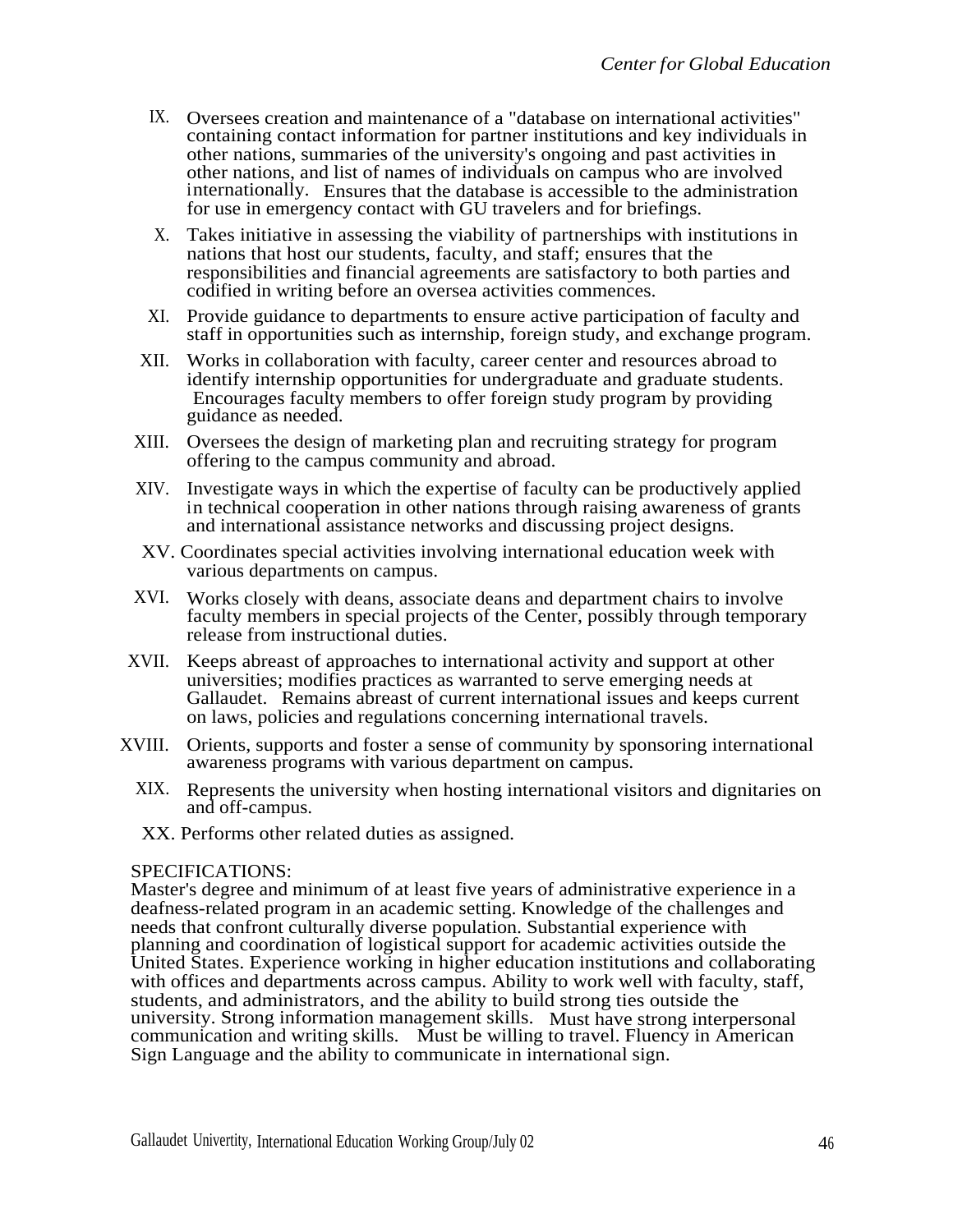# GALLAUDET UNIVERSITY

# **International Program Specialist -Campus Programs**

DESCRIPTION OF POSITION

International Program Specialist -Campus Programs POSITION TITLE  $\overline{P}$  POSITION #

| Director, CGE                 |  |
|-------------------------------|--|
| TITLE OF IMMEDIATE SUPERVISOR |  |

DATE APPROVED

Center for Global Education 3400<br>DEPARTMENT DEP/

DEPARTMENT #

## INCUMBENT

## SUMMARY:

Coordinates the development and implementation of the International Internship Program and Global Visitors Program, involving design of study programs and providing primary logistical support to non-degree seeking, international students, faculty, and professionals on campus. Serves as intern and exchange student advisor and liaison to involve faculty in the advisor process. Administers marketing and recruitment for international programs and services on campus and abroad. Assists in managing other programs under the auspices of the director.

## PRINCIPAL ACCOUNTABILITIES:

- I. Assumes primary responsibilities with the management of the international Internship Program; advises students on appropriate program of study; monitors student/interns; provides orientation upon arrival; develops and updates orientation manual.
- II. Coordinates program planning short-term global visitors program by working cooperatively with faculty and administrators.
- III. Handles short-term Global Visitors program, incoming Fulbright and other scholarship program for incoming researchers, scholars, and other professional visitors. Develop program itinerary for groups or individuals to meet with professionals, observe classes, attend workshops, seminars and other activities.
- IV. Coordinates the applications by Gallaudet students at for grants under the Fulbright U.S. Student Program and other scholarship and exchange programs; manages the Italy/Ireland Fulbright program.
- V. Develops and implements budget and schedules of various programs meeting according to the needs of each visitors.
- VI. Provides support to visiting faculty or research scholars to ensure access to campus resources and services.
- VII. Carry out a marketing plan and recruiting strategy for program offerings to the campus community and abroad.
- VIII. Through orientations and other social events, foster a sense of community among <sup>i</sup> nterns, serve as mentor and provides cross-cultural counseling, and maintain collaboration between the University and intern's financial supporter when necessary.
	- IX. Take leadership in organizing special activities involving international education week with various departments on campus.

Gallaudet University, International Education Working GrouplJuly 02 47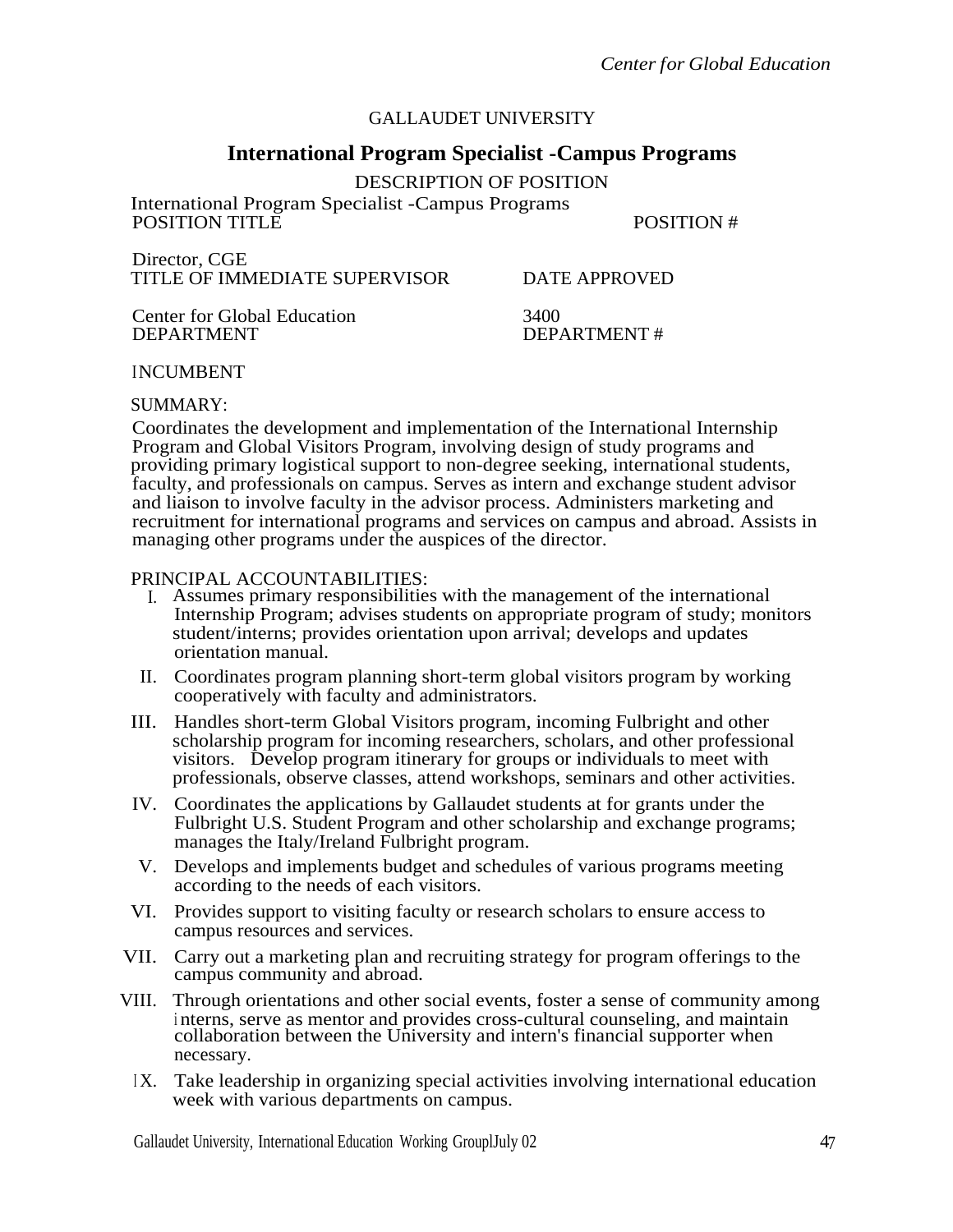- X. Collaborate with director to develop program elements such as incoming faculty and student exchange and provide administrative support when necessary.
- XI. Maintains good working knowledge of other programs provided by CGE and render guidance to others in the absence of the staff.
- XII. Participates in various special projects as assigned by the director and provides support to campus department hosting international visitors by providing orientation, referrals and other services as needed.
- XIII. Keeps abreast of current international issues on laws, policies and regulations concerning international travels to and outside USA.
- XIV. Supervise student workers when appropriate and performs other related duties as assigned by the director.

### SPECIFICATIONS:

Master's degree and minimum of at least four years of administrative experience in a deafness-related program in an academic setting. (Bachelor's degree and five years professional work experience may be substituted.) Knowledge of the challenges and needs that confront culturally diverse people. Minimum of two years of experience in planning, organizing and implementing presentations, workshops and tours. Strong organizational and interpersonal communication and writing skills required. Ability to work as part of team and independently. Strong background in working with international people desirable. Fluency in sign language and ability to communicate internationally required at time of employment.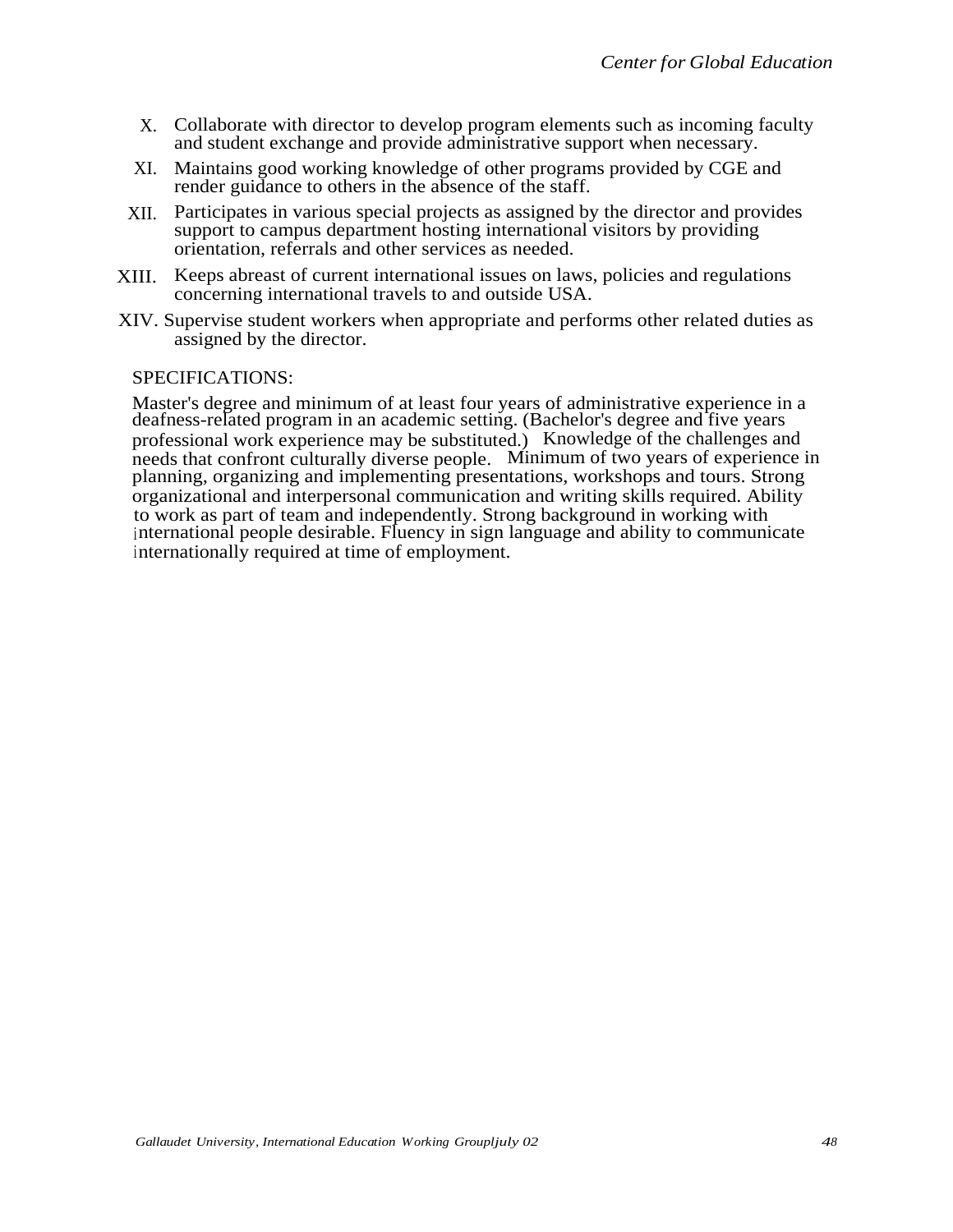# GALLAUDET UNIVERSITY

# **International Program Specialist -Overseas Programs**

DESCRIPTION OF POSITION

International Program Specialist - Overseas Programs POSITION TITLE

**Director** TITLE OF IMMEDIATE SUPERVISOR

Center for Global Education DEPARTMENT

3400 DATE APPROVED DEPARTMENT #

INCUMBENT

SUMMARY:

Administers the Internship Program for Gallaudet University and serve as liaison of the Foreign Study Program for Gallaudet University students and [faculty. in](http://faculty.in) administering the Fulbright and other scholarship program. Serve as advisor, collaborator, and facilitator of various international outreach programs. Assist in managing other programs under the auspices of the director.

#### PRINCIPAL ACCOUNTABILITIES:

I. Assumes primary responsibilities of administering outgoing programs and ensure appropriate support and dissemination of program availability to campus community.

Collaborates with the faculty to implement foreign study program opportunities for Gallaudet University students by working closely with faculty in planning stages.

Research international internship opportunities by keeping close contact with faculty, staff and organizations or schools abroad. Keeps record of potential internship opportunities for the campus community.

Develops program advertisement; provides updated information of program offerings to the campus community.

V. Collaborates with director to develop program elements such as outgoing faculty and student exchange and provide administrative support when necessary.

Assists the director with researching and advertising availability of Fulbright and other scholarship program to campus community. Provides information and guidance in application process and information sharing.

VII. Corresponds with faculty, administrators and professionals to coordinate and identify potential internship opportunities abroad. Works closely with the Career Center and Academic departments as liaison.

Explores other internship opportunities available to students by attending conferences, workshop and research availability on internet and sponsored programs.

IX. Develops and implements orientation session for students selected for internship abroad.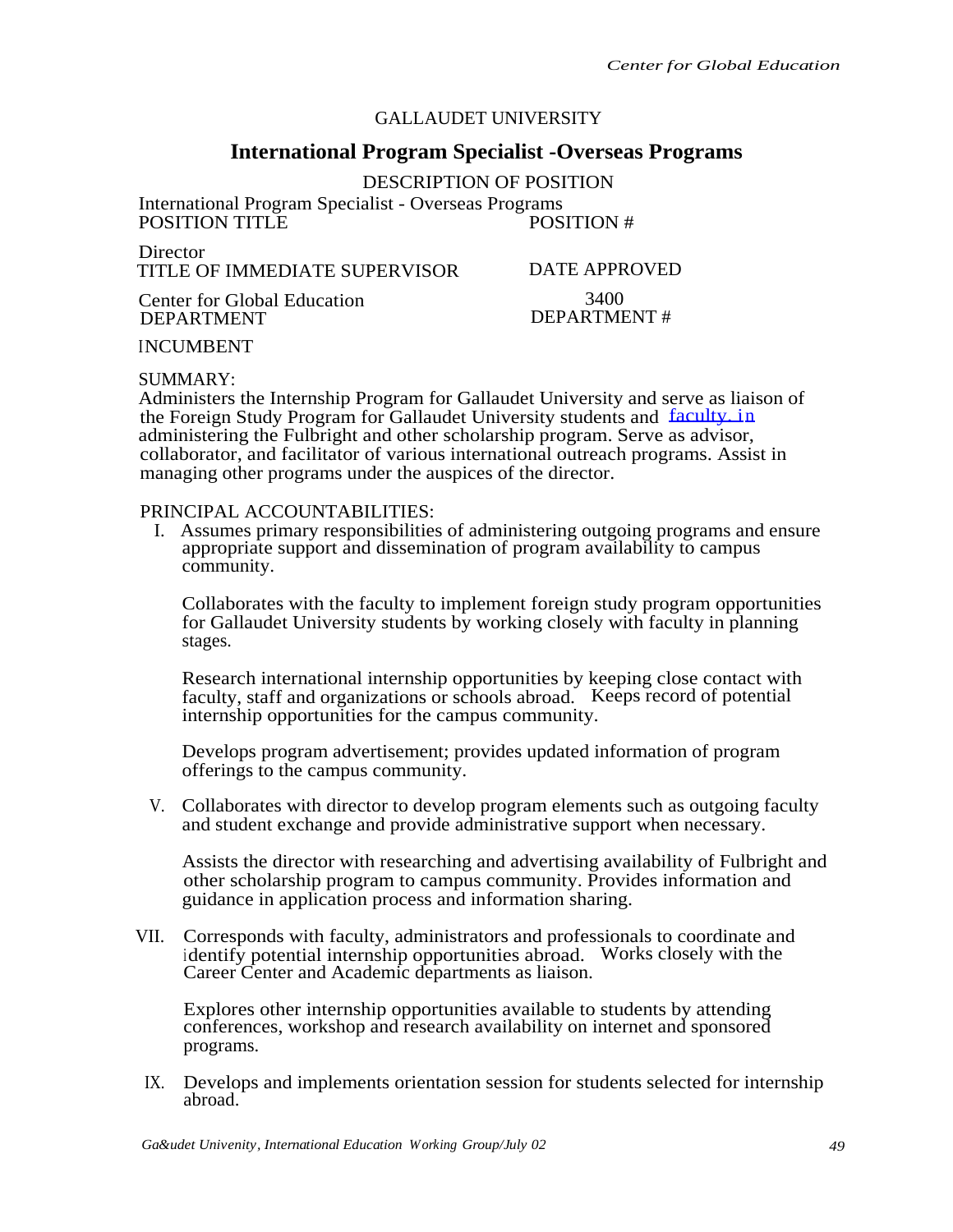- X. Creates and maintains a database of faculty international interest and expertise program offerings abroad, identify placements and services provided and provide annual report.
- XI. Serves as contact person for inquiries from potential sources from abroad and researches for potential program offerings.
- XII. Provides information on passport, visa, insurance and other requirements for those going abroad.

## SPECIFICATIONS:

Master's degree and minimum of at least four years of administrative experience in a deafness-related program in an academic setting. (Bachelor's degree and six years professional work experience may be substituted.) Knowledge of the challenges and needs that confront culturally diverse people. Minimum of two years of experience in planning, organizing and implementing presentations, workshops and tours. Strong organizational and interpersonal communication and writing skills required. Ability to work as part of team and independently. Strong background in working with international people desirable. Fluency in sign language and ability to communicate internationally required at time of employment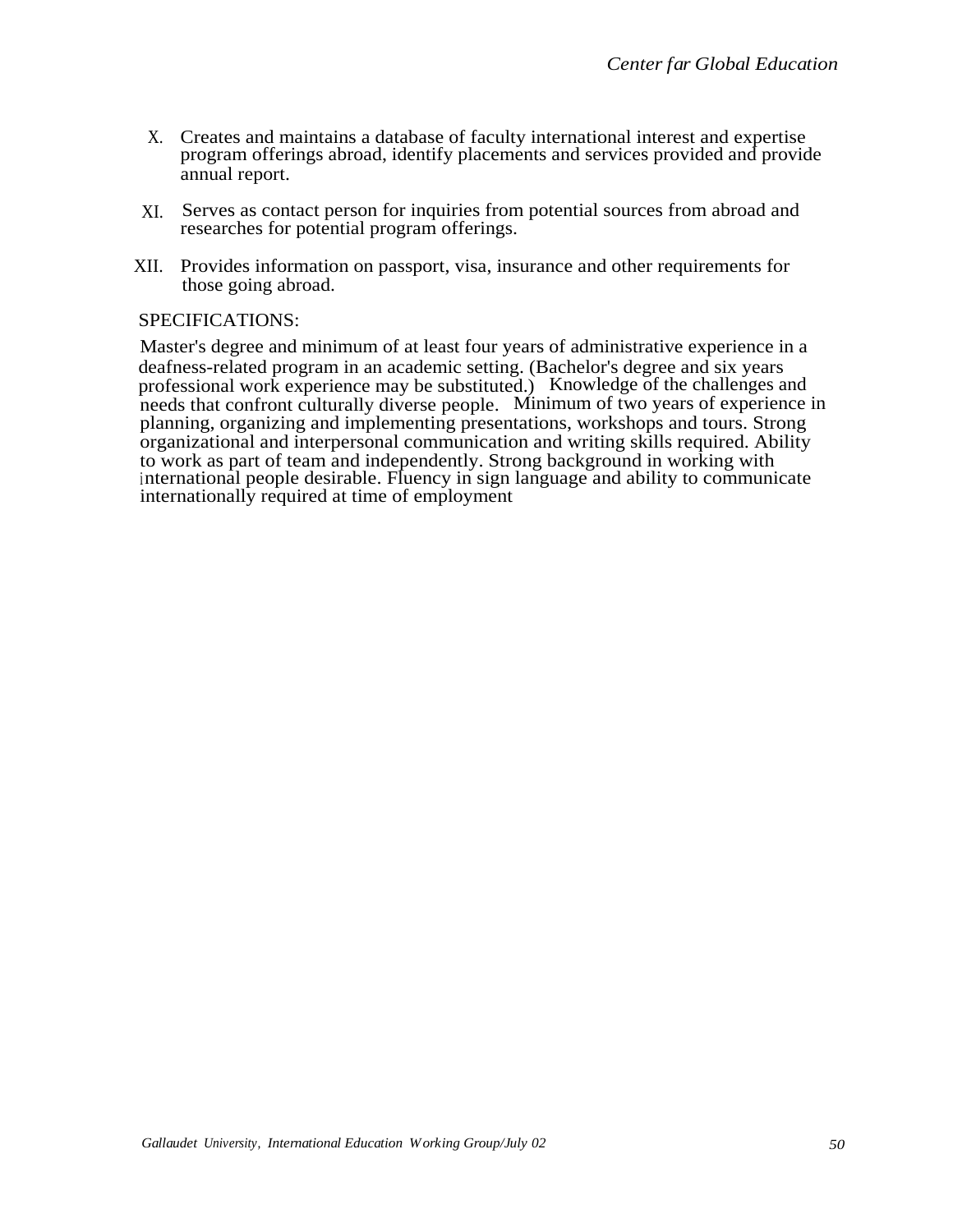# Part 7 Appendices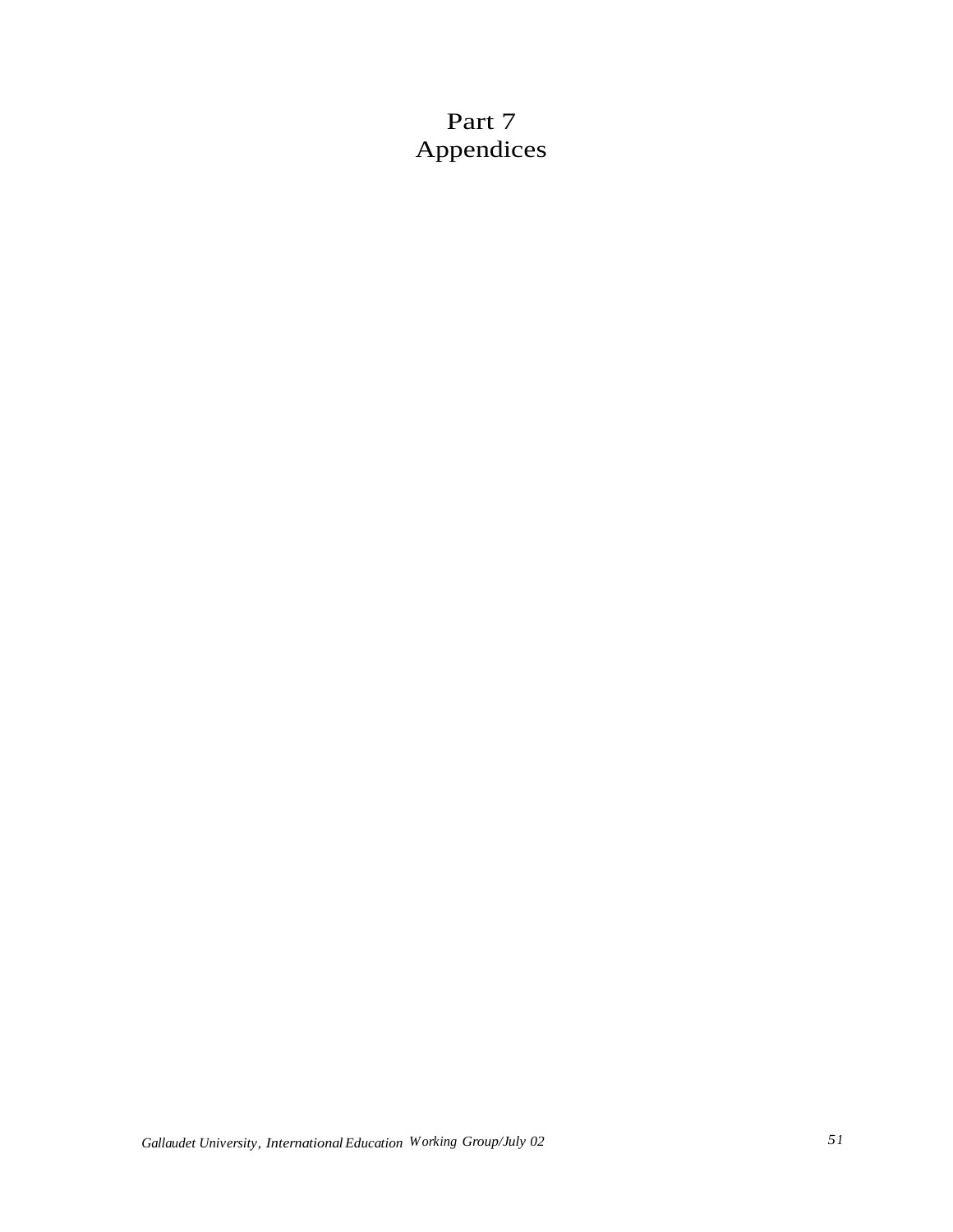# Overview of International Activity at Gallaudet University

# ON CAMPUS

Support programs and services for international students and professionals.

 $At$ -thg\_4i\_niv\_e\_r\_s\_ity camp-\_u1

Degree-seeking students. Non-degree seekers (on internships and exchanges).

At-other-affiliated c\_ampt4s\_eor\_Yia Internet People at Gallaudet University Regional Centers. Individuals taking on-line courses and distance education.

International academic programs and extracurricular activities on campus

> "Internationalizing" the curriculum (for diversity and global awareness).

Courses and internships in international service. Internships, job placements for students in internt'1 organizations. Sponsoring of international conferences.

Information services for visitors and correspondents from around the world.

- Receiving individuals and groups on campus.
- Coordinating visitation programs.
- Providing information and referrals in response to written queries.

# **OVERSEAS**

Academic programs overseas.

- Foreign study, Internships and Exchanges for degree-seeking students.
- Teaching, research, professional development for GU faculty and staff.

Technical cooperation with deaf communities and institutions overseas.

- Sign language teacher training.
- Leadership development.
- Educational program development.
- Collaborations with agencies in other nations.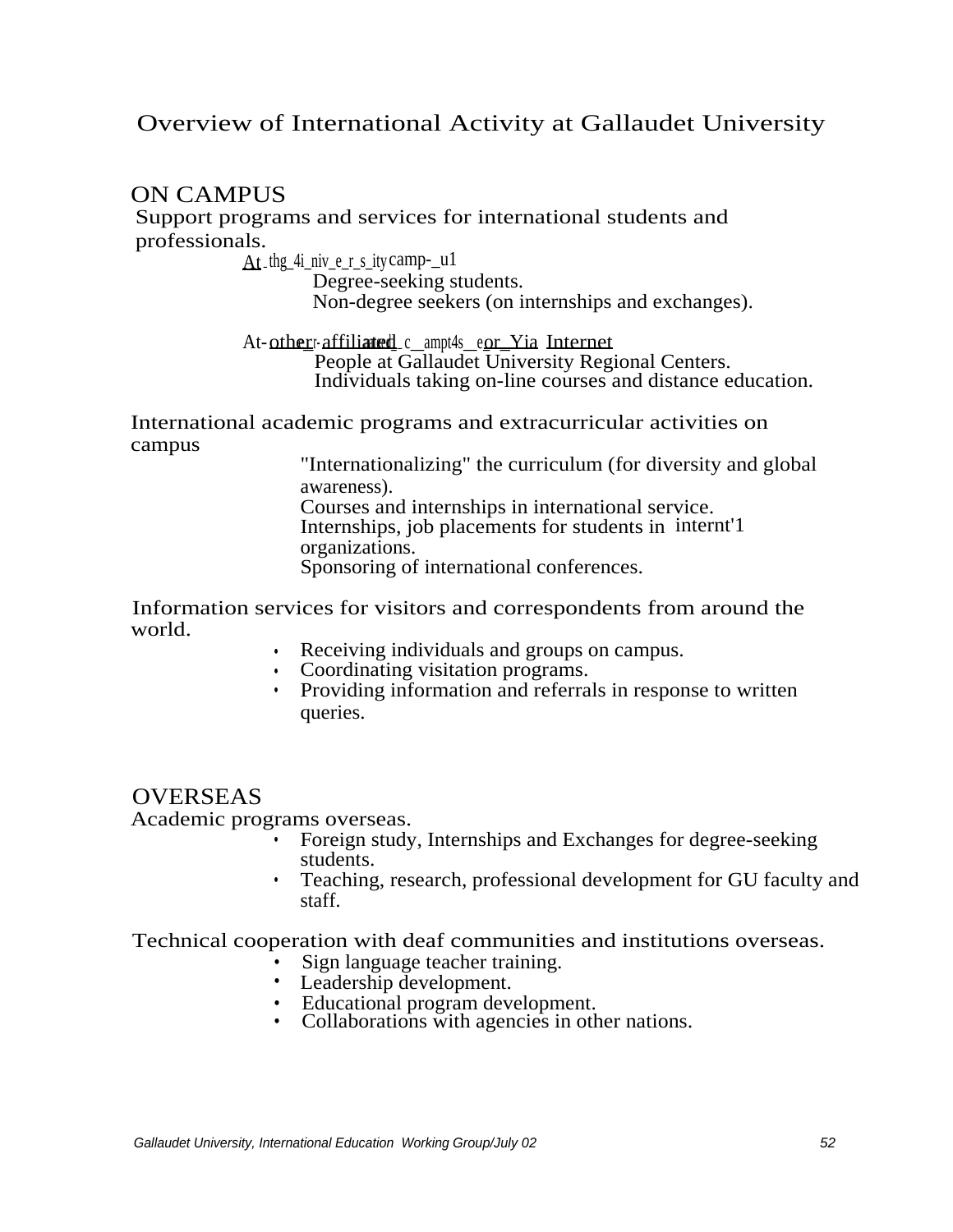# **Comprehensive list of recommendations**

1. Support programs and services for international students and professionals on campus

# Recruitment/Admissions

- 1.12 Improve information available to prospective international applicants on University web site. Provide centralized and integrated information about all program opportunities for international applicants. Develop on-line application capability. Provide accessible, on-line feedback to applicants as to their status of application in each program.
- 1.13 Move admissions responsibilities for ELI to Admissions Office (OES, ELI).
- 1.14 Resolve legal and definitional issues related to part time and special student status for international students. In addition, the university needs to revisit and clarify which students are to be accounted for in the international cap. This includes people in other nations who take online courses.

# Financial Support

1.15 Increase financial support for international applicants and students. Identify potential scholarships and sponsors in U.S. and in applicants' home countries (FA). Post identified sources on WWW page, in English and translated into most common foreign languages (PR). Financial Aids convenes annually in October a group consisting of representatives from Admissions, Student Accounts, Grad School, ELI, CGE, and CLAST to review financial support procedures, sources and levels obtained for international applicants and students. Develop transparent guidelines for awarding Sasakawa, WDL, and other scholarship funds. Give emphasis to students from developing nations with support granted in part to assist them to become effective and well-employed upon return to their homeland.

# **Orientation**

1.16 Coordinate and/or integrate new student orientation programs for international students entering undergraduate programs, graduate programs, ELI, and CGE (NSO, CLAST, GASP, ELI, CGE, ISO). Utilize ISO members in orientation programs as volunteers helping new students adjust to campus culture (NSO, ISO). Reduce INSO for Canadian students, whose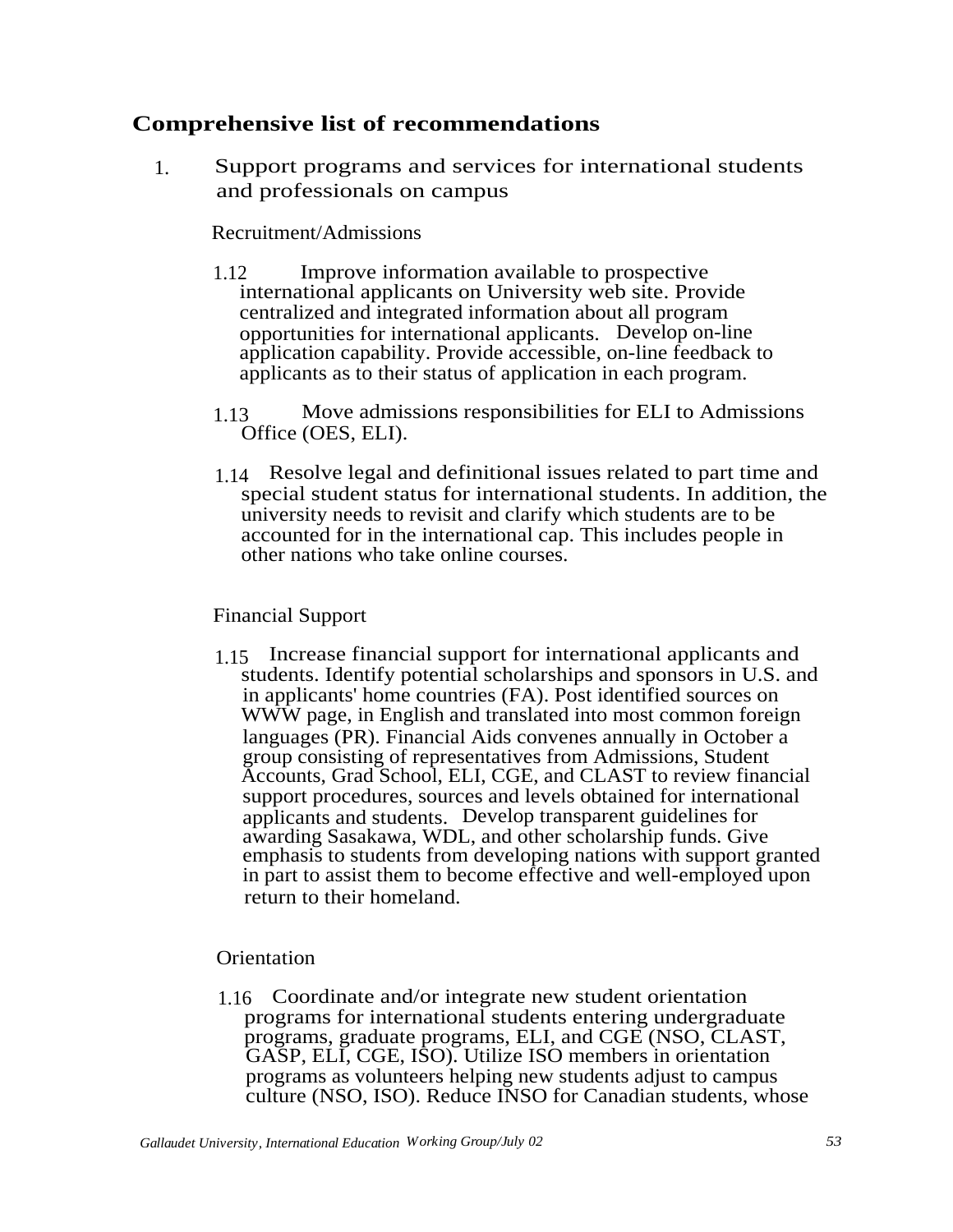culture is similar to that of the U.S. (NSO).

- 1.17 Develop and offer new student orientation activities for international students throughout their first semester of study (NSO, CLAST, GASP, ELI, CGE). Provide social activities and workshops to foster cultural adjustment and provide legal/regulatory <sup>i</sup> nformation (NSO, ISO, ISA). Identify person or office on campus that can assist international students to understand and adapt to American, Deaf, and campus cultures on a continuing basis. Identify <sup>i</sup> nternational student lounge.
- 1.18 Increase campus awareness of issues confronting international students at the University. Provide information via email, WWW, and/or campus publications about notable international students on campus, services offered, etc (PR, ISA, Admissions). Provide campus events to celebrate International Education Week (ISA, ISO, ELI, CGE, CLAST, GASP).

### Housing

1.19 Provide optional housing for international students during Winter Break. Permit international students living on campus to rent a room during Winter Break, or establish and monitor a process for international students to obtain affordable short term housing off campus (Campus Life).

#### Visas/Documentation

- 1.20 Centralize all visa/immigration-related documentation and services. Provide all J-1 and F-1 processing on campus through International Student Advisor, with autonomy to make decisions independently from those made for recruiting. (Because of Federal regulation, the Designated School Officer (DSO) who is authorized to sign INS forms for the student, cannot be involved in recruiting activities at the university.) Make the International Student Advisor a permanent position and provide sufficient material and secretarial support. Provide web page and regular newsletter to keep international students and programs informed of salient requirements of and changes in immigration law, regulations, and procedures. Inform academic and support program managers precisely as to what kind of information they need to collect from students and provide training as to where and how to report it.
- 1.21 Transfer the "international student advisor" (now in Admissions) to Center for Global Education. Integrate <sup>i</sup> mmigration services and academic support for international students and interns. This will allow sharing of office resources and staff to handle variable workload. As CGE and ELI will soon be located in the same wing of HMB, moving the International Student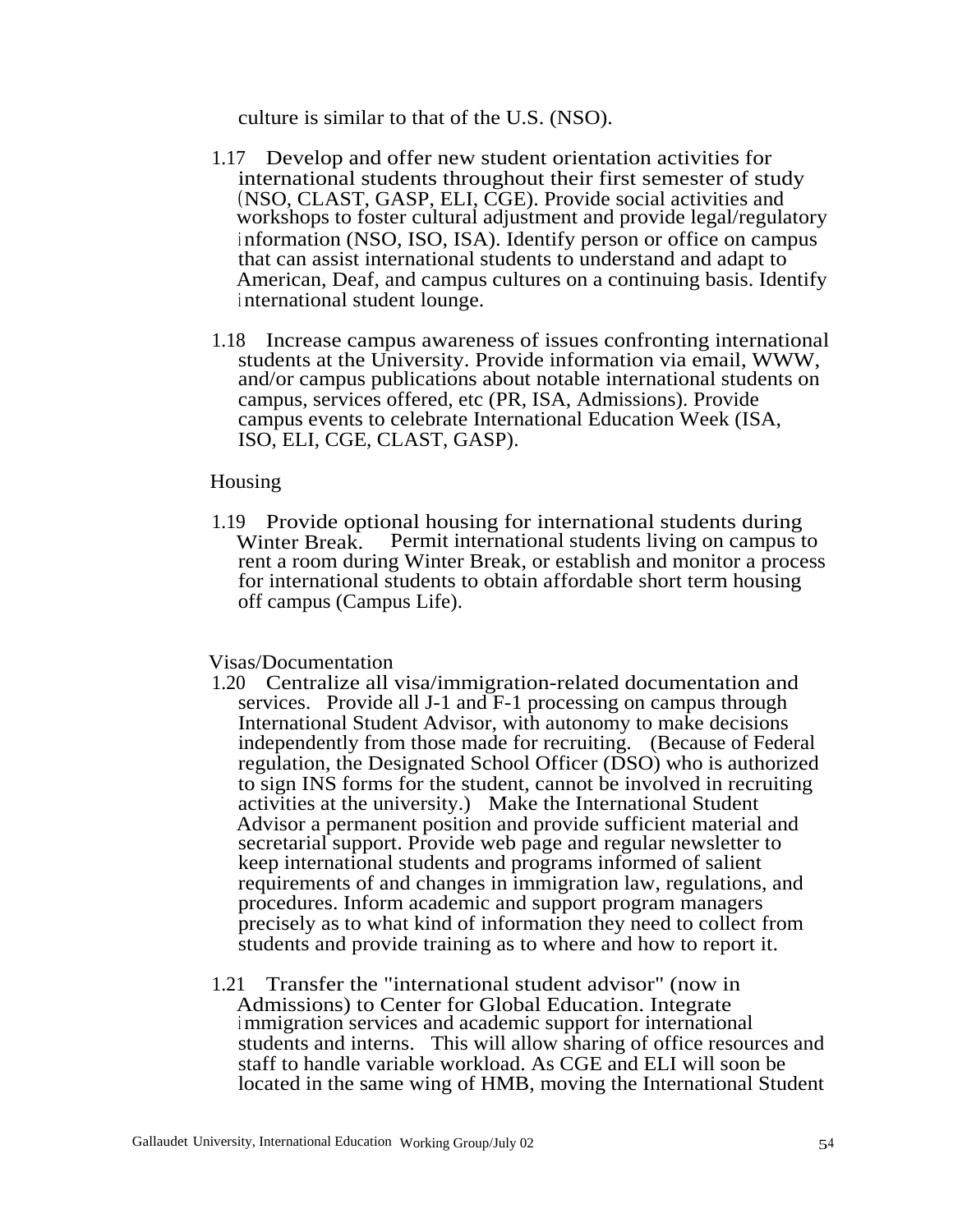Advisor to that site would create a single "international service area." (Duplicate of recommendation #6.4)

SEVIS Tracking

- 1.22 Develop and implement SEVIS-compliant data collection and reporting system. Establish SEVIS Steering Committee, to include Provost and VPAB. Establish SEVIS Working Group to include ITS and units most involved in providing and reporting required data. Working Group to review and recommend alterations in business practices of relevant units to ensure that accurate, complete data on status of international students is collected and provided. Purchase or develop software to ease collection and reporting of data.
- 2. International academic programs and extracurricular activities on campus.
	- 3.1 Conduct a study of the university faculty and professional staff to ascertain their interest, skill, and involvement in international activity, both inside and outside the classrooms. The data should be entered in the "database of international activity" maintained by Center or Global Education. For faculty, document the extent to which they consciously incorporate a transnational perspective into their curriculum. Incorporate findings <sup>i</sup> nto the list of few "global diversity" courses now approved to satisfy the diversity requirements for undergraduates.

Academic Programs on campus

These issues are germane to the English Language Institute, and were compiled from discussions with its Director, staff, and students.

2.1 Review the status of the English Language Institute (ELI) and its relationship to the university. Because the ELI has been forced to be a self-supporting program, its staff is limited and seriously underpaid. Part time instructors who work by the hour often earn less than student workers in other parts of the University. Offices are located in a student dormitory, segregating ELI staff from other <sup>i</sup> nstructional units on campus. This makes it difficult for visitors and mail delivery. Students are often denied services provided to other students, such as NSO and tutoring.

2.2 Review the issue of ASL learning and class communication for international students. Separate ASL classes are needed for students who are skilled signers in their native language than for students who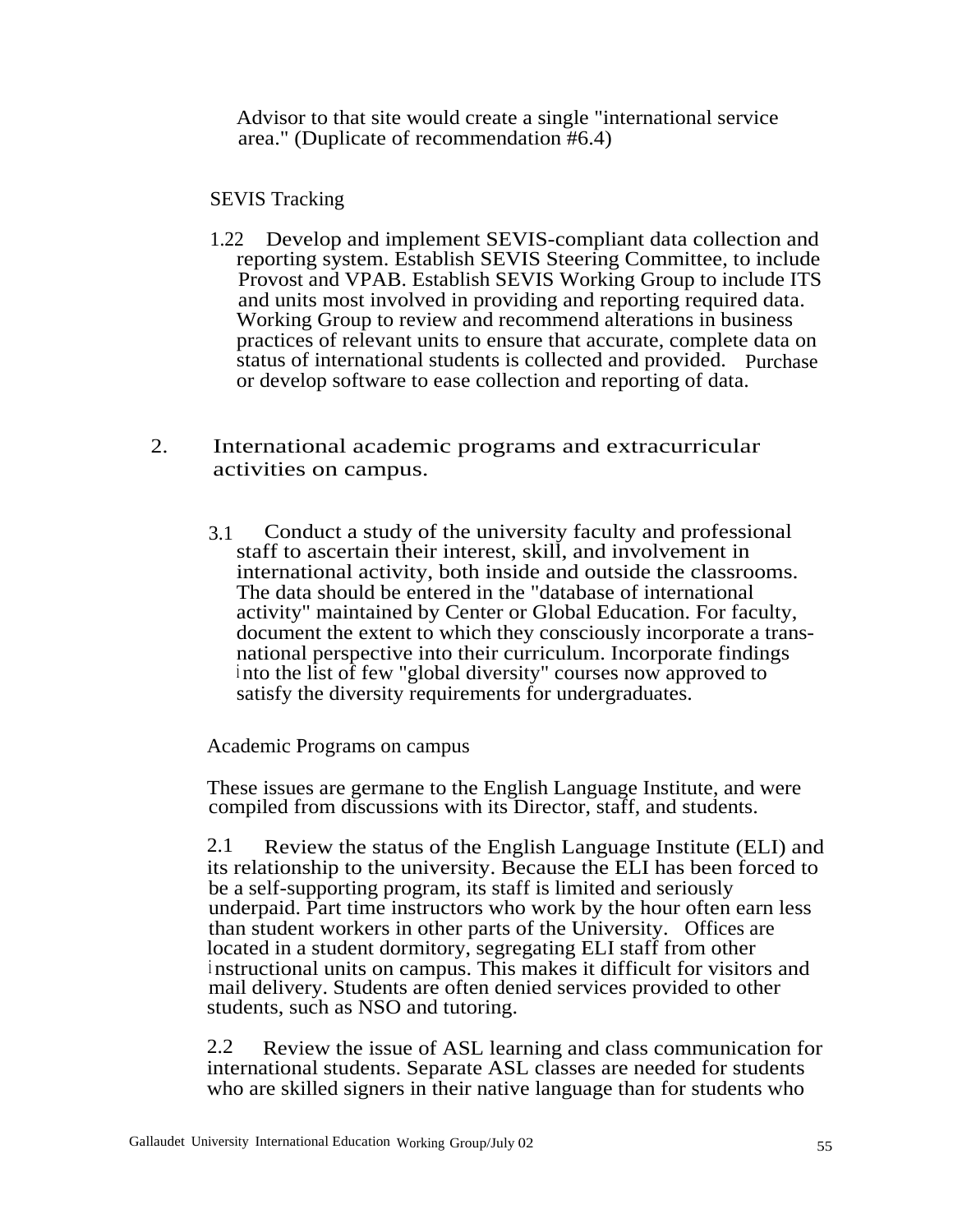are non-signers. For the first few semesters at Gallaudet, student s who are new to ASL need to be scheduled into classes that allow for slower sign communication.

2.3 Review English instructor qualification and testing procedures for English proficiency. The International Student Club notes that "instruction in the Introductory English program is inconsistent with a frequent turnover of teachers, therefore only teachers with experience and training in English as a Second Language should be permitted to teach. Make it possible for students to stay with the same teacher until they meet the condition in English." They ask for consideration of eliminating the four-semester cap for removing a condition in English since international students' childhood exposure to English is limited. As regards English proficiency testingm they note "The DRP, Degree of Reading Power, test has been developed for American students, which is unfair for international students; allow international students to take such tests as the TOEFL which are specifically designed for international students." Consider developing an ESL track that parallels the IE program, allowing undergraduate international students to take ESL courses in the English Language Institute.

2.4 Develop an inter-disciplinary International Development Certificate (DEFR). This certificate will comprise five courses and an internship with an international NGO or federal agency either in the US or overseas. Using on-line courses, traditional courses, and internships, the International Development Certificate would prepare graduate students and working professionals to work with the 54,000,000 Deaf people living in developing countries who need assistance. USAID, the World Bank, Interaction (a group of 163 NGOs based in Washington distributing over \$2 billion dollars worth of development assistance worldwide), and major international disability groups are working towards including people with disabilities in their organizations as well as reaching out to people with disabilities in developing countries. Yet, no university in the country offers courses concerning international development assistance with people with disabilities. The first course of this certificate, "Community Development with People with Disabilities in Developing Countries" will be offered online this fall. These internships could lead to employment in the field of International Development.

2.5 Develop Special Programs for students, interns, and professionals from developing nations. Current courses do not always meet the needs of students from developing countries since the curricula are taught from a first-world perspective and do not prepare the students for the unique situations that exist in their home countries. Some students' financial support lasts only one year. Many church organizations send missionaries and volunteers overseas to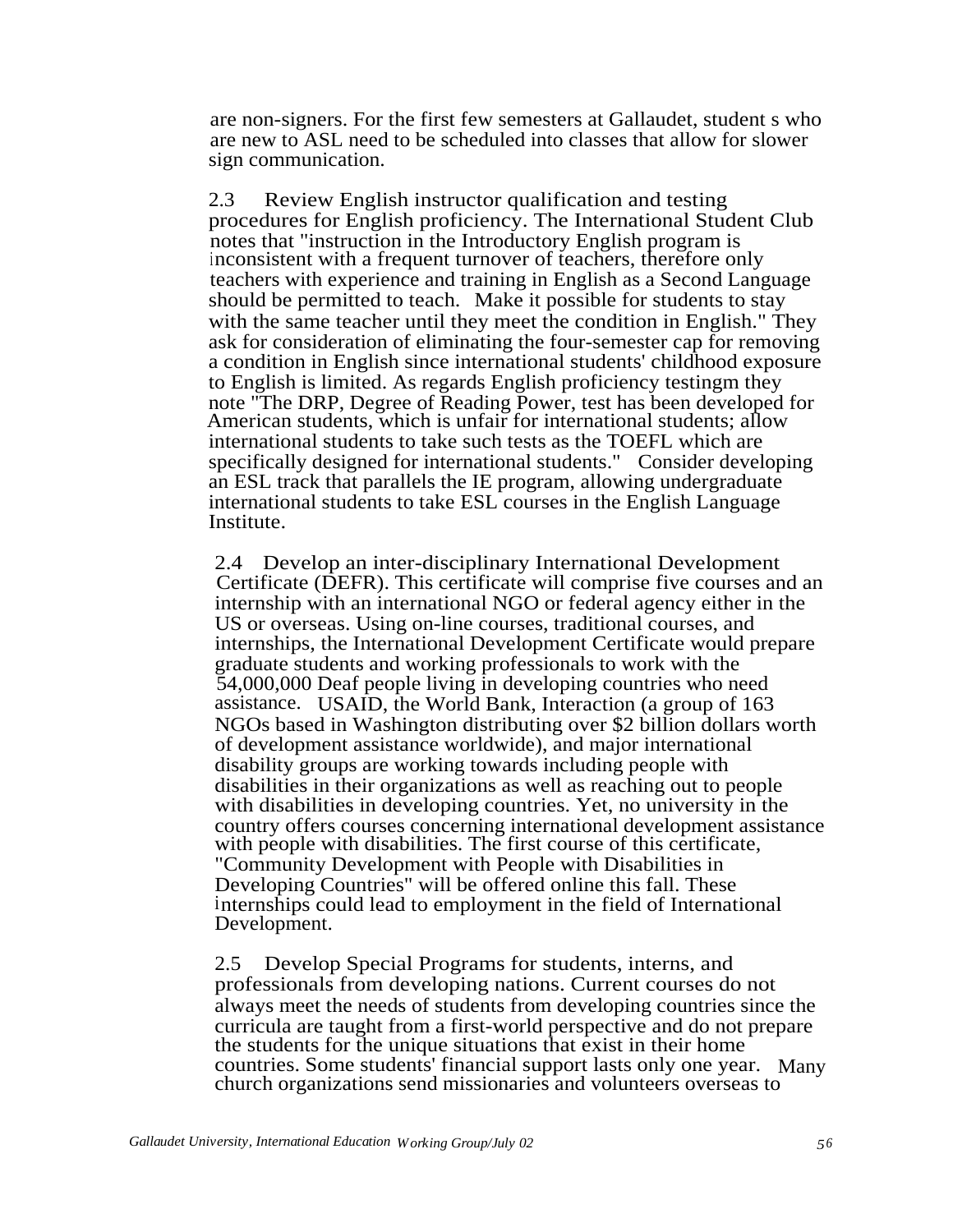work with deaf communities with little, if any, training about deafness.. Courses could be tailored to meet their needs through the following:

One semester course, One Year Course, or Summer School Students could enroll in Gallaudet academic programs, but elective courses offered could include topics that professionals working in developing countries feel they need to study (Community Development, Community-Based Rehabilitation, Political Action for Disability Rights, International Conventions and Agreements, Leadership, etc....). These same courses developed for on-campus learning, would also be popular for those living off campus in the US and overseas through the internet. These courses could also be offered during the summer in an abbreviated format for professionals who can only study during the summer.

A six-week course could be designed to fit the needs of professionals who work overseas with deaf people and have expressed <sup>i</sup> nterest in learning basic information, among other things: 1) how to read an audiogram (not an entire class in audiology), 2) why deafness occurs, 3) how to prevent deafness, 4) how to work with the deaf community, 5) how to work with parents of deaf children, and 6) bilingual education. These topics would be taught from a developing country worldview (e.g., deafness can occur because of unsanitary conditions, how to work with deaf communities rather than taking control of them, matching deaf adults with families with deaf children, etc  $\dots$ ).

#### E\_n\_r\_ic\_h\_i\_nng\_A\_\_c\_a\_demic\_Pro\_gra\_ms\_\_On\_\_\_c\_ampus.

2.6 Encourage presentations about global issues for the campus community or for specific courses.

2.7 Support internships and job placements in international organizations in D.C. Examples include the World Bank, Inter-American Development Agency, and non-profit agencies.

2.8 Create virtual learning opportunities with partners abroad.

## $N2_n_A_c_a$  de\_mt\_t\_c\_ $P$ \_ro\_g\_r\_ams\_On\_c\_amp\_us\_

2.9 Increase support and recognition for international students and visiting professionals.

# **3. Information services for visitors and correspondents from around the world**

3.1 Designate the Visitor Center as the sole coordinating unit for international visitors. The Visitor Center is best suited to coordinating the visits of all international visitors who come to campus for periods of less than one week, or for non-academic purposes of any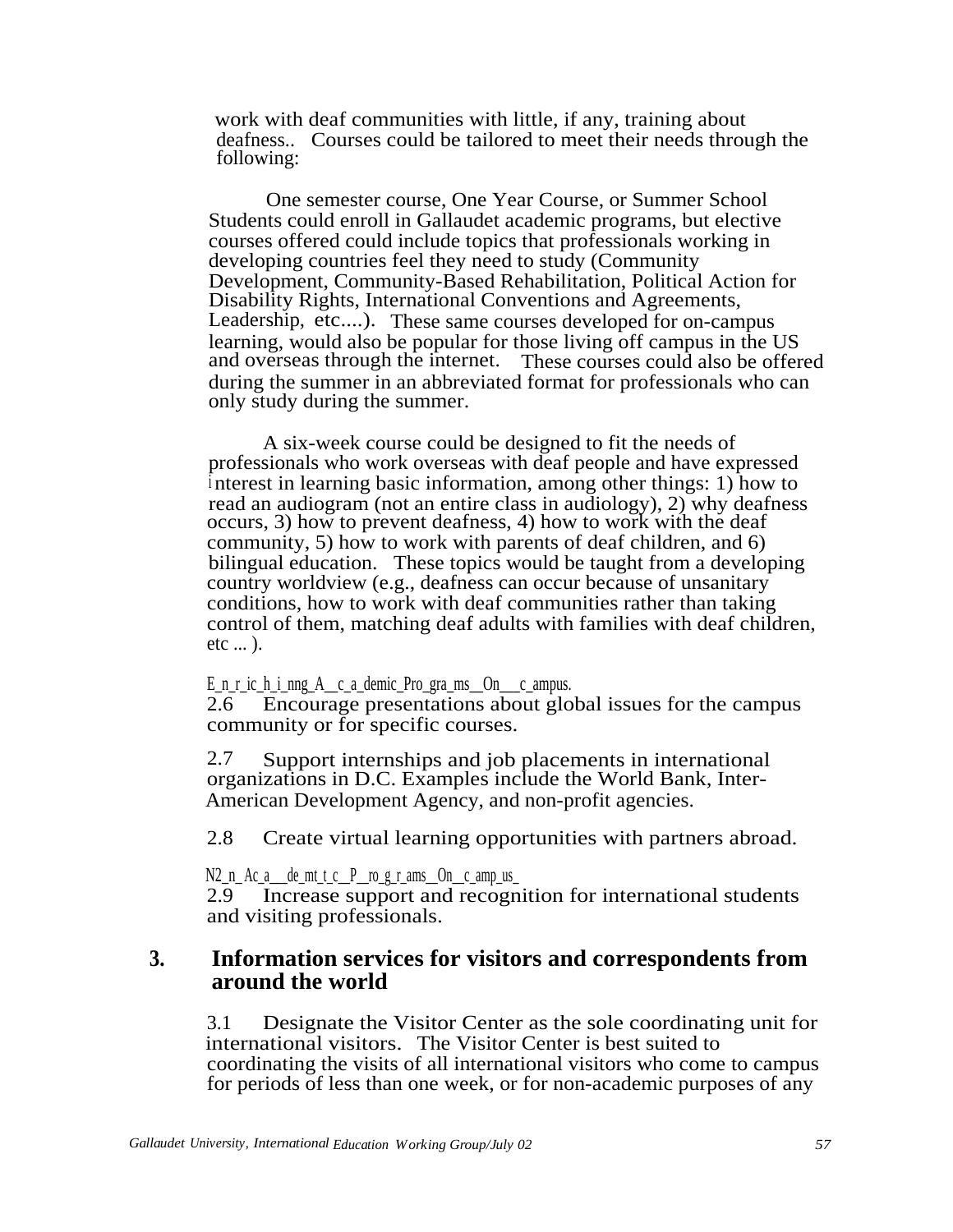duration.

3.2 Involve the Center for Global Education in coordinating visits by international visitors only when that visit has a clear academic purpose and\_ exceeds one week's duration. This will allow CGE to focus on its academic support role, in which it provides individualized support to its caseload of inbound and outbound students, faculty, and professionals.

3.3 Designate a faculty member annually to coordinate the arrangements for important international visitors (such as dignitaries and educational and community leaders). This so-called "Gallaudet Ambassador" would work closely with the Office of the President, the Office of the Provost, and the Visitor Center. That faculty member would have access to the university's "database on <sup>i</sup> nternational activities" (handled by Center for Global Education), in order to prepare briefing material about the dignitaries' nation and any GU involvement in advance. (For more about the "database on <sup>i</sup> nternational activities", see the recommendations in the Center for Global Education section.)

3.4 General correspondence from international sources should be routed to a single office on campus and be answered promptly and substantively.

If it is determined to be from a distinguished correspondent (educator, deaf leader) in another nation, and this duty might be handled either by the designated "GU Ambassador" discussed above, or by the Visitor Center or in the information clearinghouse at the Clerc Center. Identify a source of non-federal funds to cover the expenses of postage and possibly percentage of personnel time devoted to answering correspondence.

# **4 Academic programs overseas**

4.1 Encourage innovative combinations of research experiences, co-op experiences, community service, internship and courses taught in the foreign country. The aim is to provide a richer blend of academic and experiential learning in the other society. The "semester abroad" design defined below embodies this spirit.

4.2 Designate a unit (CGE) to support faculty members in the logistical arrangements for their Foreign Study, Internship, and Exchange programs. Hire an "international program specialistoverseas programs" and assign them to logistics and coordinating responsibilities for at least .5 FTE. This will help remove a major disincentive for faculty and departments to organize such activities, free up faculty organizers to focus on the curriculum aspects, and provide necessary oversight on risk and safety issues.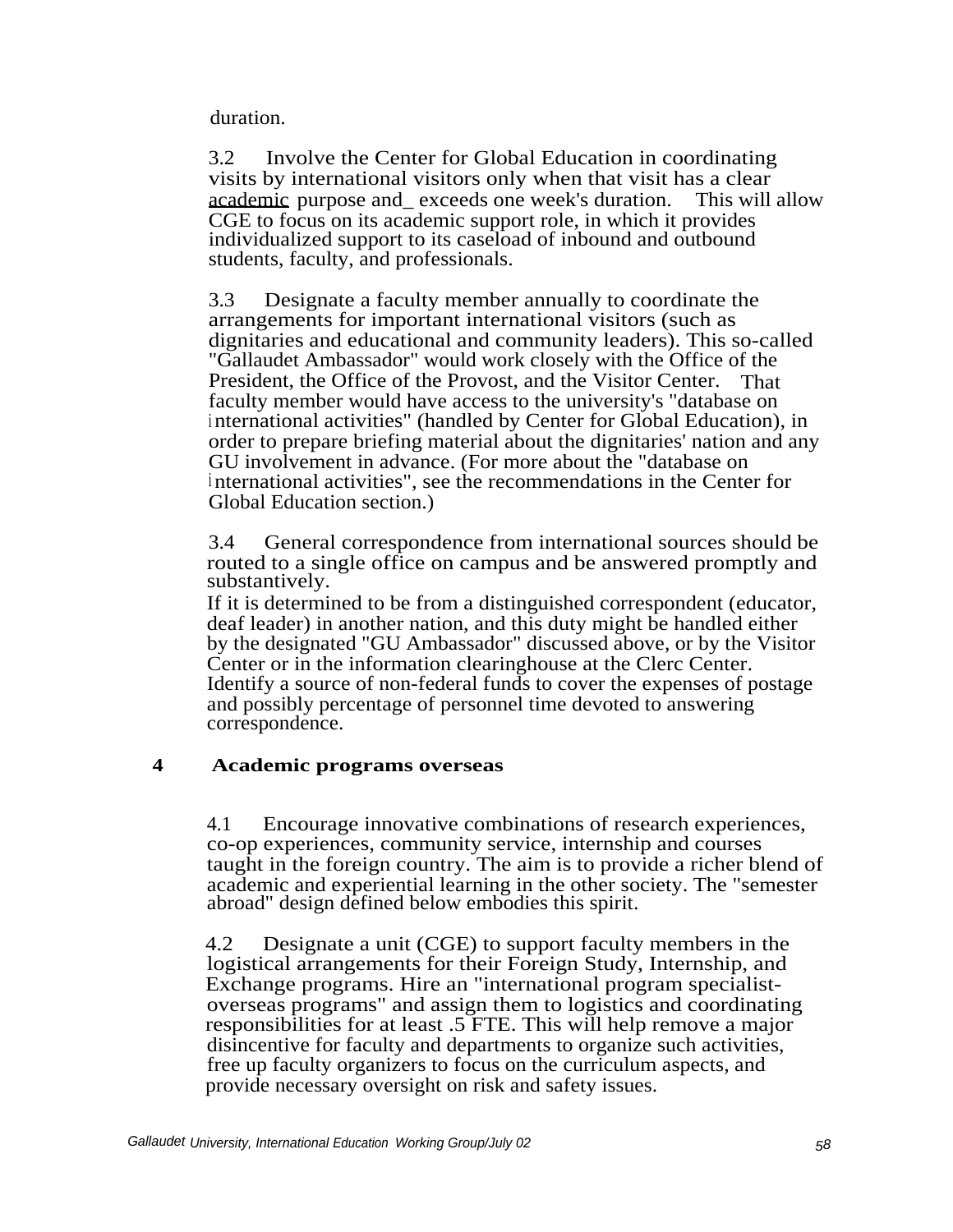<sup>I</sup> mplementing these changes will help remove a major disincentive for faculty and departments to organize overseas academic activities, free up faculty organizers to focus on the curriculum aspects, and provide necessary oversight by the university on risk and safety issues for overseas travelers.

4.3 Determine to what extent foreign study programs should be self supporting. If this is not feasible, then funding to subsidize the program should be identified. Of highest priority is covering the expenses for two faculty members or aides to accompany groups of students during foreign study programs.

4.4 Strengthen and formalize the relationships between Gallaudet and these overseas partners (CLAST, GSPP Deans). Ensure that the responsibilities, division of tasks, and financial details for all overseas activities are contained in formal memorandum of understanding and, if necessary contracts between Gallaudet and overseas hosts. We rely upon our overseas partners to ensure safe and rewarding experiences for our people in foreign nations.

4.5 Allocate a portion of tuition fees paid by students during their semester abroad to pay for support services in the host nation. This may include fees paid to host institutions and instructors in the other nation, especially in developing nations. Besides being fair to our overseas partners, this will ensure that our tuition-paying students receive full support services regardless of their location.

4.6 Explore prospects for additional Internship and Exchange Programs, but only after consideration of the caseload of the staff at CGE and cost issues. (See the "Center on Global Education" section for a discussion of caseload.)

# **5. Technical cooperation with deaf communities and institutions overseas**

5.2 Through the proposed will ascertain the extent of faculty and staff involvement in international service as part of the <sup>i</sup> nformation to be collected by CGE in the new ""database of <sup>i</sup> nternational activities". A number of faculty and staff members (and some advanced students) are already involved in providing meaningful, short-term contributions to people in other nations through meetings, workshops, and consultancies. This work can be coordinated by crossexchange of information on campus.

5.2 Study the prospects of enhancing our existing overseas academic programs by adding a "community service" component entailing mutually beneficial partnerships between GU departments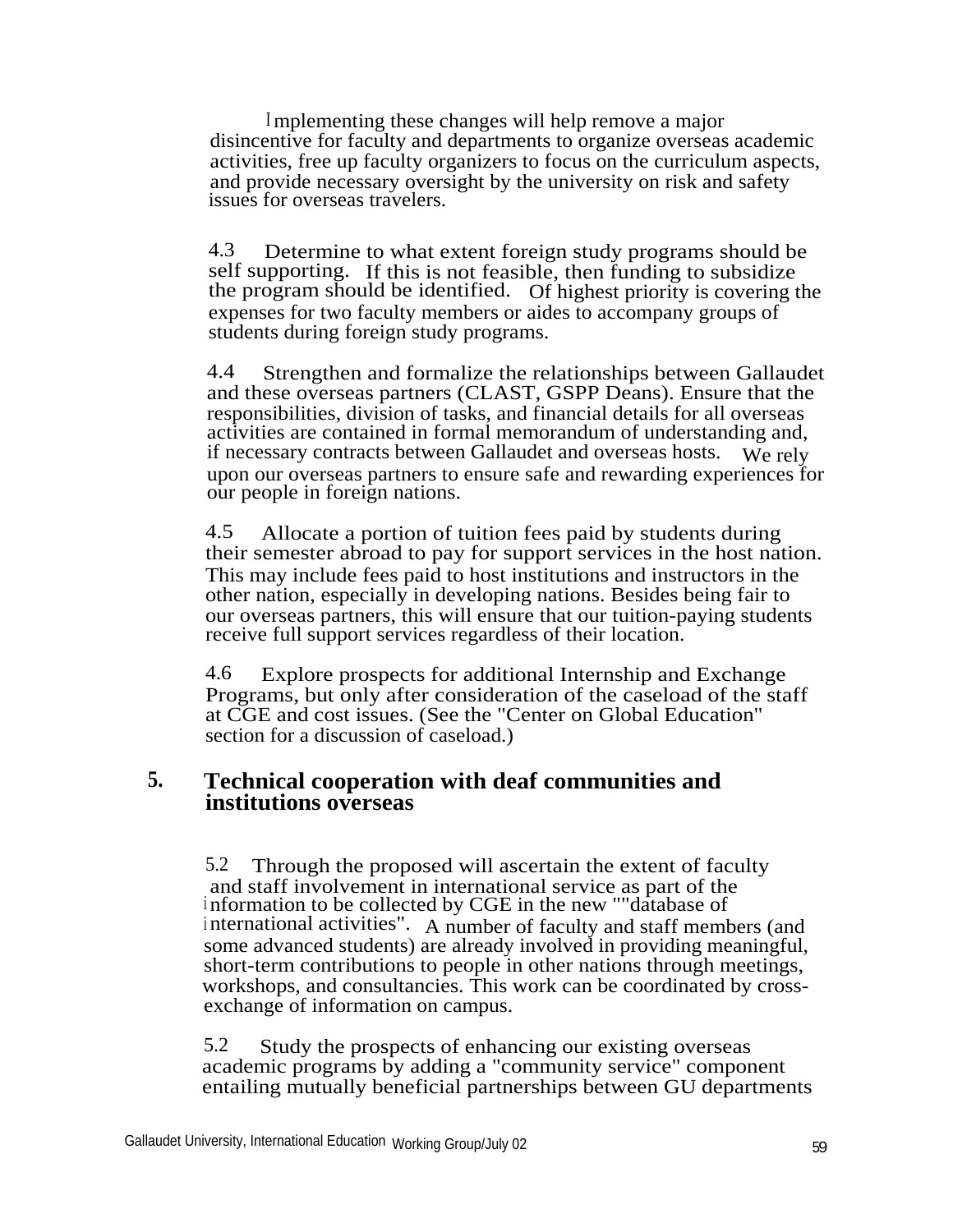and deaf communities in other nations. A practical solution is to enhance our existing overseas academic programs by adding a "community service" component. This would entail collaborative efforts between GU departments and deaf communities in other nations. In the spirit of a liberal arts education we find sound pedagogical justifications for human service.

5.3 Review the university's existing relationships with overseas organizations and draft guidelines to formalize these relationships into sound partnerships. Consider the idea of a selected number of regional partners as the basis of our overseas academic and service activities.

To be effective and useful we need to carefully recruit students, encourage faculty members to provide support, and build strong working relationships with selected partner organizations in other nations. Elements of a "community service" model are already in evidence.

# 6. The Center for **Global** Education

6. 1 Re-orient the efforts of the personnel in the Center for Global Education to emphasize its role as a service\_ unit in support of academic international activities. By doing this the university will professionalize and streamline the various program offerings. It will shift the emphasis of CGE activities so that i nitiatives in carrying out overseas activities and expansions to new countries will be driven by faculty members and academic departments rather than by CGE.

6.2 Increase the staff capacity of CGE to provide program support and oversight for foreign study and internship programs in other nations. Add one additional position entitled "international program specialist-overseas programs" to the staff of CGE to provide logistical support and oversight for overseas academic activities. This position will allow the faculty members who are organizing the activity to focus on the curricular aspects. It will ensure that the university is providing due oversight to personal safety issues for those who are participating in GU programs overseas. A portion of time of this new "overseas international specialist" will be devoted to creating and maintaining a database of <sup>i</sup> nternational activities (see below).

6.3 Limit the workload of CGE in all of its activities (number of interns, foreign study tours it supports) to such number as can be adequately supported by available staff.

6.4 Transfer the "international student advisor" (now in Admissions) to the Center for Global Education. Thus, immigration services and academic support for international students and interns would be integrated. This would allow sharing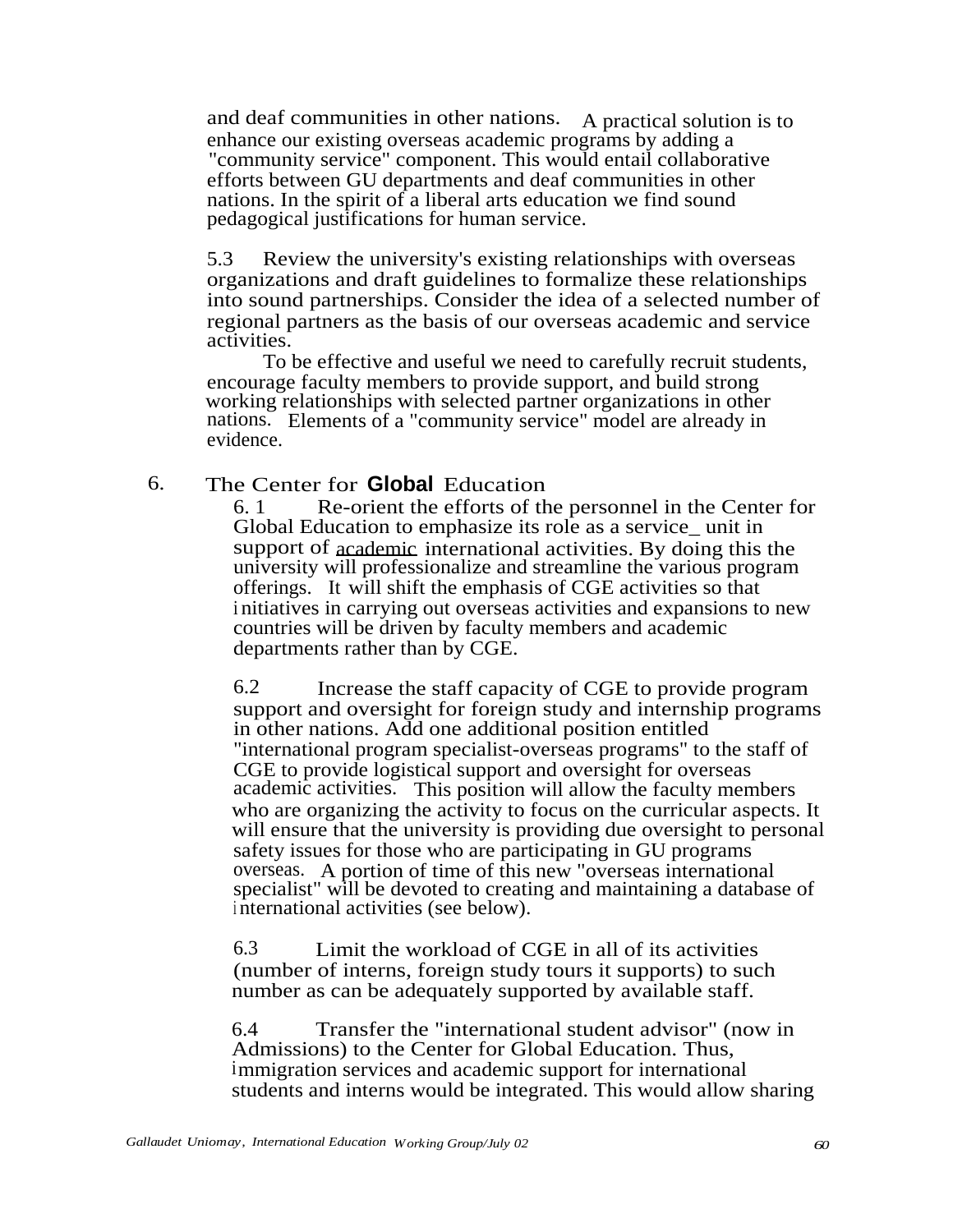of office resources and enable staff to handle "seasonal" tasks with more flexibility. CGE and ELI will soon be located in the same wing of HMB. Moving the International Student Advisor to that location would create a single "international service area." (Duplicate of recommendation 1.13)

6.5 Handling of J-1 visas be shifted from CGE's International Program Specialist to the International Student Advisor (now part of Admissions Office). It is more efficient when only one staff member is charged with responsibility for keeping abreast of changing immigration regulations and procedures, and in handling federal reporting, and orientation to foreign nationals on campus.

6.6 Arrange for one faculty member per year to be fully or partially released from their teaching load and be assigned to assist CGE in various special tasks. The small pool of faculty members with international experience can be drawn upon for various projects, such as assisting interested faculty members to pursue grant, scholarship and technical cooperation projects in other nations.

6.7 Assign to CGE the responsibilities for all Fulbright and visiting scholars.

6.8 Involve the Center for Global Education in coordination of visits by people from other nations only when that visit has a clear Academic purpose and exceeds one week's duration. This will allow CGE to focus on providing high-quality support to its caseload of inbound and outbound students, faculty, and professionals. (This is the same as recommendation # 3.2.)

6.9 A "database on international activities" should be created and maintained. The database would contain contact <sup>i</sup> nformation for our partner institutions and key individuals in other nations, summaries of GU's ongoing and past activities in other nations, and list of names of individuals on campus who are involved internationally. The database should be accessible to CGE and the administration for use in emergency contact with traveling GU students and personnel, to prepare for meetings with foreign visitors and dignitaries, and to inform GU's future initiatives in other nations. For the information in the database to remain current the database managers will need to seek updates from the campus community periodically.

6.10 Develop a web site as a central source of information on international activities, program details, forms, policies and procedures.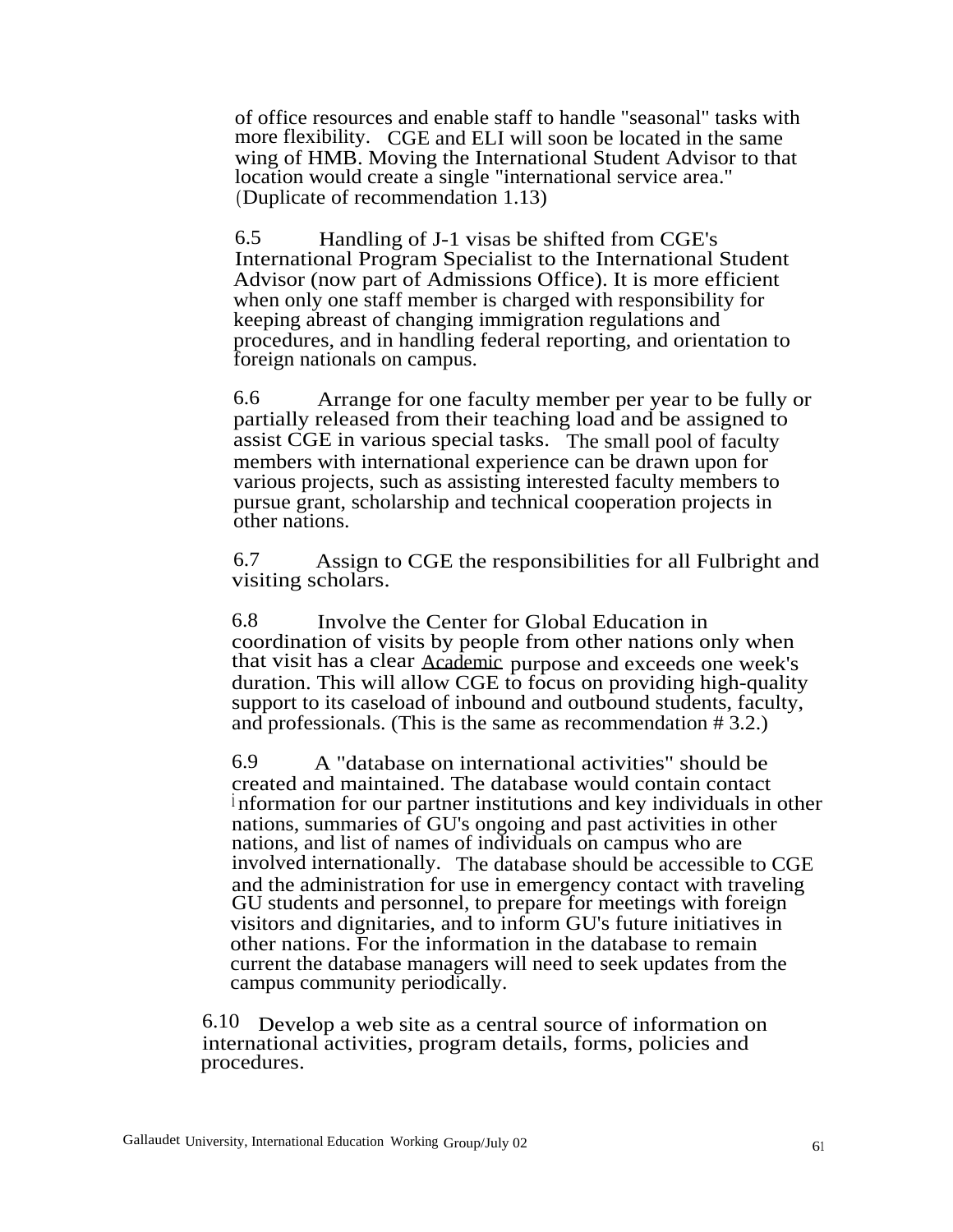### **Methodology**

Workin  $g$  Pr incigle  $s$ :

In our first meeting on October 31, 2001, the International Education Working Group adopted these working principles:

- a) We're a "study group" seeking to understand and document people's needs and extant services /programs, and to generate ideas for improvement.
- b) We need to develop mechanisms to <sup>r</sup> eally involve campus experts, both staff and faculty, and all participants in international activity.
- c) Our focus is on the status and evolution of current activities. This can extend into creative ways to maximize our impact and increase our international efforts. However, any such recommendations will be pointless unless external resources are also identified.

The first task was to conduct an inventory of programs, activities, documents, and resource people for each international activity. We asked for <sup>i</sup> nput from the campus community and received scores of missives and reams of information on various international activities that people are working on.

This information was mapped on a grid and sorted into Overseas and On Campus activity. It became clear that the activities fall under five domains, as shown in the front of the report. By the term "domain" we refer to a set of activities that is related by common purpose and beneficiaries. For example, the domain entitled "Programs and services for international students and visitors" has a central purpose of "assisting foreign individuals so that they can effectively carry out their program of study at Gallaudet." In this way the activities that fall under the label "international" at the university into five distinct domains or realms. Three of these are centered on-campus; two of the domains are situated overseas.

The second task was to convert the information on international activities into a standard format. A copy is shown on the next page.

The third task was to conduct interviews with students, staff, and faculty who are participants in the various international activities. In some cases we solicited written feedback on our draft summaries about a particular activity. About forty people contributed at this stage.

The fourth stage was write-up of the report which was principally handled by the chair with the assistance of several INTWG members.